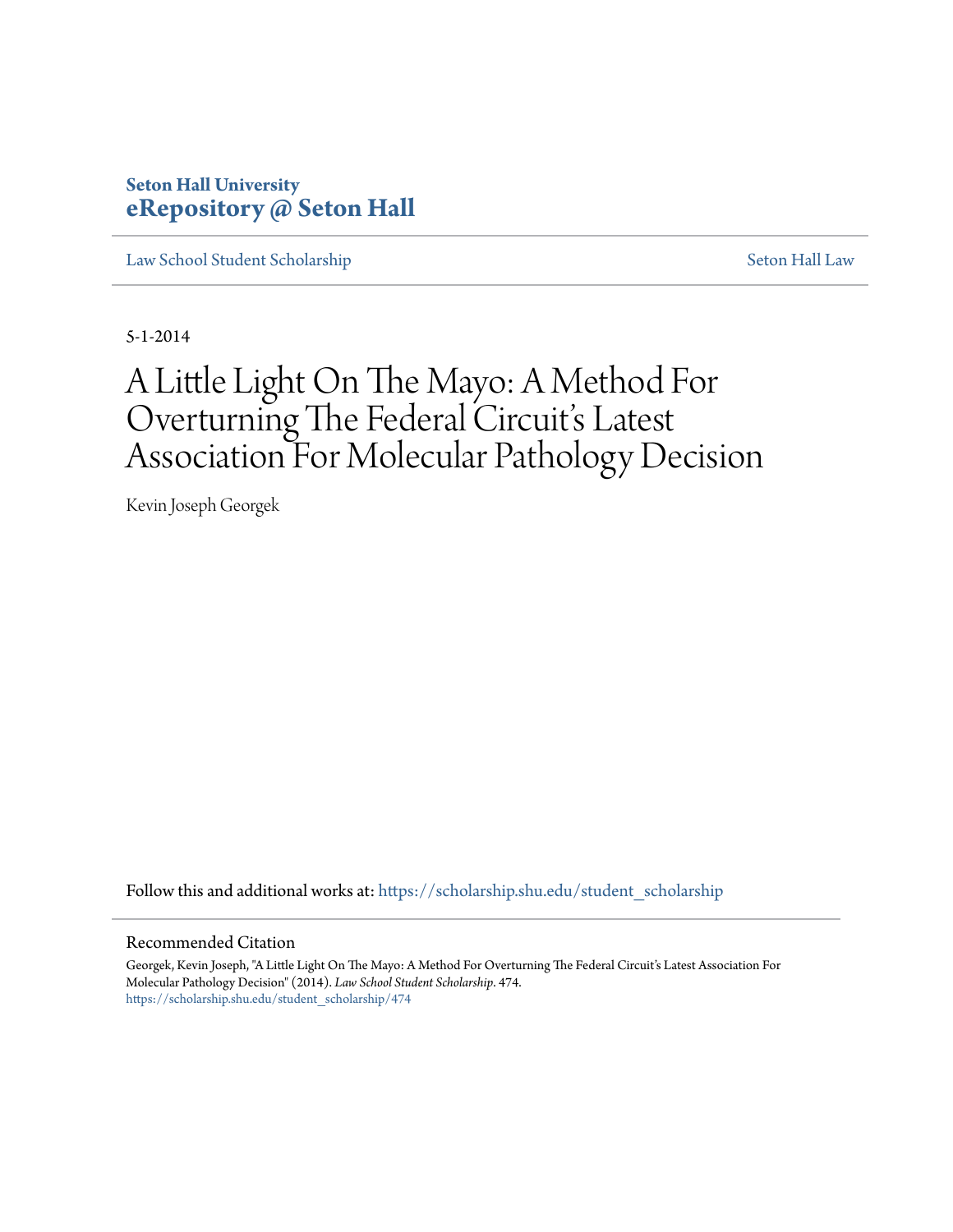## A LITTLE LIGHT ON THE *MAYO*: A METHOD FOR OVERTURNING THE FEDERAL CIRCUIT'S LATEST *ASSOCIATION FOR MOLECULAR PATHOLOGY* DECISION

## Kevin J. Georgek\*

## I. INTRODUCTION

Patents grant their owners the right to exclude others from practicing a claimed invention for a limited time.<sup>1</sup> Whether patents actually protect the economic interests of their owners, provide incentive for innovation, and foster economic growth has been extensively debated.<sup>2</sup> There are undisputedly, however, times when the same patents that may protect an entity's exclusive interest in a claimed invention—to an important, lifesaving therapy for instance—simultaneously deprive others of access to that very invention resulting in significant harm to those excluded.<sup>3</sup> Precedent indicates, and policy dictates, that when awarding a patent could inhibit subsequent advances in a given field to the detriment of researchers and patients, a modification to the traditional calculus for determining whether subject matter is patent-eligible is warranted.<sup>4</sup> This modification involves broadening the scope of appropriate considerations to encompass extrastatutory concerns.

 $\overline{a}$ 

2 *See* Ted Sichelman & Stuart J.H. Graham, *Patenting by Entrepreneurs: An Empirical Study*, 17 MICH. TELECOMM. & TECH. L. REV. 111, 116–17 (2010) (asserting that patents afford inventors—particularly small firms and individuals—a degree of insulation from competitors who seek to sell the same invention at a lower price in the marketplace and that this protection from competition spurs innovation by enabling inventors to recover development costs without fearing that competitors will unduly benefit from their innovative ideas); s*ee also* Andrew W. Torrance & Bill Tomlinson, *Patents and the Regress of Useful Arts,* 10 COLUM. SCI. & TECH. L. REV. 130, 131 (2009) (offering empirical data to debunk the "orthodox assumption that technological innovation can be encouraged through the prospect of patent protection").

<sup>\*</sup> J.D. Candidate, 2014, Seton Hall University School of Law; B.S., Rensselaer Polytechnic Institute.

<sup>&</sup>lt;sup>1</sup> See U.S. CONST. art. I, § 8, cl. 8; Boomer v. McQuewan, 55 U.S. 539, 549 (1852) (defining a patent as a franchise granting "the right to exclude everyone from making, using, or vending the thing patented, without the permission of the patentee").

<sup>&</sup>lt;sup>3</sup> See Ass'n for Molecular Pathology v. U.S. Patent and Trademark Office, 702 F. Supp. 2d 181, 188–89 (2010), *rev'd*, 653 F.3d 1329 (Fed. Cir. 2011) (listing parties who face prohibitive costs of obtaining BRCA1 and BRCA2 genetic testing as a result of their insurance companies' failure to cover the cost of testing and by their inability to pursue alternative testing or obtain second opinions on test results since the patent holder is the only provider of testing services in the United States.).

<sup>4</sup> *See* Mayo Collaborative Servs. v. Prometheus Labs., Inc., 132 S. Ct. 1289, 1294 (2012).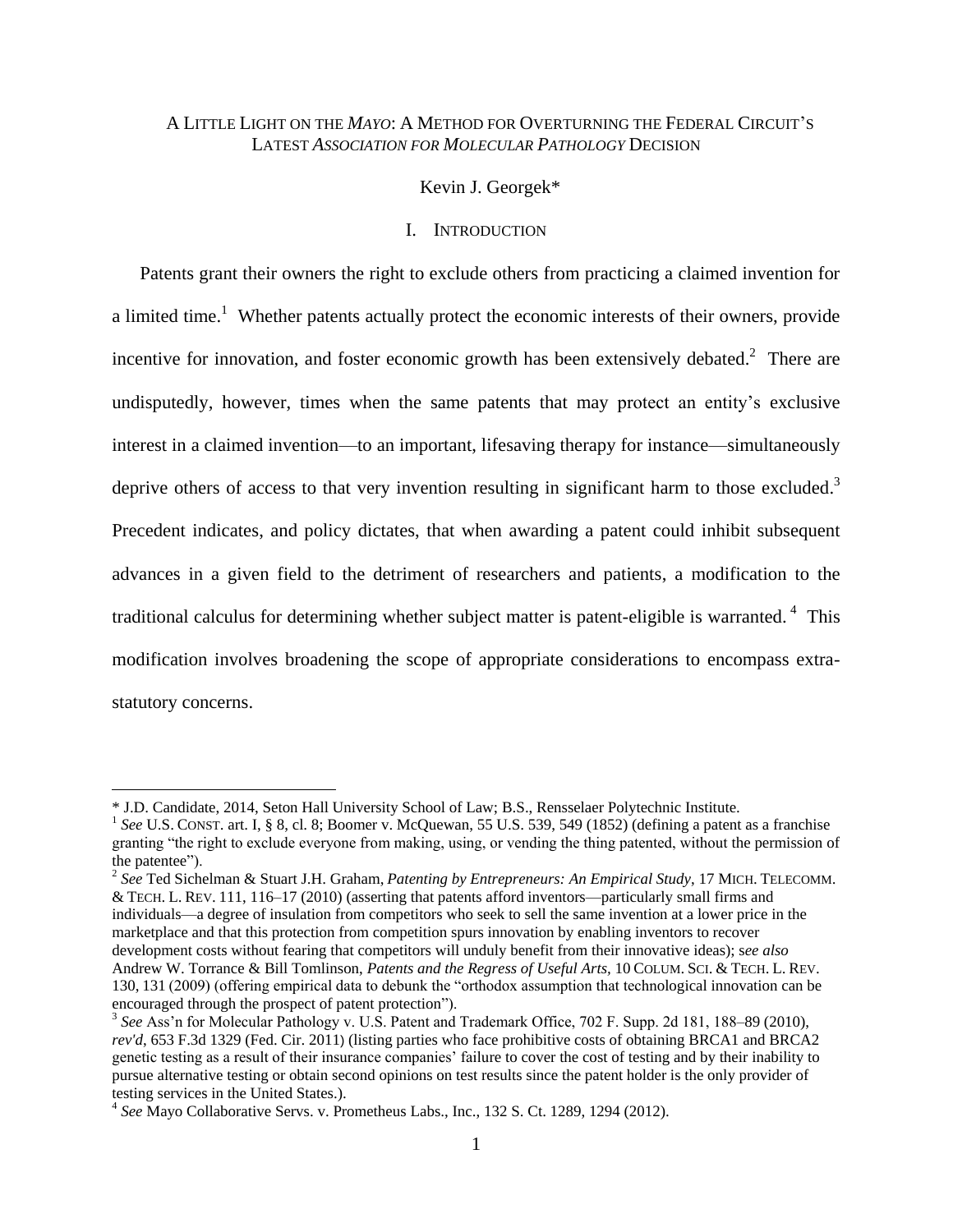The merits of gene patenting and the broader issue of subject matter eligibility generally have been at the center of many recent debates.<sup>5</sup> This Comment seeks to provide an overview of subject matter eligibility jurisprudence leading up to the Court of Appeals for the Federal Circuit's (hereinafter "Federal Circuit") latest decision in *Association for Molecular Pathology v. United States Patent and Trademark Office* (hereinafter "*Association for Molecular*  Pathology").<sup>6</sup> It also suggests that the Supreme Court—by granting certiorari in this case on the question of whether human genes are patentable—has an opportunity to clarify the appropriate analysis for determining whether the subject matter at issue in *Association for Molecular Pathology* is patent-eligible. Part II of this Comment provides a historical perspective into the development of modern subject matter eligibility jurisprudence and details the approach the Supreme Court adopted in *Mayo Collaborative Servs. v. Prometheus Labs., Inc*. (hereinafter "*Mayo"*), 7 a recent case concerning patent eligibility. Part III discusses *Association for Molecular Pathology* and details the method for determining patent eligibility that the Federal Circuit advanced in that case. Part IV argues that the Federal Circuit erred in its dismissive treatment of the effect of *Mayo* on *Association for Molecular Pathology* because neither Supreme Court nor Federal Circuit precedent supports the Federal Circuit's treatment of different claim types in isolation. Accordingly, this section describes three opinions from Supreme Court and Federal Circuit precedent which explicitly recognize that concerns raised in the context of

<sup>5</sup> *See* Christopher M. Holman, *Will Gene Patents Derail the Next Generation of Genetic Technologies?: A Reassessment of the Evidence Suggests Not*, 80 UMKC L. REV. 563, (2012); Abigail Lauer, Comment, *The Disparate Effects of Gene Patents on Different Categories of Scientific Research*, 25 HARV. J.L. & TECH. 179, (2011); W. Nicholson Price II, *Unblocked Future: Why Gene Patents Won't Hinder Whole Genome Sequencing and Personalized* Medicine, 33 CARDOZO L. REV. 1601, (2012).

<sup>&</sup>lt;sup>6</sup> See Ass'n for Molecular Pathology v. U.S. Patent and Trademark Office, 689 F.3d 1303 (Fed. Cir. 2012). Given the extensive procedural history of this case, a point of clarification at this juncture is warranted. Whenever this Comment refers to "*Association for Molecular Pathology*" it is discussing the case cited at the beginning of this footnote—the Federal Circuit's second opinion in the case following remand by the Supreme Court.

<sup>7</sup> *See* Mayo Collaborative Servs. v. Prometheus Labs., Inc., 132 S. Ct. 1289 (2012).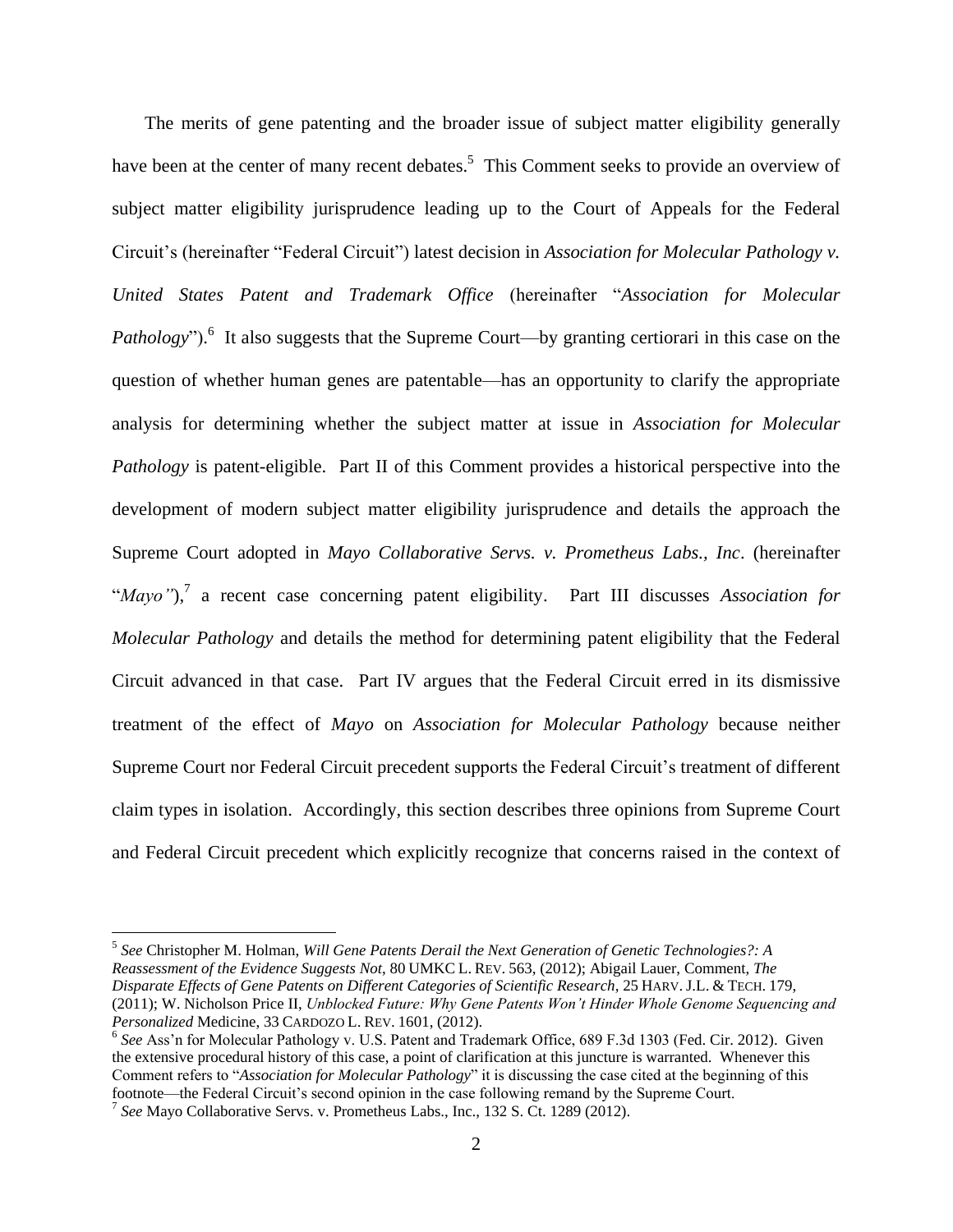one type of patent claim are applicable in the context of different claim types.<sup>8</sup> Part IV will also discuss the Supreme Court's repeated disinclination to adhere to rigid tests promulgated by the Federal Circuit in favor of more nuanced and holistic analyses—particularly in the areas of subject matter eligibility and obviousness. Part V discusses the Supreme Court's grant of certiorari in *Association for Molecular Pathology* on the question of whether human genes are patentable and predicts that the Court will answer this question in the negative after carefully weighing policy considerations when analyzing patent eligibility. Part VI briefly addresses

Ultimately, this Comment concludes that the Federal Circuit's rationale for its dismissive treatment of *Mayo* contravenes Supreme Court and Federal Circuit precedent which dictates that the reservations the Court expressed in refusing to uphold Mayo's method claims are applicable to the composition claims in *Association for Molecular Pathology*. Additionally, important policy considerations including the harmful effects of Myriad's patents on genetic research, test quality, and patient access to testing, compel the conclusion that Myriad's claims to isolated BRCA1 and BRCA2 (BRCA1/2) should be rendered ineligible for patent protection. Finally, the Supreme Court's consistent skepticism of strict tests promulgated by the Federal Circuit, and the Supreme Court's decision to address the broad question of whether human genes are patentable on certiorari,<sup>9</sup> signal that the Court will not limit its analysis of patent eligibility to the text of the statute, but rather will weigh important extra-statutory concerns into the subject matter eligibility analysis.

<sup>8</sup> *See* F. SCOTT KIEFF, PAULINE NEWMAN, HERBERT F. SCHWARTZ & HENRY E. SMITH, PRINCIPLES OF PATENT LAW 92–95 (Robert C. Clark et. al. eds., 5th ed. 2011) (noting that patent claims are primarily characterized as one of five types including: composition, process (or method), apparatus, product-by-process, or means-plus-function). 9 *See* Ass'n for Molecular Pathology v. U.S. Patent and Trademark Office, 689 F.3d 1303 (Fed. Cir. 2012), *cert. granted*, 81 U.S.L.W. 3199 (U.S. Nov. 30, 2012) (No. 12-398).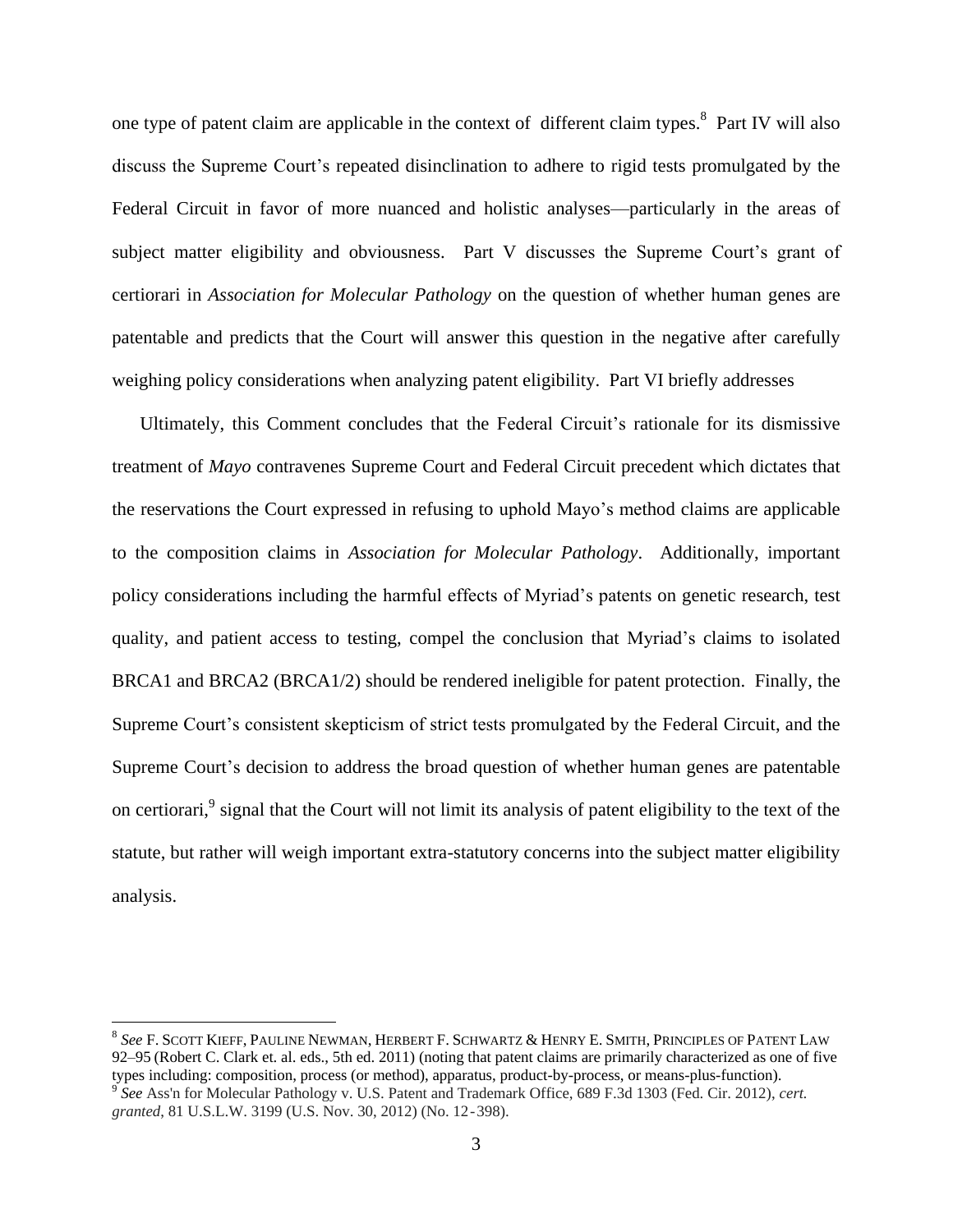## II. PATENT-ELIGIBLE SUBJECT MATTER

## *A. 35 U.S.C. § 101 and Early Cases*

The U.S. Constitution vests Congress with the power "To promote the Progress of Science and useful Arts, by securing for limited Times to . . . Inventors the exclusive Right to their respective . . . Discoveries."<sup>10</sup> Congress, in turn, codified laws governing the award of these exclusive rights in Title 35 of the United States Code.<sup>11</sup> The types of discoveries that are entitled to receive this protection are described in 35 U.S.C. § 101 ("section 101"), which reads: "[w]hoever invents or discovers any new and useful process, machine, manufacture, or composition of matter, or any new and useful improvement thereof, may obtain a patent therefor, subject to the conditions and requirements of this title."<sup>12</sup> While this language has often been interpreted broadly,<sup>13</sup> courts have nonetheless consistently recognized implicit limitations to the scope of patentable subject matter, often stating that laws of nature, natural phenomena, and abstract ideas are not patentable.<sup>14</sup>

Nature's handiwork is not patent-eligible.<sup>15</sup> Manifestations of the laws of nature such as "the heat of the sun, electricity, [and] the qualities of metals, are part of the storehouse of

 $10$  U.S. CONST. art. I, § 8, cl. 8.

 $11$  35 U.S.C. § 101 (2006).

<sup>12</sup> *Id.*

<sup>&</sup>lt;sup>13</sup> *See infra* notes [186](#page-31-0) and accompanying text.

<sup>&</sup>lt;sup>14</sup> *Compare Diamond v. Diehr, 450 U.S. 175, 185 (1981) (awarding a patent for a process of curing synthetic rubber* which, despite employing a well-known mathematical formula, applied it in a process that when considered as a whole is patent-eligible), *and* Diamond v. Chakrabarty, 447 U.S. 303, 309 (1980) (upholding the award of a patent directed to a live, human-made microorganism capable of breaking down crude oil—a property that no naturally occurring bacteria possess), *with* Parker v. Flook, 437 U.S. 584, 598 (1978) (holding that a formula for computing alarm limits—absent any disclosure relating to the chemical processes employed, the method for monitoring variables, or the means of setting off the alarm—was not patent-eligible), *and* Le Roy v. Tatham, 55 U.S. 156, 175 (1852) ("A principle  $\dots$  is a fundamental truth  $\dots$  [which] cannot be patented, as no one can claim in  $\dots$  them an exclusive right.").

<sup>15</sup> *See* Funk Bros. Seed Co. v. Kalo Inoculant Co., 333 U.S. 127, 131 (1948).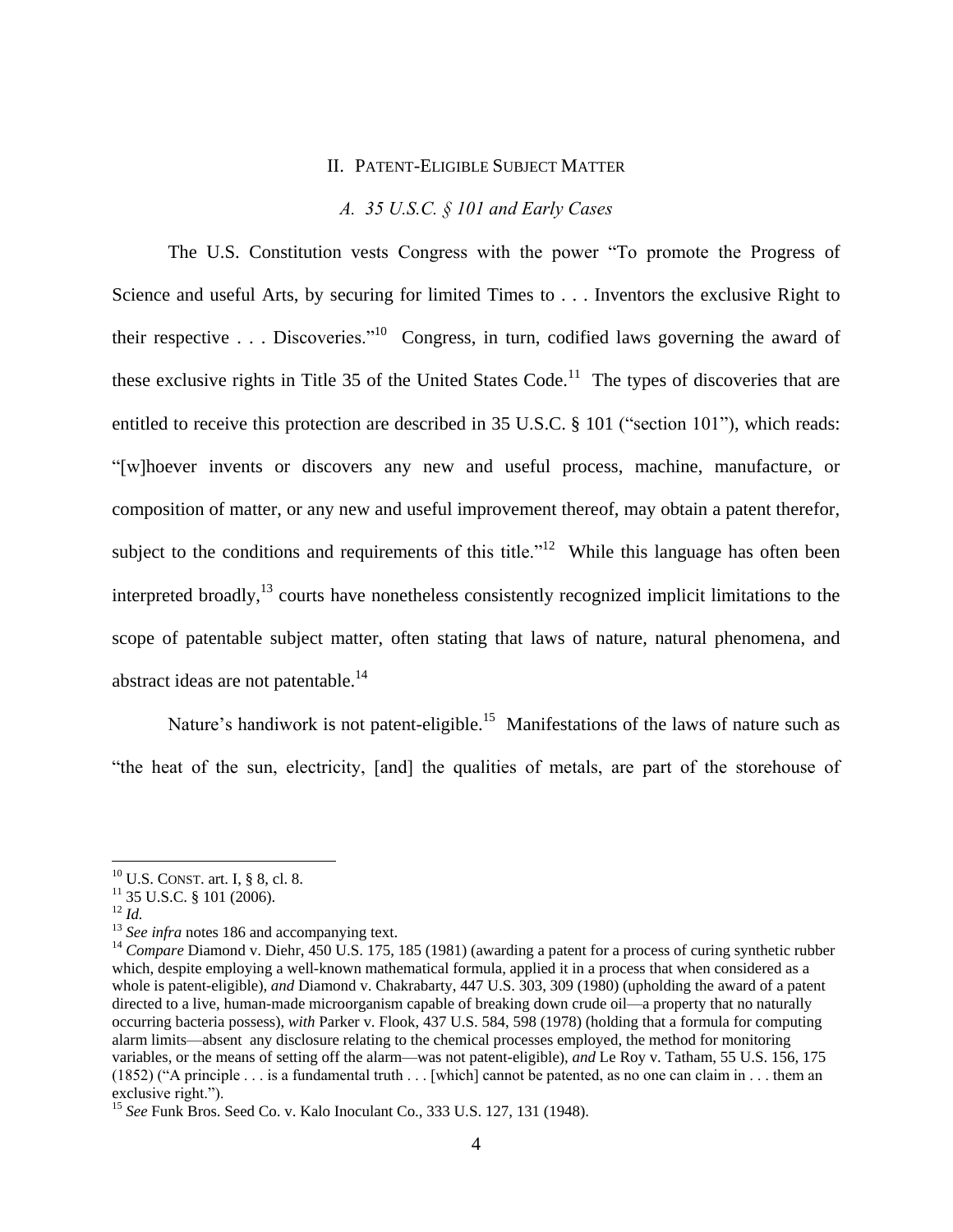<span id="page-5-0"></span>knowledge of all men . . . and [are] reserved exclusively to none."<sup>16</sup> Material derived from natural sources which is then transformed or reduced into a form that possess characteristics markedly different<sup>17</sup> from those of the material as it exists in nature, however, has long been recognized by the United States Patent and Trademark Office (USPTO) as patent-eligible.<sup>18</sup> While the precise boundaries of what constitutes "markedly different" subject matter remain unclear, the Federal Circuit defined a "markedly different" molecule as one that has "a distinct[] chemical structure and identity" from naturally occurring molecules.<sup>19</sup>

While section 101 does not, on its face, declare living matter patent-eligible, the Plant Patents Act of 1930—which declared that plants were eligible for patenting if they could be reproduced asexually—broadened the scope of patentable subject matter to include a form of living matter that had not undergone an extraction or a purification step, but that existed purely in its natural form.<sup>20</sup> The Plant Variety Protection Act of 1970 also recognized that certain forms of live plants were eligible for protection but explicitly declared that bacteria were outside the scope of the Act.<sup>21</sup> Bacteria were shortly thereafter determined to be within the scope of patenteligible subject matter, provided that they displayed "markedly different characteristics from any

<sup>16</sup> *Id*. at 130.

<sup>&</sup>lt;sup>17</sup> Although the precise threshold beyond which a composition becomes "markedly different" than any naturally existing composition remains elusive, the Federal Circuit illustrated by way of analogy to case law that it lies somewhere between non-markedly different combinations of existing molecules and markedly different genetically engineered molecules. *See* Ass'n for Molecular Pathology v. U.S. Patent and Trademark Office, 689 F.3d 1303, 1327–28 (Fed. Cir. 2012).

<sup>18</sup> *See, e.g.*, Anheuser-Busch Brewing Ass'n v. United States, 207 U.S. 556, 562 (1908) (stating that in order to overcome the bar on patenting products of nature, an inventor must prove that the product for which he seeks a patent has become a new and distinct article with new characteristics or uses); Park-Davis & Co. v. Mulford & Co., 196 F. 496, 496 (2d Cir. 1912) (holding that patents claiming a derivative of crystalline adrenaline, extracted from suprarenal tissue in animals for use as an agent to increase blood pressure, were valid); U.S. Patent #135,245 (claiming a form of brewer's yeast "free from organic germs of disease"—despite the fact that brewer's yeast existed in nature—which could be used to brew beer that was easier to preserve).

<sup>&</sup>lt;sup>19</sup> Ass'n for Molecular Pathology v. U.S. Patent and Trademark Office, 689 F.3d 1303, 1328 (2012).

<sup>&</sup>lt;sup>20</sup> Townsend-Purnell Plant Patent Act, Pub. L. No. 245, 46 Stat. 376 (1930) (codified as amended at 35 U.S.C. §§ 161–64 (2006)).

<sup>&</sup>lt;sup>21</sup> Plant Variety Protection Act, Pub. L. No. 91-577, 84 Stat. 1542 (1930) (codified as amended at 7 U.S.C.A. §§ 2321–2583 (2006)) ("The breeder of any sexually or tuber propagated plant variety (other than fungi or bacteria) who has so reproduced the variety . . . shall be entitled to plant variety protection for the variety . . . .").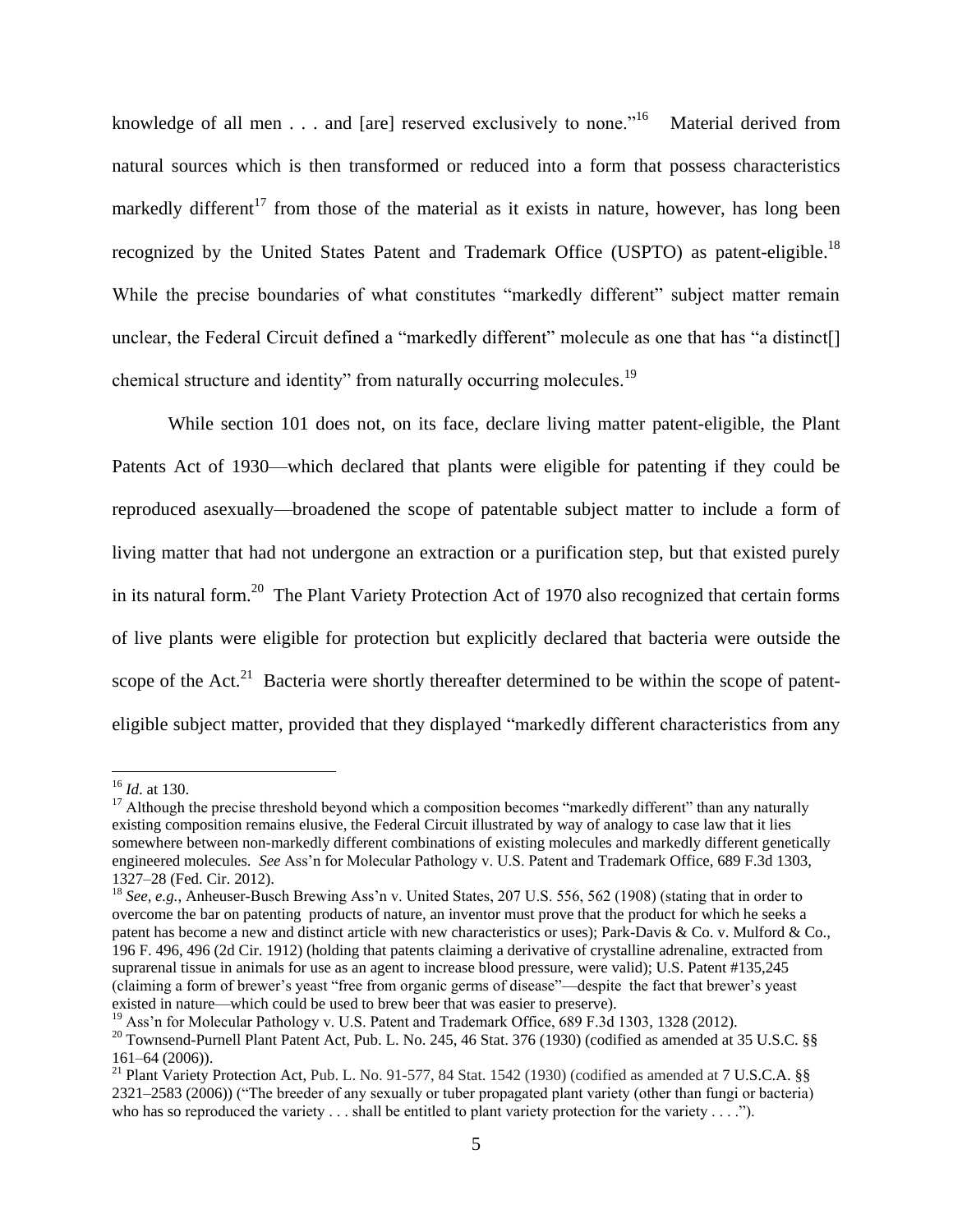<span id="page-6-0"></span>[bacteria] found in nature."<sup>22</sup> The prohibition on patenting laws of nature, natural phenomenon, and abstract ideas standing alone also encompasses methods and processes that include this subject matter within their scope.<sup>23</sup> Such subject matter is only eligible for patenting if, when considered as a whole, the patent describes an application of the law of nature, natural phenomenon, or abstract idea and does not simply attempt to claim the naturally existing subject matter itself.<sup>24</sup>

Currently, the USPTO characterizes isolated DNA that encodes specific genes as patenteligible subject matter.<sup>25</sup> The USPTO's Utility Examination Guidelines instruct that "an inventor's discovery of a gene can be the basis for a patent on the genetic composition isolated from its natural state and processed through purifying steps that separate the gene from other molecules naturally associated with it."<sup>26</sup> While these Guidelines do not have the binding effect of law, they nevertheless remain influential in that a reviewing court may defer to the agency's interpretation of a statute it oversees.<sup>27</sup> Despite their influence, however, the scope of the rights the Guidelines confer to a patent holder remains unclear. $^{28}$ 

In addition to its reliance on the USPTO's Utility Examination Guidelines, the Federal Circuit—in determining that the isolated DNA at issue in *Association for Molecular Pathology*

 $22$  Diamond v. Chakrabarty, 447 U.S. 303, 310 (1980).

<sup>23</sup> *See infra* notes [75–](#page-13-0)[86](#page-15-0) and accompanying text.

<sup>24</sup> *See infra* notes [75–](#page-13-0)[86](#page-15-0) and accompanying text.

<sup>25</sup> *See* Eric J. Rogers, Comment, *Can You Patent Genes? Yes and No*, 93 J. PAT. & TRADEMARK OFF. SOC'<sup>Y</sup> 19, 28 (2010).

 $^{26}$  U.S. Patent & Trademark Office, Dep't of Commerce, RIN 0651-AB09, UTILITY EXAMINATION GUIDELINES (2001).

<sup>27</sup> *See* Ass'n for Molecular Pathology v. U.S. Patent and Trademark Office, 689 F.3d 1303, 1325 (2012); *In re*  Fisher, 421 F.3d 1365, 1372 (Fed. Cir. 2005) (referring to the Utility Examination Guidelines).

<sup>28</sup> *See* Peter Edwards, Comment, *AMP v. Myriad: The Future of Medicine and Patent Law*, 12 MINN. J.L. SCI. & TECH. 811, 818 (2011) (noting the lack of clarity in the language of the Guidelines which provides that while the holder of a gene patent has the right to exclude others from using that gene, the patent holder must also promote discovery of other uses of the gene by other researchers. The Guidelines' lack of clarity is also evident in the language which instructs that while genes are patentable, neither the DNA sequences nor the underlying genetic information are patentable. Edwards notes that "it is not clear what the researcher is patenting in a gene, however, if not genetic information").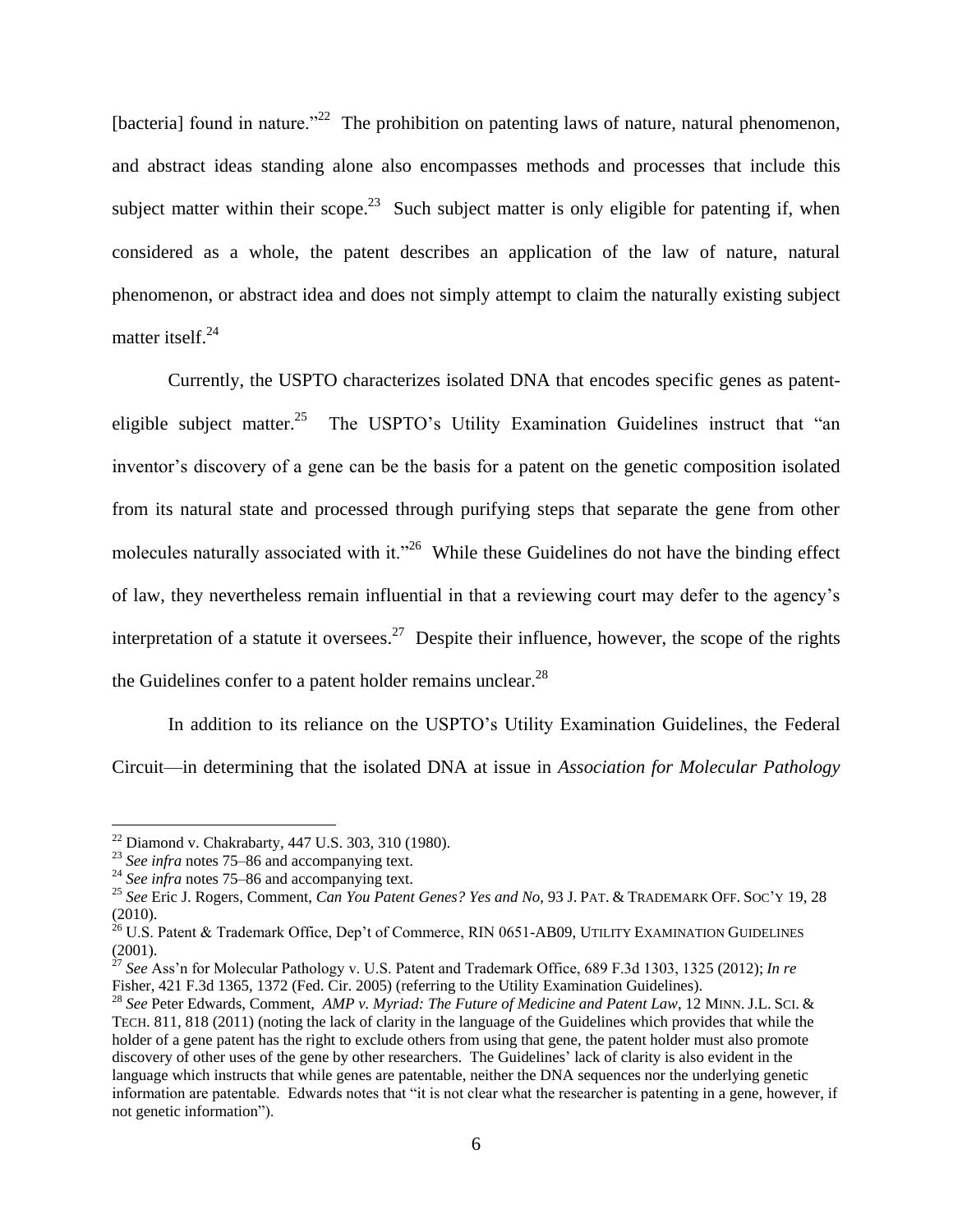was patent-eligible—acknowledged that the Supreme Court's decisions in *Funk Bros. Seed Co. v. Kalo Inoculant Co.* and *Diamond v. Chakrabarty* "set out the primary framework for deciding the patent eligibility of compositions of matter, including isolated DNA molecules."<sup>29</sup> As such, a detailed discussion of these cases is warranted.

In 1948, the Supreme Court weighed in on the distinction between patent-eligible subject matter and unpatentable products of nature in *Funk Bros.*<sup>30</sup> Kalo initiated a lawsuit against Funk Bros. alleging that Funk Bros. infringed Kalo's patent for a bacterial inoculant<sup>31</sup> for use with leguminous plants.<sup>32</sup> Prior to the invention, in order to optimize legume growth, farmers were required to select the optimal strain of bacteria from a group of at least six species which corresponded with their desired legume.<sup>33</sup> Mixed bacterial cultures largely proved ineffective because the bacteria, when mixed, produced inhibitory effects on each other resulting in reduced levels of plant growth.<sup>34</sup> The invention in this case was a mixture of Rhizobium bacteria that did not display the commonly observed inhibitory effects of each other on legumes.<sup>35</sup> The Supreme Court acknowledged that the inventor "[did] not create [the] state of inhibition or of noninhibition in the bacteria."<sup>36</sup> As justification for the Court's conclusion that "[the bacteria's]

<sup>29</sup> *Ass'n for Molecular Pathology*, 689 F.3d at 1326. .

 $30$  333 U.S. 127 (1948).

 $31$  The Court offered the following description of the challenged invention: "An inoculant for leguminous plants comprising a plurality of selected mutually non-inhibitive strains of different species of bacteria of the genus Rhizobium, said strains being unaffected by each other in respect to their ability to fix nitrogen in the leguminous plant for which they are specific." *Funk Bros.*, 333 U.S. at 127, n.1. An alternative explanation of the process of bacterial inoculation can be found at:

http://www.ctahr.hawaii.edu/bnf/Downloads/Training/Legume%20use/Title.Pdf (explaining that increasing the concentration of Rhizobia, unique bacteria that naturally exists in the soil, can result in the infection of the root hairs of legumes. This infection results in the formation of nitrogen-fixing nodules which act as "small nitrogen factories" that produce proteins essential for plant growth.)

<sup>32</sup> *See Funk Bros.*, 333 U.S. at 128.

<sup>&</sup>lt;sup>33</sup> *Id.* at 129 (explaining that "[n]o one species [of bacteria] will infect the roots of all species of leguminous plants. But each [species of bacteria] will infect well-defined groups of those plants . . . . Thus if a farmer had crops of clover, alfalfa, and soy beans he would have to use three separate inoculants").

<sup>34</sup> *Id.* at 129–30. <sup>35</sup> *Id*. at 130.

<sup>36</sup> *Id*.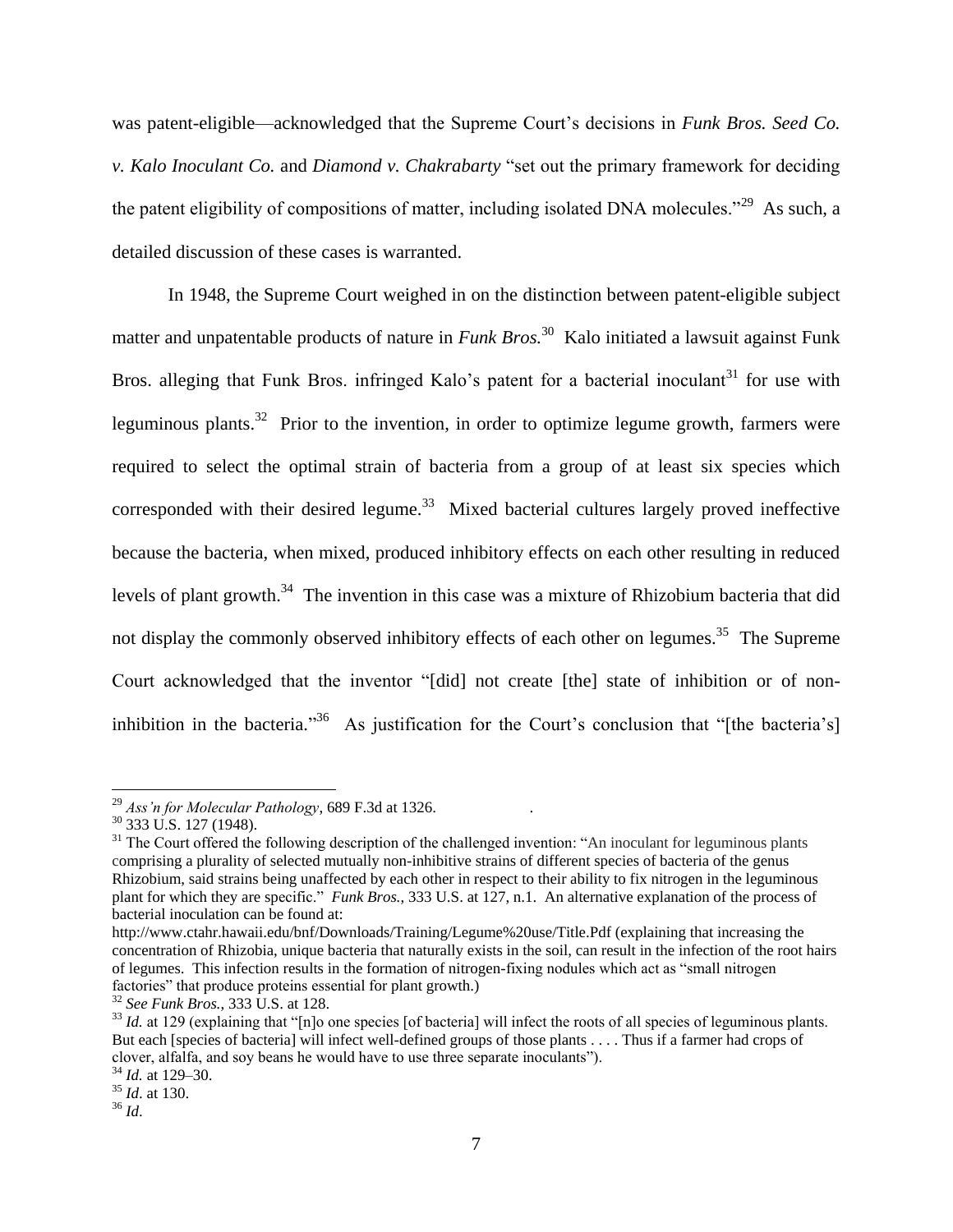qualities are the work of nature . . . . [and] [t]hose qualities are of course not patentable," the Court reasoned that "the combination of species produces no new bacteria, no change in the species of bacteria, and no enlargement of the range of their utility.<sup>37</sup> The Court further characterized the bacteria as "manifestations of laws of nature, free to all men and reserved exclusively to none."<sup>38</sup>

The difficult task of discerning an unpatentable product of nature from a patentable product of human ingenuity was again before the Court in *Chakrabarty*. 39 Ananda Chakrabarty, a microbiologist at the General Electric Co., sought to patent a genetically engineered bacterium that was capable of breaking down crude  $\delta$ il.<sup>40</sup> The Court again recognized the limits to patentability, stating:

The laws of nature, physical phenomena, and abstract ideas have been held not patentable . . . . Thus, a new mineral discovered in the earth or a new plant found in the wild is not patentable subject matter. Likewise, Einstein could not patent his celebrated law that  $E=mc^2$ ; nor could Newton have patented the law of gravity.<sup>41</sup> Such discoveries are "manifestations of . . . nature, free to all men and reserved exclusively to none."<sup>42</sup>

In this case, however, the Court ultimately upheld the patent, finding that "the patentee has produced a new bacterium with markedly different characteristics from any found in nature and one having the potential for significant utility. His discovery is not nature's handiwork, but his own; accordingly it is patentable subject matter under section 101.<sup>43</sup> In

<sup>37</sup> *Funk Bros*., 333 U.S. 127, 131 (1948).

<sup>38</sup> *Id.* at 130.

<sup>39</sup> *See* Diamond v. Chakrabarty, 447 U.S. 303 (1980).

<sup>&</sup>lt;sup>40</sup> The Court offered the following explanation of the claimed invention: "Plasmids are hereditary units physically separate from the chromosomes of the cell. In prior research, Chakrabarty and an associate discovered that plasmids control the oil degradation abilities of certain bacteria. In particular, the two researchers discovered plasmids capable of degrading camphor and octane, two components of crude oil. In the work represented by the patent application at issue here, Chakrabarty discovered a process by which four different plasmids, capable of degrading four different oil components, could be transferred to and maintained stably in a single *Pseudomonas* bacterium, which itself has no capacity for degrading oil." *Id.* at 305, n.1.

<sup>41</sup> *Id*. at 309.

<sup>42</sup> *Id.* (quoting *Funk Bros*., 333 U.S. at 130 (1948)).

<sup>43</sup> *Id.* at 310.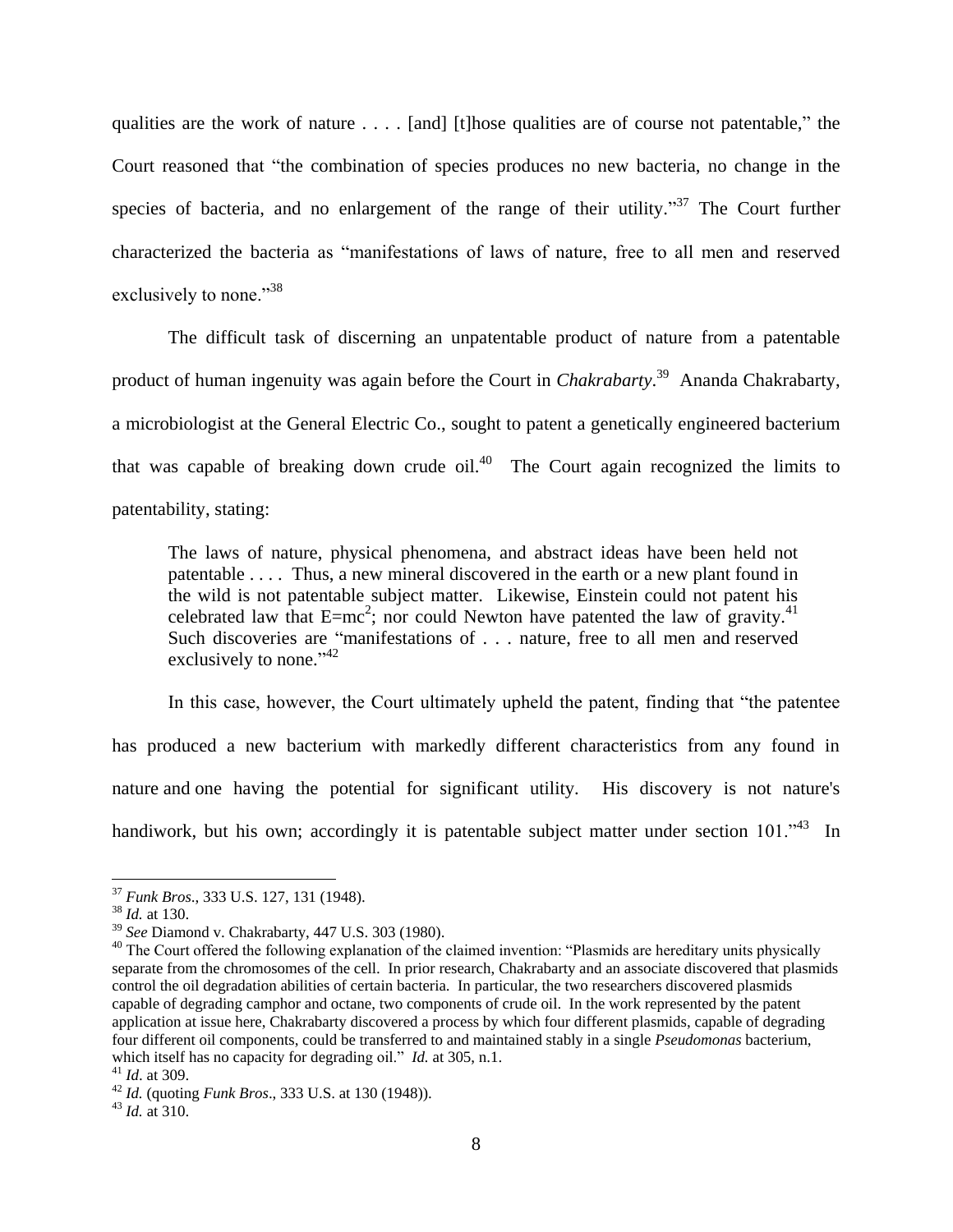formulating its conclusion, the Court looked in part to the Committee Reports accompanying the 1952 Patent Act, which it interpreted to instruct that Congress intended patentable subject matter to broadly "include anything under the sun that is made by man."<sup>44</sup>

In sum, while the patent in *Funk Bros.* attempted to claim a mere mixture of naturally occurring bacteria, the patent in *Chakrabarty* was directed to a new bacterium which exhibited characteristics not found in nature. Notably, the Court approached *Funk Bros.* and *Chakrabarty*  in a similar fashion; primarily relying on a comparison between the function of the claimed invention with the function of a naturally occurring analogue.

It is not immediately apparent where Myriad's isolated DNA fits along the spectrum delineated by *Funk Bros.* and *Chakrabarty*. Whether the isolated DNA at issue has a "distinct chemical structure and identity" and meets the Federal Circuit's definition of "markedly different" is open to debate. However, determining whether isolated BRCA1/2 DNA surpasses illusive "markedly different" threshold is not determinative of patent eligibility. The Supreme Court—in reviewing the issues presented in *Association for Molecular Pathology* on certiorari and ultimately vacating the Federal Circuit's ruling—declined to confine its analysis to the cases offered by the Federal Circuit.<sup>45</sup> Instead, on remand, the Court advised that the Federal Circuit consider the issues in *Association for Molecular Pathology* in light of its recent decision in *Mayo Collaborative Services v. Prometheus Laboratories, Inc.*<sup>46</sup>—a case that recognized a more nuanced set of criteria for determining patent eligibility than the test advanced in *Funk Bros.* and *Chakrabarty*. 47

<sup>44</sup> *Id.* at 309 (quoting S. REP. NO. 82-1979, at 5 (1952); H.R. REP. NO. 82-1923, at 6 (1952)); *see infra* note 180 and accompanying text.

<sup>45</sup> *See* Ass'n for Molecular Pathology v. Myriad Genetics, Inc., 132 S. Ct. 1794 (2012).

<sup>46</sup> *See id.* 

<sup>47</sup> *See infra* notes [99–](#page-16-0)[103](#page-17-0) and accompanying text.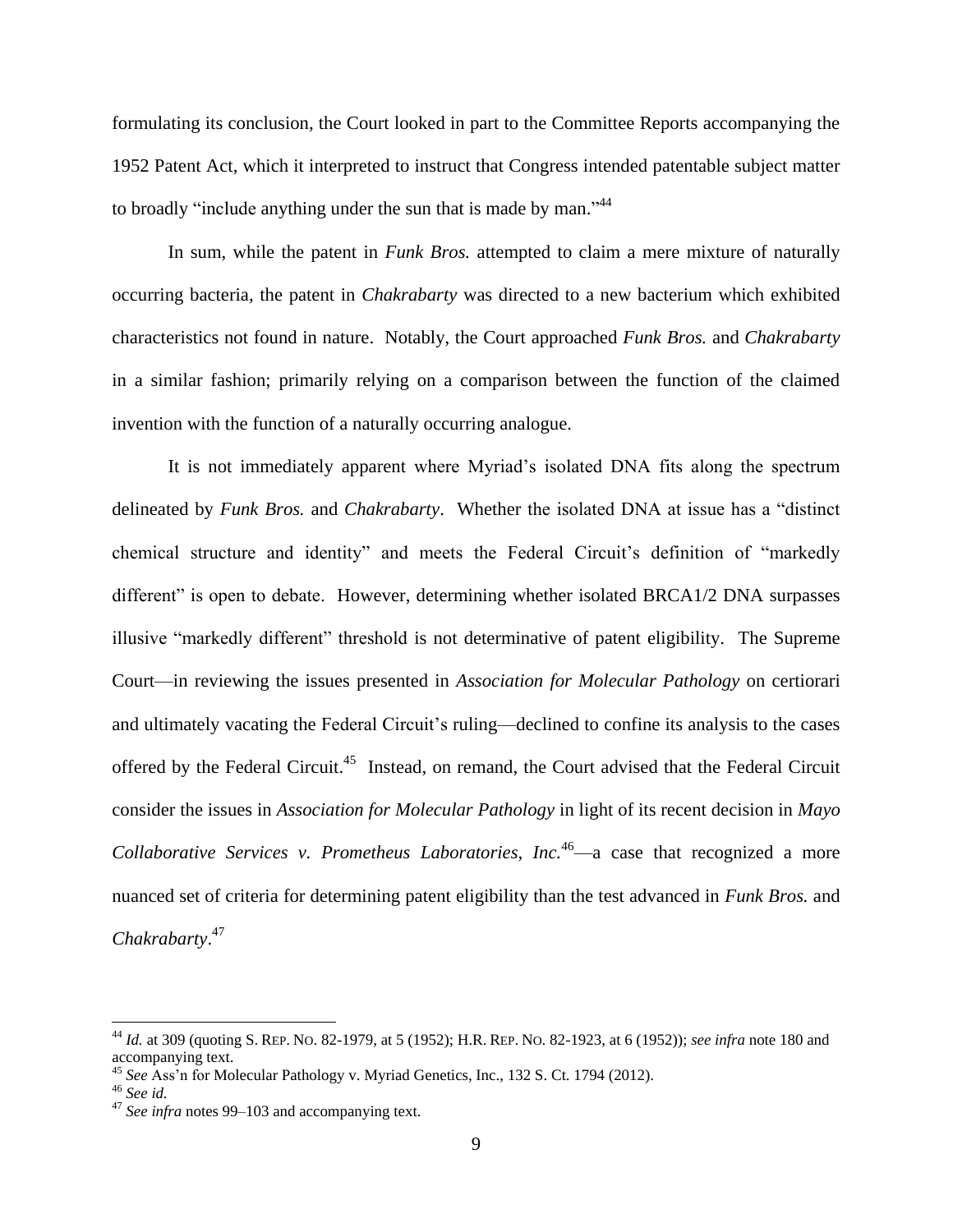## *B. Subject Matter Eligibility in Mayo*

Prometheus Laboratories, Inc. develops products that enable physicians to detect, diagnose, and treat disorders in the fields of gastroenterology and oncology.<sup>48</sup> It also specializes in personalized medicine—a method of using an individual's unique serologic, genetic, and inflammation markers to diagnose certain disorders and predict treatment outcomes.<sup>49</sup> The Prometheus patents at issue in this case were directed to a method for administering thiopurine drugs,<sup>50</sup> one that sought to maximize the efficacy of the drugs for each individual patient by accounting for individuals' different rates of metabolizing thiopurines.<sup>51</sup> The following claim in the Prometheus patent describes the invention and is one of the claims at issue:

A method of optimizing therapeutic efficacy for treatment of an immune-mediated gastrointestinal disorder, comprising: (a) administering a drug providing 6 thioguanine to a subject having said immune-mediated gastrointestinal disorder; and (b) determining the level of 6-thioguanine in said subject having said immunemediated gastrointestinal disorder, wherein the level of 6-thioguanine less than about 230 pmol per  $8x10<sup>8</sup>$  red blood cells indicates a need to increase the amount of said drug subsequently administered to said subject and wherein the level of 6 thioguanine greater than about 400 pmol per  $8x10<sup>8</sup>$  red blood cells indicates a need to decrease the amount of said drug subsequently administered to said subject. $52$ 

Prometheus initiated an infringement lawsuit when Mayo Medical Laboratories (Mayo)

announced that it planned to introduce its own test—one which used slightly higher thiopurine

<sup>48</sup> *See About Prometheus*, PROMETHEUSLABS.COM, http://www.prometheuslabs.com/About.asp (last visited Oct. 25, 2012).

<sup>49</sup> *See Diagnostics*, PROMETHEUSPATIENTS.COM, http://www.prometheuspatients.com/Products\_Diagnostics.asp (last visited Oct. 25, 2012).

 $50$  Thiopurines are a class of synthetic drugs used to treat immune mediated gastro-intestinal disorders including Crohn's disease and ulcerative colitis. *See* Prometheus Labs., Inc. v. Mayo Collaborative Servs., 581 F.3d 1336, 1339 (Fed. Cir. 2009), *rev'd*, 135 S. Ct. 3543 (2010) ("*Prometheus III*")*.*

<sup>51</sup> *See id.*

<sup>52</sup> U.S. Patent No. 6,355,623 (filed Apr. 8, 1999); s*ee infra* notes 78–80 and accompanying text.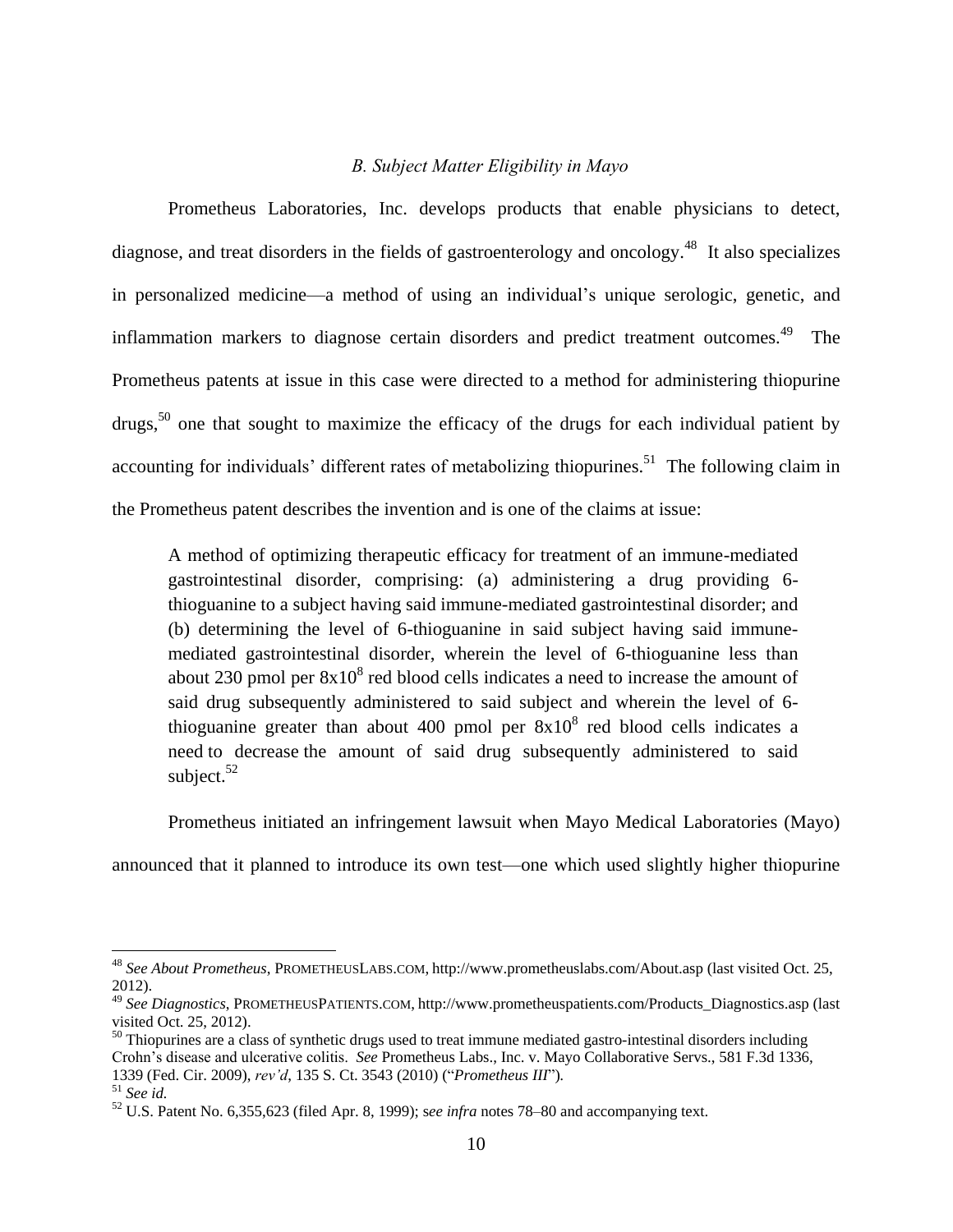metabolite levels to measure toxicity—to the marketplace.<sup>53</sup> Mayo moved for summary judgment, alleging that the Prometheus patents were invalid because they impermissibly claimed the "correlation between the recited metabolite levels and therapeutic efficacy and/or toxicity," which it alleged was an unpatentable "natural, observable phenomenon" and that "the patents impermissibly preempt use of the correlation."<sup>54</sup> Thus, Mayo alleged that the Prometheus patents did not preclude them from marketing their test.<sup>55</sup>

<span id="page-11-1"></span>The district court granted Mayo's motion, finding that Prometheus's claims reciting correlations between thiopurine drug metabolite levels and therapeutic efficacy or toxicity were directed to natural phenomena.<sup>56</sup> On appeal, the Federal Circuit—relying on the machine-ortransformation (M or T) test<sup>57</sup>—reversed the district court's decision.<sup>58</sup> As understood by the Federal Circuit, the M or T test provided that, "a claimed process is surely patent-eligible under section 101 if: (1) it is tied to a particular machine or apparatus, or (2) it transforms a particular article into a different state or thing."<sup>59</sup> The Federal Circuit ultimately concluded that Prometheus's method claims satisfied the M or T test and thus, were patent-eligible.<sup>60</sup>

<span id="page-11-0"></span>In arriving at this conclusion, the Federal Circuit determined that the Prometheus patents fell within the scope of section 101 because both the "administering" and "determining" steps "'transform an article into a different state or thing' and this transformation 'is central to the purpose of the claimed process."<sup>561</sup> Regarding the "administering" step, the Federal Circuit

<sup>53</sup> [Prometheus Labs., Inc. v. Mayo Collaborative Servs., No. 04CV1200, 2008 WL 878910, at \\*1 \(S.D. Cal. Mar. 28,](https://1.next.westlaw.com/Link/Document/FullText?findType=Y&serNum=2015665901&pubNum=0000999&originationContext=document&transitionType=DocumentItem&contextData=(sc.History*oc.Search))  [2008\),](https://1.next.westlaw.com/Link/Document/FullText?findType=Y&serNum=2015665901&pubNum=0000999&originationContext=document&transitionType=DocumentItem&contextData=(sc.History*oc.Search)) *rev'd*, 581 F.3d 1336 (Fed. Cir. 2009) ("*Prometheus II*")*.*

<sup>54</sup> *Id.* at \*5 (quoting Doc. No. 502 at 11, 13).

<sup>55</sup> *See id.*

<sup>56</sup> *See id*. at \*6, \*14.

<sup>57</sup> *See infra* note [59](#page-11-0) and accompanying text.

<sup>58</sup> *See* Prometheus Labs., Inc. v. Mayo Collaborative Servs., 581 F.3d 1336 (Fed. Cir. 2009).

<sup>59</sup> Prometheus Labs., Inc. v. Mayo Collaborative Servs., 581 F.3d 1336, 1342 (Fed.Cir. 2009), *rev'd*, 135 S. Ct. 3543 (2010) (*Prometheus III)* (quoting *In re Bilski*, 545 F.3d 943, 953 (Fed. Cir. 2008), *rev'd*, 130 S. Ct. 3218 (2010)). <sup>60</sup> *See id*. at 1350.

<sup>61</sup> *Id.* at 1345 (quoting *In re Bilski*, 545 F.3d 943, 962 (Fed. Cir. 2008)).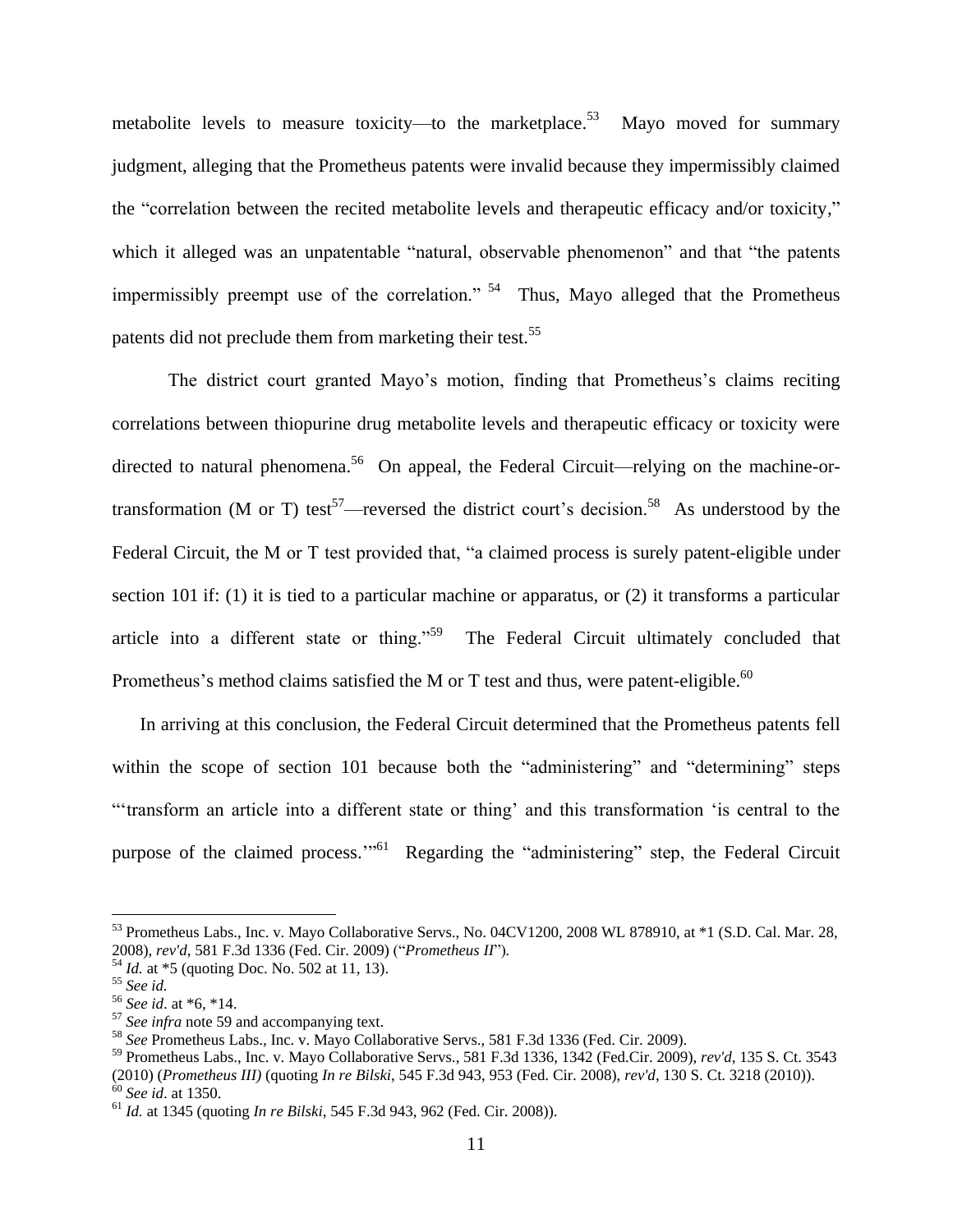recognized that "the human body necessarily undergoes a transformation [when drugs are administered]" and dismissed "the fact that the change of the administered drug to its metabolite relies on natural process" as dispositive of patent ineligibility.<sup>62</sup> The court characterized the transformation in this case as "the result of the physical administration of a drug to a subject to transform—i.e., treat—the subject, which is itself not a natural process."<sup>63</sup> The Federal Circuit also found the "determining" step of Prometheus's claimed method to be "transformative and central."<sup>64</sup> The court stated that "[d]etermining the levels of [a drug] in a subject necessarily involves a transformation, for those levels cannot be determined by mere inspection."<sup>65</sup> Rather, this determination requires a certain amount of manipulation in the form of extracting the metabolites from the human body and determining their concentration.<sup>66</sup> The Federal Circuit dismissed Mayo's additional argument that the Prometheus patents preempted a natural phenomenon by stating that "because the claims meet the machine-or-transformation test, they do not preempt a fundamental principle."<sup>67</sup> Accordingly, the Federal Circuit held that Prometheus's claims were properly directed to patent-eligible subject matter.

The Supreme Court, having re-visited the question of subject matter eligibility in its *Bilski v. Kappos* decision, which it handed down the day before, granted certiorari in the *Mayo*  case, vacated the Federal Circuit's judgment, and remanded the case to the Federal Circuit for further consideration in light of *Bilski*. 68 In its *Bilski* decision, the Supreme Court addressed the patent eligibility of business methods.<sup>69</sup> The claims at issue were directed to a method of risk hedging in commodities markets which included the steps of initiating a series of transactions

<sup>62</sup> *Id*. at 1346.

<sup>63</sup> *Id.*

<sup>64</sup> *Id*. at 1347.

<sup>65</sup> *Prometheus Labs., Inc*., 581 F.3d at 1347.

<sup>66</sup> *See Prometheus*, 581 F.3d at 1347 (Fed. Cir. 2009).

<sup>67</sup> *Id*. at 1349.

<sup>68</sup> *See* Mayo Collaborative Servs. v. Prometheus Labs., Inc., 130 S. Ct. 3543 (2010).

<sup>69</sup> *See* Bilski v. Kappos, 130 S. Ct. 3218 (2010).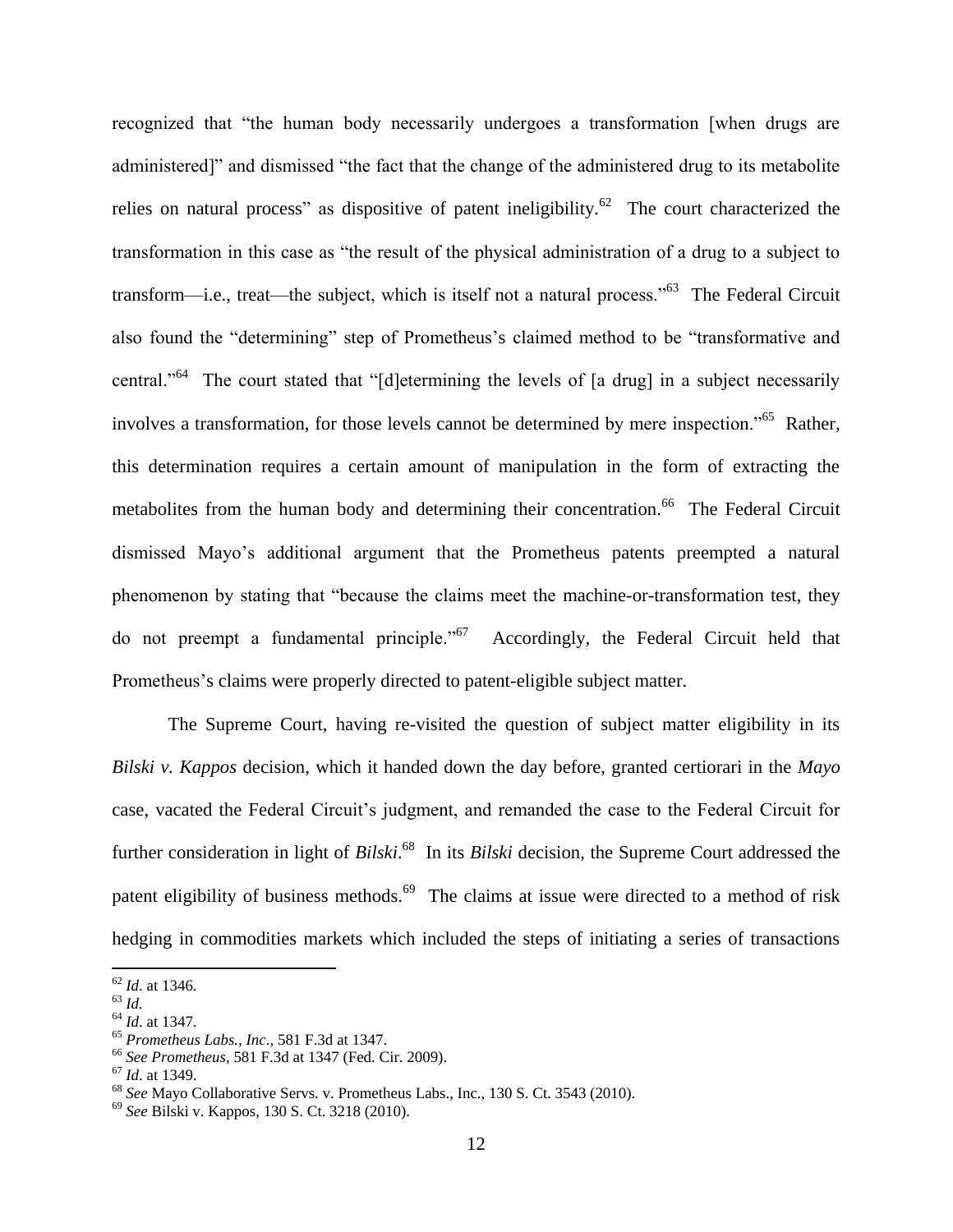between commodity providers and consumers who had a certain risk position, identifying market participants for the commodity who had a corresponding counter-risk position, and initiating a series of transactions between the commodity providers and market participants.<sup>70</sup> The Court ultimately determined that the claims were drawn towards the concept of hedging risk—an unpatentable, abstract idea.<sup>71</sup> Notably, the Court also held that the M or T test is not the sole test for patent eligibility under section 101, but rather is a "useful and important clue, an investigative tool" for determining patent eligibility.<sup>72</sup> On remand, the Federal Circuit applied largely the same analysis that it did in its first *Mayo* decision, again holding that the claims recited patent-eligible subject matter under section  $101^{73}$  and again relying on the M or T test to reach that conclusion.<sup>74</sup>

<span id="page-13-0"></span>On March 20, 2012, a unanimous Supreme Court, having granted certiorari, reversed the Federal Circuit's decision and held that Prometheus's claims were not properly drawn to patenteligible subject matter under section  $101$ <sup>75</sup> Rather, the Court determined the patents effectively claimed ineligible laws of nature that described the relationships between levels of thiopurine metabolites and therapeutic efficacy or toxicity.<sup>76</sup> In arriving at this conclusion, the Court questioned whether "the patent claims add *enough* to their statement of the correlations to allow the processes they describe to qualify as patent-eligible processes that *apply* natural laws." <sup>77</sup> The Court, turning first to the administering step, stated that it "simply refer[ed] to the relevant

 $\overline{a}$ 

<sup>75</sup> *See* Mayo Collaborative Servs. v. Prometheus Labs., Inc., 132 S. Ct. 1289 (2012).

<sup>70</sup> *See id.* at 3223–24.

<sup>71</sup> *See id.* at 3231.

<sup>72</sup> *Id*. at 3227.

<sup>73</sup> *See* Prometheus Labs., Inc. v. Mayo Collaborative Servs., 628 F.3d 1347, 1353 (Fed. Cir. 2010), *rev'd*, No. 10-

<sup>1150,</sup> slip op. (U.S. Mar. 20, 2012) *(Prometheus IV)*.

<sup>&</sup>lt;sup>74</sup> See id. at 1355 (stating that Prometheus's claimed methods "satisfy the transformation prong" of the M or T test).

<sup>76</sup> *See id.* at 1305.

<sup>77</sup> *Id.* at 1297.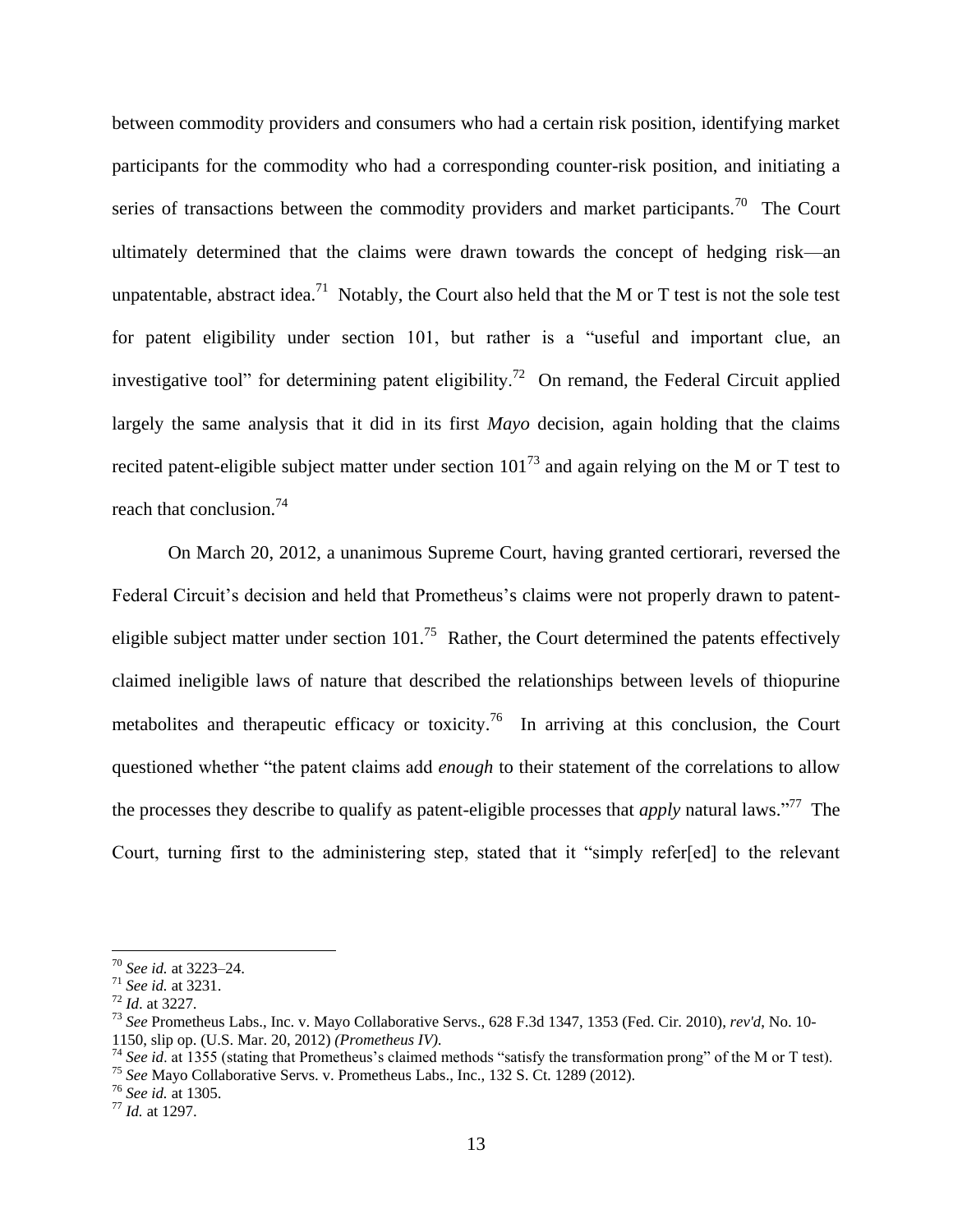audience" namely, doctors who are familiar with using thiopurines to treat patients.<sup>78</sup> The Court noted that merely limiting the use of an abstract idea to a predefined technological environment is not enough to circumvent the prohibition against patenting abstract ideas.<sup>79</sup> Turning to the wherein clauses in the Prometheus patent on page ten *supra*, the Court dismissed the possibility that they could change an unpatentable concept into a patentable application by summarily stating that they "simply tell a doctor about the relevant natural laws  $\dots$ ."<sup>80</sup> Finally, the Court understood the determining step to instruct the doctor to "engage in well-understood, routine, conventional activity.<sup> $31$ </sup> The Court ultimately determined that neither the administering, determining, nor wherein limitations standing alone or in combination "[were] sufficient to transform unpatentable natural correlations into patentable applications of those regularities."<sup>82</sup>

The Court suggested additional justifications for its conclusion that Prometheus's patents were drawn to ineligible subject matter from two cases dealing with the patent eligibility of processes using mathematical formulas which, like laws of nature, are not patentable standing alone.<sup>83</sup> First, the Court stated that Prometheus's claims "present[] a case for patentability that is weaker than *Diehr's* patent-eligible claim and no stronger than *Flook's* unpatentable one."<sup>84</sup> While *Diehr* and *Flook* have proven difficult to reconcile,<sup>85</sup> developing a complete

<sup>78</sup> *Id.*

<sup>79</sup> *See id.* at 1291 (citing *In re* Bilski, 545 F.3d 943, 962 (Fed. Cir. 2008)).

<sup>80</sup> Mayo Collaborative Servs. v. Prometheus Labs., Inc., 132 S. Ct. 1289, 1291 (2012).

<sup>&</sup>lt;sup>81</sup> *Id.* at 1298 (stating that this "activity" involves determining levels of thiopurine metabolites, but does not restrict the method researchers did not know of the precise correlation between thiopurine metabolite levels and the efficacy or toxicity of the drugs, they knew of the relationship).

<sup>82</sup> *See id.*

<sup>83</sup> *See Mayo Collaborative Servs*., 132 S. Ct. at 1292.

<sup>84</sup> *Id.*

<sup>85</sup> *See* Horacio E. Gutiérrez, *Peering Through the Cloud: The [Future of Intellectual Property and Computing](https://a.next.westlaw.com/Link/Document/FullText?findType=Y&serNum=0363659261&pubNum=101926&originationContext=document&transitionType=DocumentItem&contextData=(sc.History*oc.Search))*, 20 FED. CIR. B.J. [589 \(2011\)](https://a.next.westlaw.com/Link/Document/FullText?findType=Y&serNum=0363659261&pubNum=101926&originationContext=document&transitionType=DocumentItem&contextData=(sc.History*oc.Search)) (noting that *Diehr* and *Flook* had "very similar facts" with opposite results); Mark A. Lemley, *Point of Novelty*, 105 NW. U. L. REV. 1253 (2011) (noting that the claims in *Diehr* and *Flook* are "exactly parallel"); Pamela Samuelson, *Benson Revisited: The Case Against Patent Protection for Algorithms and Other Computer Program Related Inventions*, 39 EMORY L.J. 1025, 1104 ("[P]ost-Benson case law is replete with awkward distinctions and results that are often difficult to reconcile.").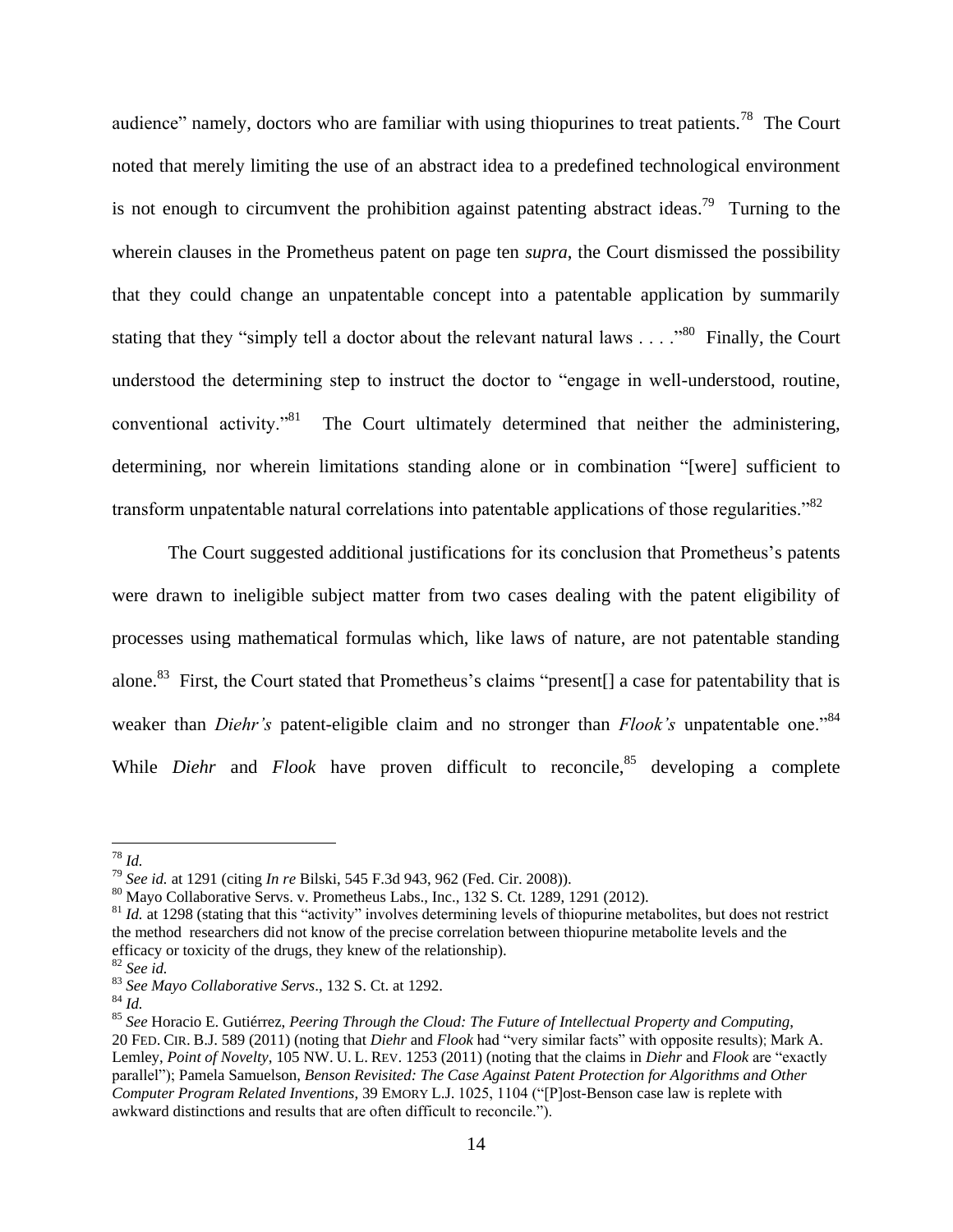understanding of the Court's rationale for its holding in *Mayo* requires a closer examination of these cases.

<span id="page-15-0"></span>In *Parker v. Flook*, the Court considered the validity of a patent directed to a method for updating alarm limits for a catalytic chemical conversion of hydrocarbons in which the only point of novelty over prior, well known methods for changing alarm limits<sup>86</sup> was the inventor's employment of a mathematical formula. $87$  The entire process consisted of essentially three steps including "an initial step which merely measures the present value of the process variable (*e.g.*, the temperature); an intermediate step which uses an algorithm to calculate an updated alarmlimit value; and a final step in which the actual alarm limit is adjusted to the updated value."<sup>88</sup> The Court noted that the plain language of section 101 does not instruct on whether the claimed method—characterized only by the novel use of a mathematical formula—was patent-eligible subject matter.<sup>89</sup> It also acknowledged that "[t]he line between a patentable process and an unpatentable principle is not always clear.<sup> $290$ </sup> The Court stated that because mathematical formulas are not eligible for patenting by themselves,<sup>91</sup> the question in this case was whether "post–solution *applications* of . . . a formula makes [a] method eligible for patent protection."<sup>92</sup> Ultimately, the Court answered its own question in the negative, characterizing the claimed process as accomplishing nothing more than "provid[ing] a[n unpatentable] formula for computing an updated alarm limit."<sup>93</sup>

<sup>86</sup> *See* Parker v. Flook, 437 U.S. 584, 585 (1978) (offering an explanation of an alarm limit as a predetermined number that, when exceeded by certain process variables such as pressure and temperature during the process of catalytic conversion, signals either irregularities in the process or the presence of potential dangers). <sup>87</sup> *See id*. at 586–87.

<sup>88</sup> *Id.* at 585.

<sup>89</sup> *Id.* at 588.

<sup>&</sup>lt;sup>90</sup> *Id.* at 589 (internal quotation marks omitted).

<sup>91</sup> *Id*. at 585 ("In *Gottschalk v. Benson*, 409 U.S. 63, 93 S. Ct. 253, 34 L.Ed.2d 273, we held that the discovery of a novel and useful mathematical formula may not be patented.").

<sup>92</sup> *Id*. (emphasis added).

<sup>93</sup> *Parker*, 437 U.S. at 586.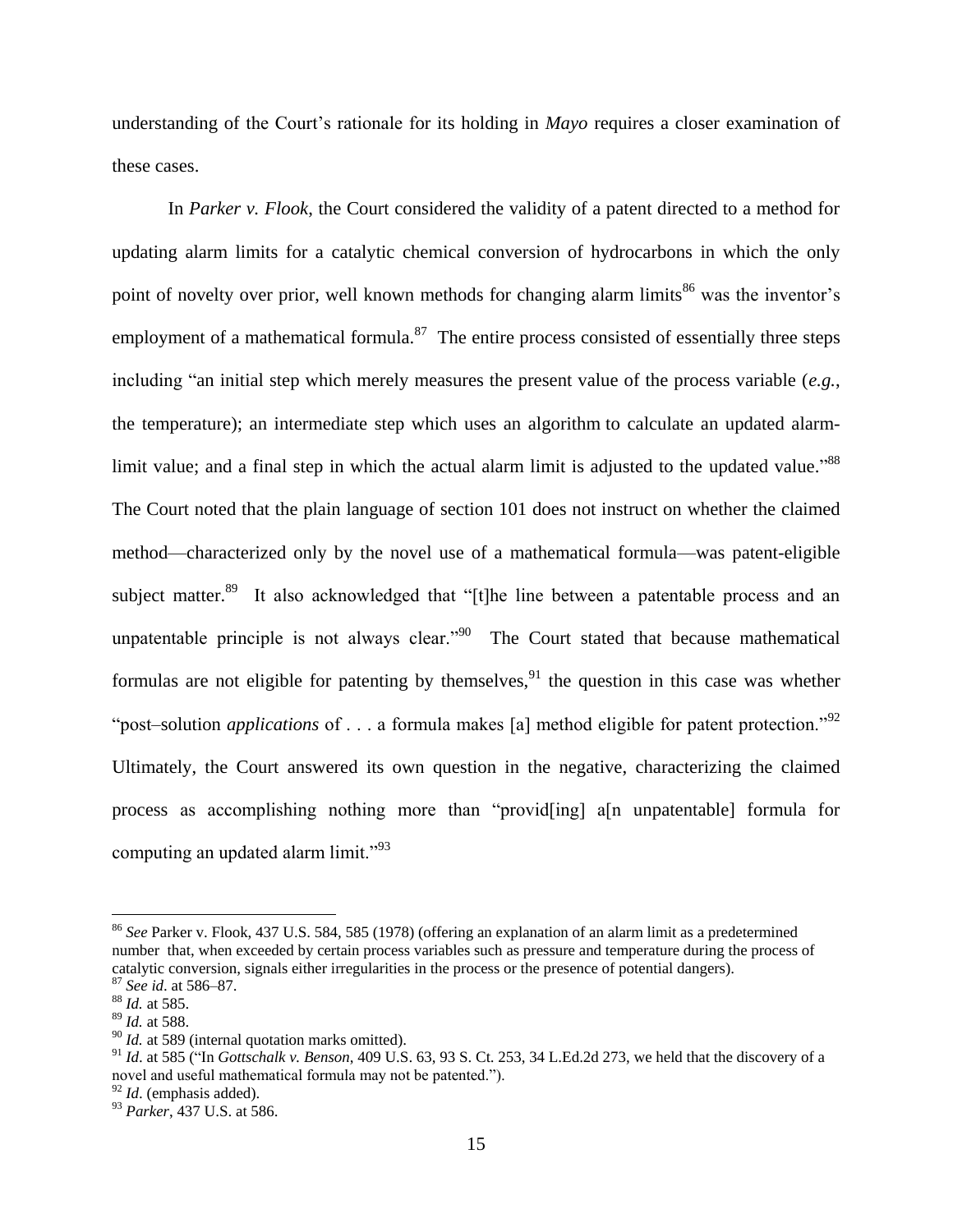Three years after the Court decided *Flook*, it was again tasked with determining the patent eligibility of a process which employed a mathematical equation.<sup>94</sup> The claimed process was a method for curing rubber which involved instruments that continuously monitored the temperature inside a mold cavity, transmitted the information to a digital computer which employed the Arrhenius equation<sup>95</sup> and made continuous adjustments to the cure time, and sent signals to open the mold at the appropriate time.<sup>96</sup> Unlike in *Flook*, the *Diehr* patent did not attempt to claim a well-known equation itself, nor did it seek to preempt further use of that equation. Rather, the applicants sought only "to foreclose from others the use of that equation in conjunction with all of the other steps in their claimed process." $97$  The Court held that the claimed process was patent-eligible, stating that it did "not view [the] claims as an attempt to patent a mathematical formula, but rather to [claim] an industrial process for the molding of rubber products . . . .<sup>"98</sup> In sum, the Court stated that its opinions in *Flook* and *Diehr* were consistent with the Court's general position that "simply appending conventional steps, specified at a high level of generality, to laws of nature, natural phenomena, and abstract ideas cannot make those laws, phenomena, and ideas patentable.<sup>"99</sup>

<span id="page-16-0"></span>As a final justification for its holding in *Mayo*, the Court recognized that its subject matter eligibility jurisprudence has "repeatedly emphasized . . . a concern that patent law not

<sup>94</sup> *See* Diamond v. Diehr, 450 U.S. 175 (1981).

<sup>&</sup>lt;sup>95</sup> *Id.* at 177 n.2 (indicating that the Arrhenius equation can be expressed as  $\ln v = CZ + x$  where  $\ln v$  is the natural log of the total required cure time, v; C is the activation constant, Z is the temperature in the mold, and x is a constant dependent on the geometry of the mold in the press).

<sup>96</sup> *Id*. at 177–79.

<sup>97</sup> *Id.* at 187.

<sup>98</sup> *Id*. at 192–93.

<sup>&</sup>lt;sup>99</sup> Mayo Collaborative Servs. v. Prometheus Labs., Inc., 132 S. Ct. 1289, 1300 (2012) (citing O'Reilly v. Morse, 56 U.S. 62 (1853); Gottschalk v. Benson, 409 U.S. 63, 64, 65, 67, 93 (1972); and Bilski v. Kappos, 130 S. Ct. 3218, 3230 (2010) in support of the Court's general view that appending conventional steps to laws of nature does not make those ideas patent-eligible).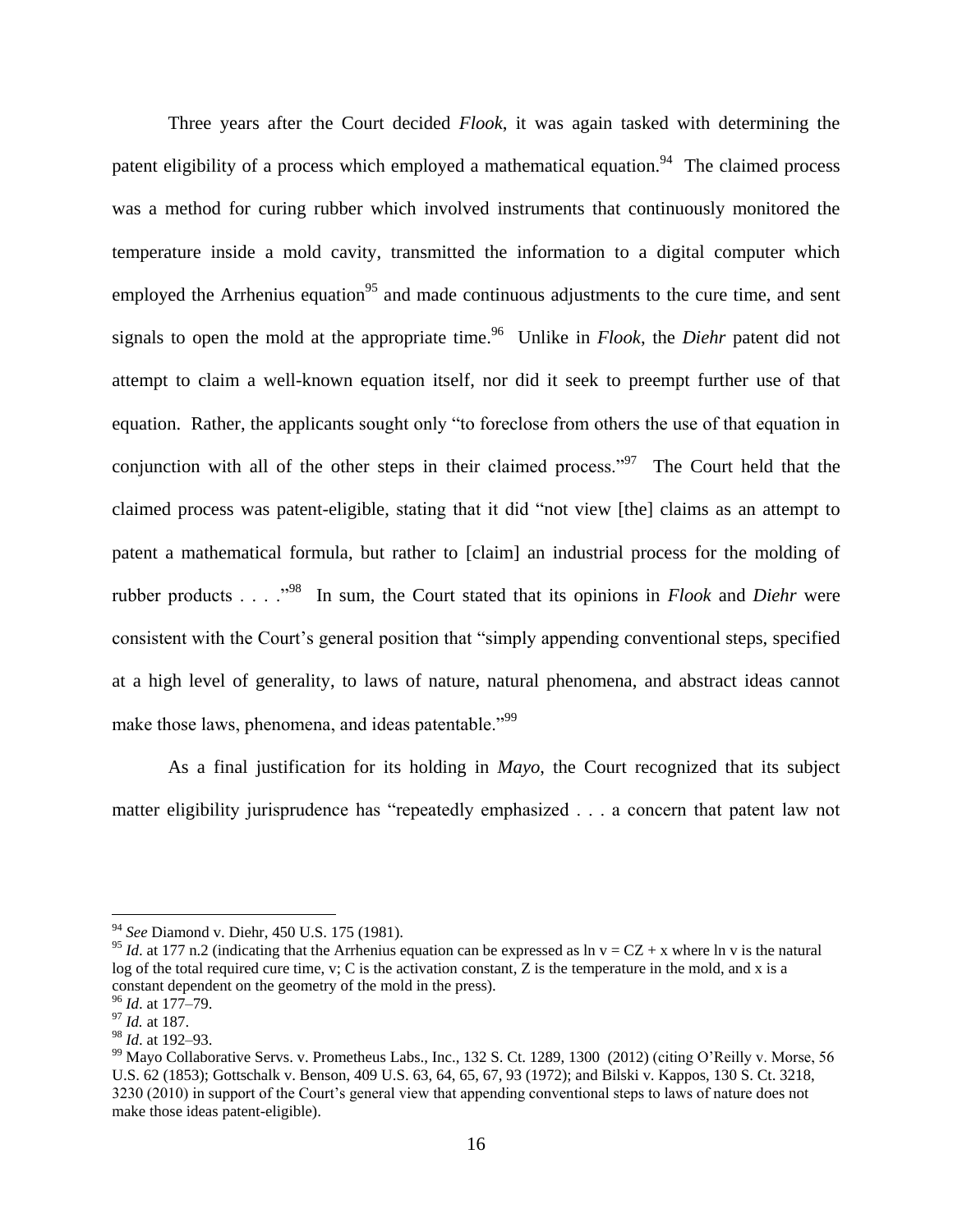<span id="page-17-1"></span>inhibit further discovery by improperly tying up the future use of laws of nature and the like."<sup>100</sup> The Court was concerned that "because [natural] laws and principles are 'the basic tools of scientific and technological work,' there is a danger that granting patents that tie up their use will inhibit future innovation  $\dots$   $\cdot$ <sup>101</sup> Prometheus's claims implicated this concern because "telling a doctor to measure metabolite levels and to consider the resulting measurements in light of the correlations they describe . . . tie[s] up his subsequent treatment decision regardless of whether he changes his dosage in the light of the inference he draws using the correlations."<sup>102</sup> The Court clearly expressed a concern that declaring Prometheus's claims eligible for patenting would impede the development of subsequent treatment methods that combine Prometheus's claimed correlations with other discoveries.<sup>103</sup> Therefore, importantly, the Supreme Court's holding in *Mayo* is founded on considerations external to the minimal requirements enumerated in section 101. *Mayo* provides that courts seeking to make a determination regarding patent eligibility should not only consider the invention in light of section101 and cases that have interpreted the statute, but they should also engage in a separate analysis whereby they weigh considerations of the harm that could stem from tying up the use of natural laws and inhibiting discovery in a field into the calculus for determining whether certain subject matter is patent-eligible.

III. *ASSOCIATION FOR MOLECULAR PATHOLOGY* AND THE FEDERAL CIRCUIT'S INTERPRETATION OF

## <span id="page-17-0"></span>*MAYO*

*Mayo* has already proven impactful—and likely stands to play an even greater role in the near future—as courts struggle to develop consistent standards in the subject matter eligibility

<sup>100</sup> *See Mayo Collaborative Servs*., 132 S. Ct. at 1301.

<sup>&</sup>lt;sup>101</sup> *Id.* at 1292 (quoting Gottshalk v. Benson, 409 U.S. 63, 67 (1972)).

<sup>102</sup> *Id.* at 1292.

<sup>103</sup> *See id*. at 1292.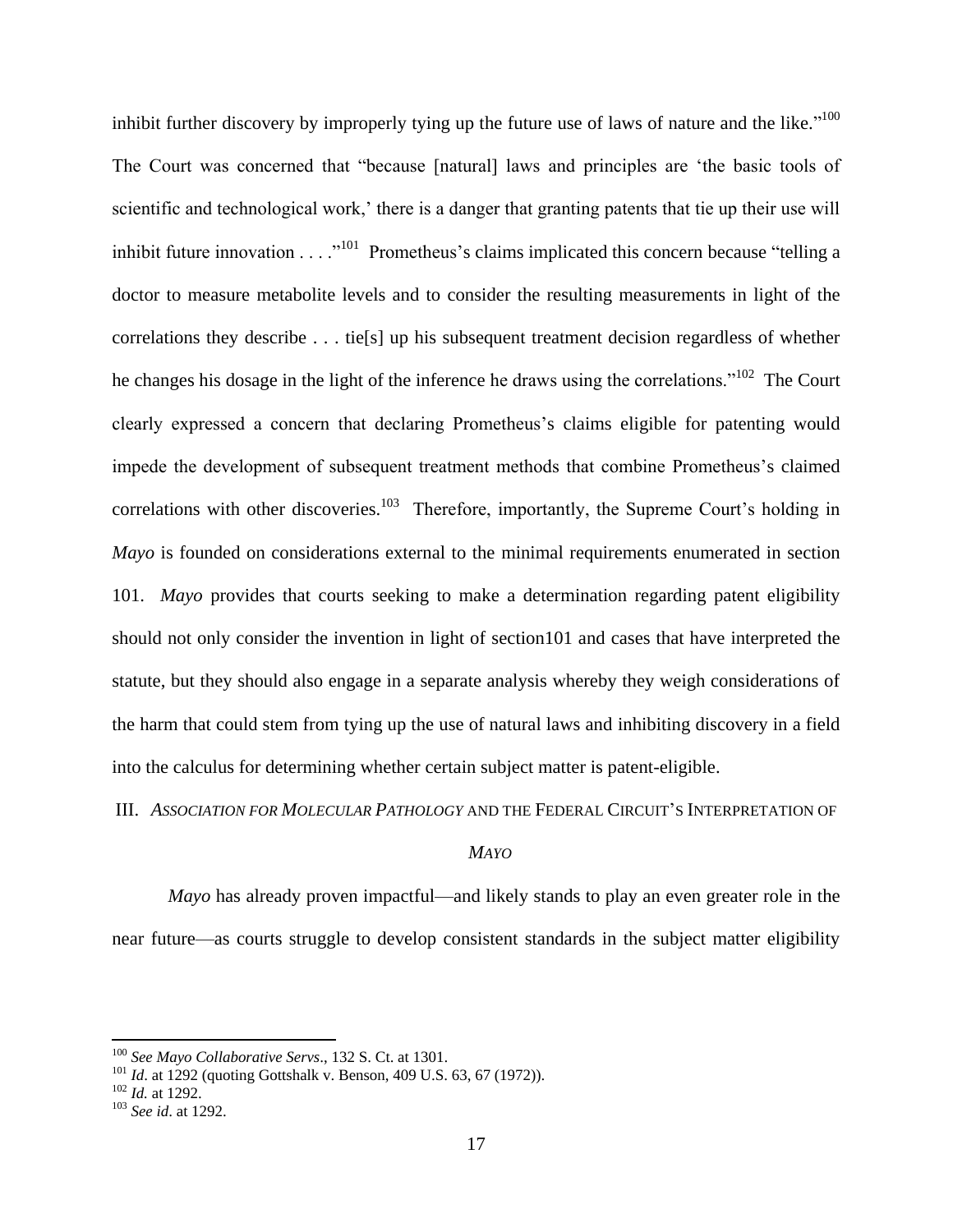arena. Its influence was felt, although minimally, in *Association for Molecular Pathology*—a highly publicized<sup>104</sup> case and the latest chapter in the gene patent debate.

In the mid-1990s, researchers confirmed that mutations in the BRCA1/2 genes<sup>105</sup> correlated with an increased risk of developing breast and ovarian cancer.<sup>106</sup> Women who inherit these genetic mutations face up to an eighty five percent risk of breast cancer—the second leading cause of cancer related death among women in the United States—and up to a fifty percent risk of ovarian cancer.<sup>107</sup> BRCA1 mutations have also been linked with cancers of the cervix, uterus, pancreas, and colon while BRCA2 mutations have been observed to increase the risk of developing pancreatic and stomach cancer as well as melanoma.<sup>108</sup> Male carriers of the BRCA1/2 mutation face an increased risk of breast and prostate cancer.<sup>109</sup> Determining the existence of BRCA1/2 mutations is a critically important diagnostic and preventative tool.<sup>110</sup> Aside from the benefits that stem from an individual's ability to make informed decisions relating to aspects of their life ranging from daily activities to family planning, knowledge of BRCA1/2 mutations enables doctors to tailor the most effective treatment regimens for each individual patient—selecting from minimally intrusive options such as increased surveillance and monitoring, to more aggressive forms of treatment like chemotherapy.<sup>111</sup>

<sup>104</sup> *See, e.g.*, Brent Kendall, *Court Rules Biotech Firm Can Patent Human Genes*, WALL ST. J. (Aug. 16, 2012), http://online.wsj.com/article/SB10000872396390443324404577593251249665074.html; Jonathan Stempel, *Myriad Wins Gene Patent Ruling from US Appeals Court*, REUTERS, Aug. 16, 2012, *available at* http://www.reuters.com/article/2012/08/16/us-myriad-patent-idUSBRE87F12K20120816. <sup>105</sup> *See BRCA1 and BRCA2: Cancer Risk and Genetic Testing*, NAT'L CANCER INST.,

http://www.cancer.gov/cancertopics/factsheet/Risk/BRCA#r5 (last updated May 29, 2009) (stating that the names BRCA1 and BRCA2 stand for breast cancer susceptibility gene 1 and 2, respectively and explaining that tumor suppressor genes normally function to maintain the stability of a cell's genetic material (DNA) and help to prevent uncontrolled cell growth).

<sup>106</sup> *See* Ass'n for Molecular Pathology v. U.S. Patent and Trademark Office*,* 702 F. Supp. 2d 181, 203 (S.D.N.Y. 2010).

<sup>107</sup> *Id*.

<sup>108</sup> *BRCA1 and BRCA2: Cancer Risk and Genetic Testing*, *supra* note 104.

<sup>109</sup> *See Ass'n for Molecular Pathology*, 702 F. Supp. 2d. at 203.

<sup>110</sup> *See Ass'n for Molecular Pathology*, 653 F.3d 1329, 1339 (Fed. Cir. 2011).

<sup>111</sup> *Id*.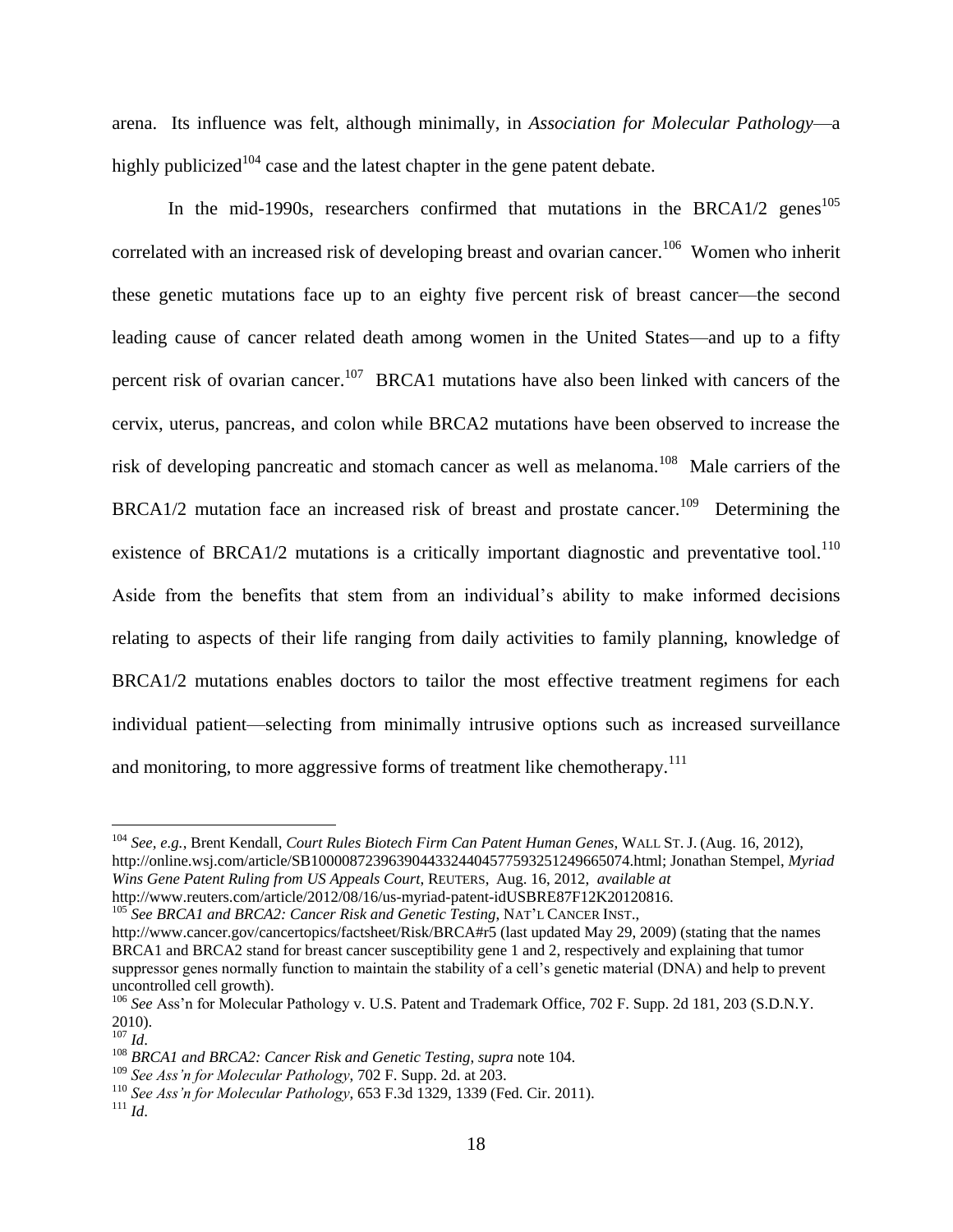In September 1994, Myriad Genetics, Inc. (Myriad)—based on its work in conjunction with researchers at the National Institute for Environmental Health Sciences, the University of Utah, McGill University, and Eli Lilly Co.—sequenced the BRCA1 gene and sought to patent it.<sup>112</sup> By the end of 1995, Myriad filed for patents on the BRCA2 gene following its work with scientists in Canada and at the University of Pennsylvania.<sup>113</sup> As the sole licensee<sup>114</sup> of the patents related to the BRCA1/2 genes, Myriad controls all research and testing on or associated with the genes<sup>115</sup> and, as the benefactor of a limited monopoly, charges inflated prices for the test.<sup>116</sup> In addition, Myriad has aggressively prohibited other labs from performing its patented test<sup>117</sup> and generally refuses to grant licenses for second opinion diagnostic testing.<sup>118</sup> Studies indicate that this exclusivity impedes research and hinders the development of improvements to testing. $119$ 

Myriad's seven patents contained a total of fifteen composition and method claims.<sup>120</sup>

The composition claims are directed to three different types of isolated DNA molecules

<sup>112</sup> *Id*. at 202.

<sup>113</sup> *Id*.

<sup>&</sup>lt;sup>114</sup> Ass'n for Molecular Pathology v. U.S. Patent and Trademark Office, 689 F.3d 1303, 1324 (Fed. Cir. 2012) (stating that the University of Utah is the owner of the patents in suit).

<sup>115</sup> *See* ACLU, http://www.aclu.org/free-speech/brca-faqs (last visited Apr. 23, 2013).

<sup>116</sup> *See Genetic Testing Facilities and Cost*, BREASTCANCER.ORG,

http://www.breastcancer.org/symptoms/testing/genetic/facility\_cost (last visited Nov. 9, 2012).

<sup>&</sup>lt;sup>117</sup> See Ass'n for Molecular Pathology, 702 F. Supp. 2d at 205 (referring to cease and desist letters concerning BRAC1/2 genetic testing sent to Dr. Kazazian, the University of Pennsylvania, and the director of the Yale DNA Diagnostics Lab).

<sup>118</sup> Kevin E. Noonan, *USPTO Holds First Hearing on "Second Opinion" Genetic Testing*, PATENT DOCS (Feb. 16, 2012), http://www.patentdocs.org/2012/02/uspto-holds-hearing-on-second-opinion-genetic-testing.html (reporting on the status of two planned hearings aimed at implementing a provision of the Leahy-Smith America Invents Act requiring the USPTO to study the advisability of permitting "second opinions" for patented genetic diagnostic tests without patent infringement liability stating that Myriad generally prevented other testing labs from performing its patented test).

<sup>119</sup> *See Ass'n for Molecular Pathology*, 702 F. Supp. 2d. at 206–07; Olga Bogard, *[Patenting the Human Body: The](https://a.next.westlaw.com/Link/Document/FullText?findType=Y&serNum=0357147923&pubNum=101925&originationContext=document&transitionType=DocumentItem&contextData=(sc.History*oc.Search)#co_pp_sp_101925_1326)  [Constitutionality of Gene Patents and Suggested Remedies for Reform](https://a.next.westlaw.com/Link/Document/FullText?findType=Y&serNum=0357147923&pubNum=101925&originationContext=document&transitionType=DocumentItem&contextData=(sc.History*oc.Search)#co_pp_sp_101925_1326)*, 63 SMU L. REV. 1319, 1326 (2010) (stating that Myriad took an "unprecedented [path] in the field of genetic testing" by departing from the general practice of willingly granting licenses to labs to improve access to diagnostic testing and second opinions, and to encourage price reductions and acceptance among insurance carriers, by strictly enforcing their rights to exclude others from using their invention).

<sup>120</sup> *See Ass'n for Molecular Pathology*, 702 F. Supp. 2d at 211.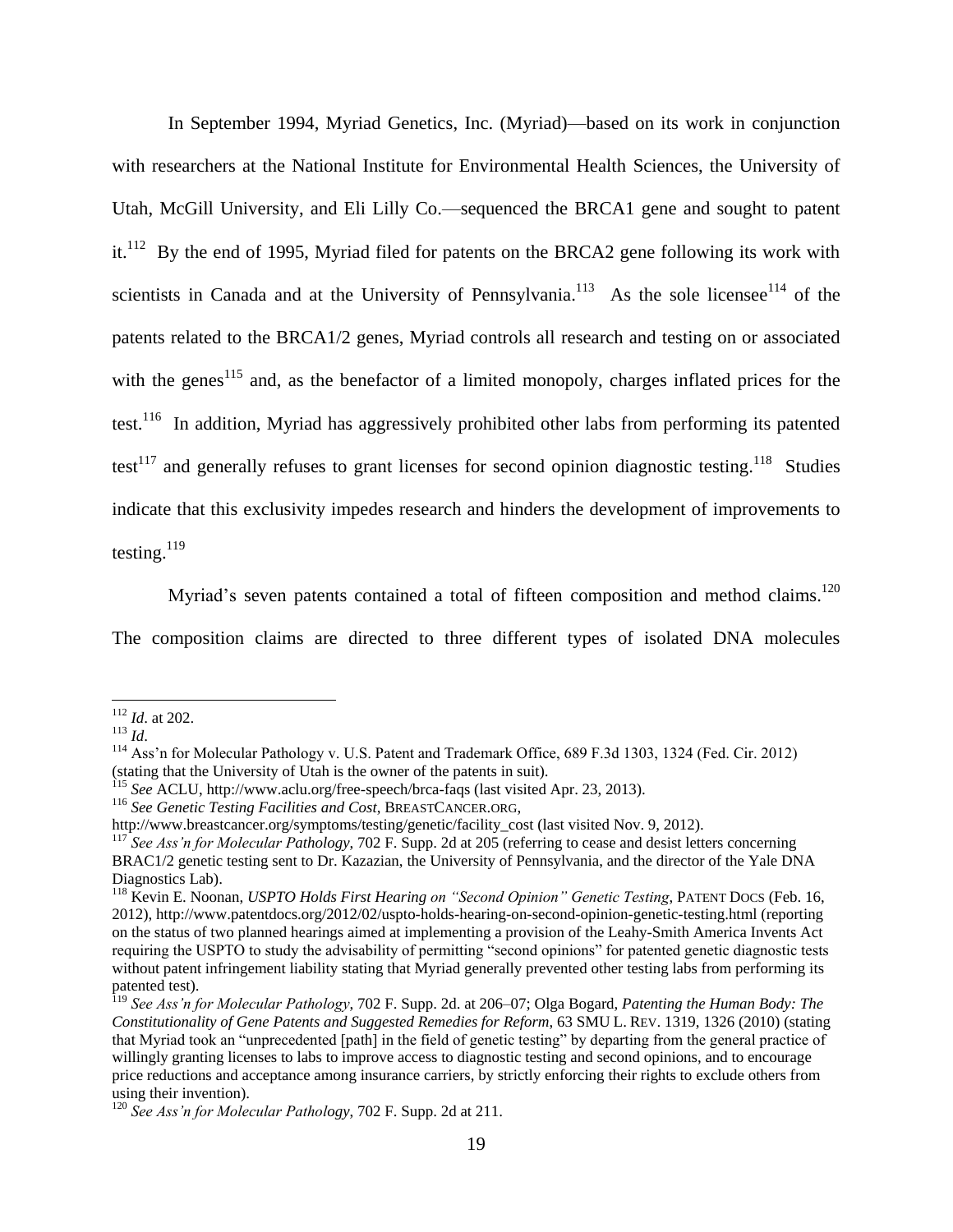including: (1) isolated DNA sequences—identical to naturally occurring sequences encompassing the full length gene sequence; (2) shorter isolated sequences of DNA—measuring as short as fifteen nucleotides; and (3) cDNA molecules which are distinct from the naturally occurring sequences in that their non-coding segments have been removed and they are complimentary to naturally occurring  $DNA.<sup>121</sup>$  Claims 1 and 5 in Patent 5,747,282 are representative of the composition claims at issue in this case and recite: "1. An isolated DNA coding for a BRCA1 polypeptide, said polypeptide having the amino acid sequence set forth in SEQ ID NO: 2 . . . 5. An isolated DNA having at least 15 nucleotides of the DNA of claim 1 . . . ."<sup>122</sup> Isolated DNA is often an essential element in many procedures to diagnose diseases and detect genetic disorders.<sup>123</sup>

In response to the restrictive licensing and high costs of obtaining BRCA1/2 tests, The American Civil Liberties Union (ACLU), The Association for Molecular Pathology, several nonprofit women's organizations, research scientists, and individuals initiated a lawsuit in 2010 challenging the validity of Myriad's patents in the Southern District of New York.<sup>124</sup> In a departure from what was the common practice of upholding gene patents, Judge Sweet emphasizing the similarity between the function of isolated genes and native DNA as carriers of information<sup>125</sup>—determined that Myriad's composition and method claims impermissibly sought to patent ineligible products of nature under 35 U.S.C.  $\S$  101.<sup>126</sup> Judge Sweet, in an effort to differentiate isolated DNA from other chemical compounds that were the subjects of previous

<sup>&</sup>lt;sup>121</sup> See Ass'n for Molecular Pathology v. U.S. Patent & Trademark Office, 653 F.3d 1329, 1364 (Fed. Cir. 2011).

<sup>122</sup> U.S. Patent No. 5,747,282 (filed June 7, 1995).

<sup>123</sup> *See* George Rice, *DNA Extraction*, http://serc.carleton.edu/microbelife/research\_methods/genomics/dnaext.html

<sup>&</sup>lt;sup>124</sup> [Ass'n for Molecular Pathology v. U.S. Patent & Trademark Office, 702 F. Supp. 2d 181, 184 \(S.D.N.Y. 2010\).](https://1.next.westlaw.com/Link/Document/FullText?findType=Y&serNum=2021662409&pubNum=4637&originationContext=document&transitionType=DocumentItem&contextData=(sc.History*oc.Search)#co_pp_sp_4637_184)

<sup>125</sup> *See id.* at 228.

<sup>126</sup> *See id*. at 238.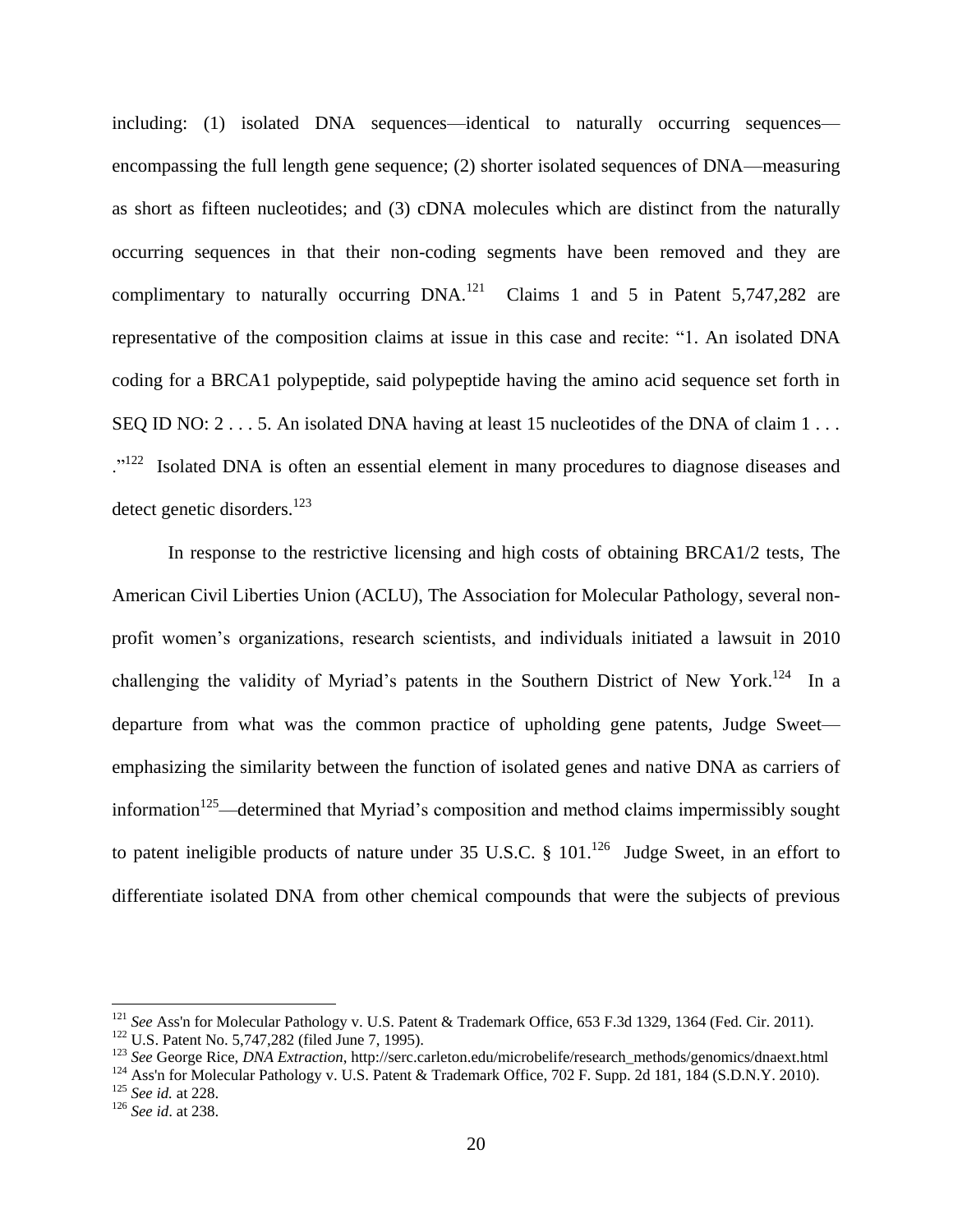patents,<sup>127</sup> pointed to the dual nature of DNA—acknowledging that it is both a chemical compound, but also a physical carrier of genetic information.<sup>128</sup> Judge Sweet further declared that Myriad's diagnostic method claims were invalid because they claimed a comparison—an unpatentable mental process—of genetic sequences to determine if differences existed.<sup>129</sup>

Myriad appealed to the Federal Circuit, which issued its first ruling in the case on July 29, 2011. $130$  Judge Lourie, in his majority opinion, looked to the framework for determining patent eligibility set out in *Funk Bros.* and *Chakrabarthy*, which asked whether the subject matter at issue was "markedly different"<sup>131</sup> from that which exists in nature.<sup>132</sup> Judge Lourie concluding that Myriad's isolated DNA met this minimum standard and were patent-eligible pointed to the unique chemical structure of isolated DNA.<sup>133</sup> He indicated that Judge Sweet erred in determining patent eligibility based on a comparison of the function of isolated and genomic DNA and instead urged that isolated DNA be considered a distinct chemical entity.<sup>134</sup> Judge Lourie also cautioned against departing from the USPTO's current practice of awarding gene patents and advised that such a dramatic change in policy be initiated by the legislature and not the courts.<sup>135</sup>

<sup>127</sup> *See* Park-Davis & Co. v. Mulford & Co., 196 F. 496, 496 (2d Cir. 1912), *supra* note [18](#page-5-0) (noting that chemical substances, like crystalline adrenaline, were patent-eligible).

<sup>128</sup> *See Ass'n for Molecular Pathology*, 702 F. Supp. 2d at 228.

<sup>129</sup> *See id*. at 233–37.

<sup>130</sup> *See* Ass'n for Molecular Pathology v. U.S. Patent & Trademark Office, 653 F.3d 1329, 1333 (Fed. Cir. 2011).

<sup>131</sup> *Id*. at 1351 (quoting Diamond v. Chakrabarty, 447 U.S. 303, 310 (1980)).

<sup>132</sup> *See id.* at 1351.

<sup>&</sup>lt;sup>133</sup> See id. (contrasting isolated DNA with native DNA explaining that "[n]ative DNA exists in the body as one of forty-six large, contiguous DNA molecules. Each DNA molecule is itself an integral part of a larger structural complex, a chromosome. In each chromosome, the DNA molecule is packaged around histone proteins into a structure called chromatin, which in turn is packaged into the chromosomal structure . . . . Isolated DNA, in contrast, is a free-standing portion of a native DNA molecule, frequently a single gene. Isolated DNA has been cleaved (i.e.*,* had covalent bonds in its backbone chemically severed) or synthesized to consist of just a fraction of a naturally occurring DNA molecule").

<sup>134</sup> *See id.* at 1353.

<sup>135</sup> *See Ass'n for Molecular Pathology*, 653 F.3d at 1354–55.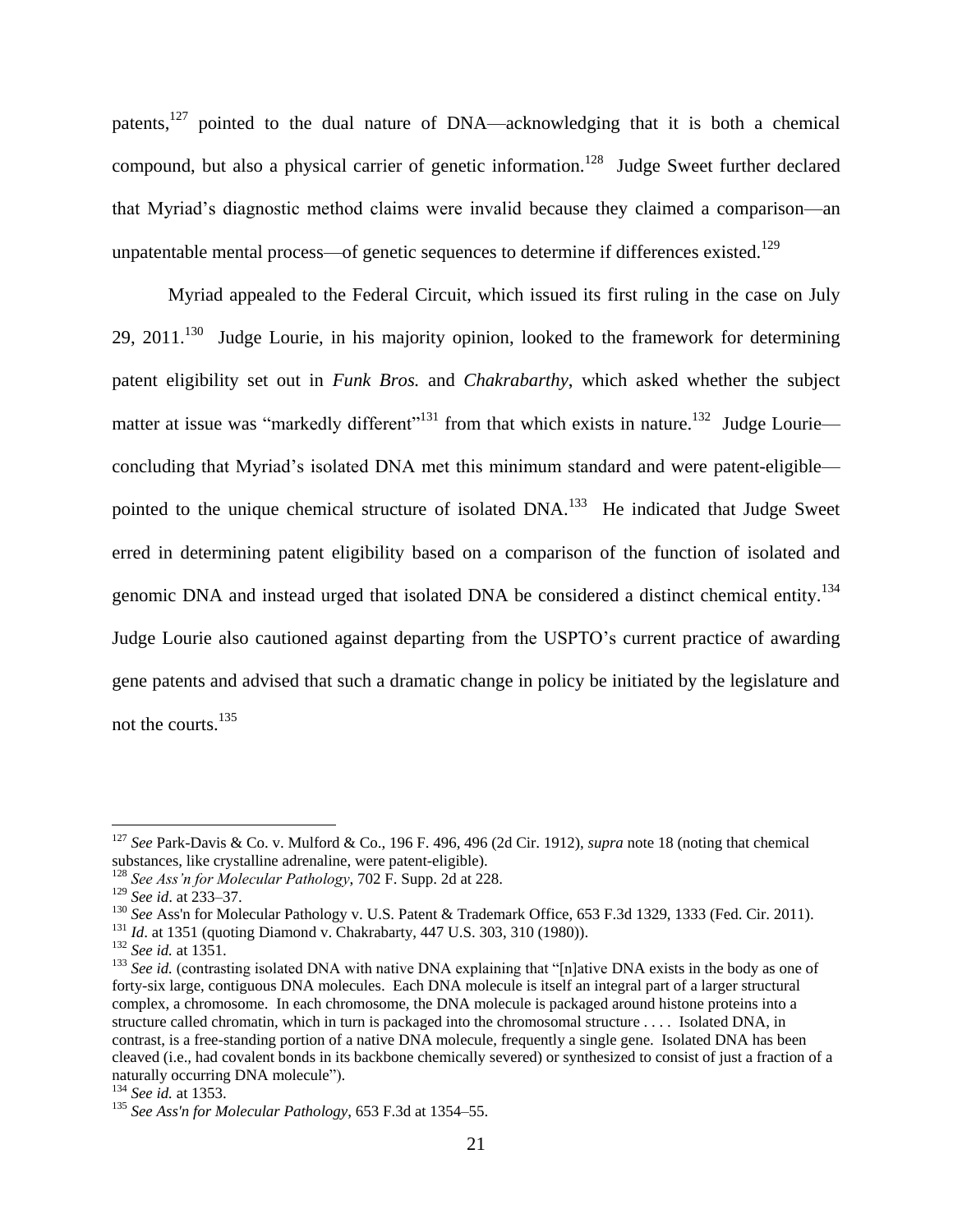In his concurring opinion, Judge Moore indicated that the difference in chemical structure between isolated DNA and genomic DNA was not enough, by itself, to render isolated DNA "markedly different" from genomic DNA and thus patentable per se.<sup>136</sup> Rather, Judge Moore engaged in a more searching inquiry, asking "whether these differences impart a new utility which makes [isolated DNA] markedly different from nature."<sup>137</sup> He concluded that shorter isolated DNA segments were clearly patent-eligible given they are particularly well-suited to accomplish a number of tasks that genomic DNA could not accomplish.<sup>138</sup> Judge Moore conceded that larger isolated DNA fragments presented a more difficult question of patent eligibility<sup>139</sup> given that although they have the same chemical characteristics as shorter isolated fragments, they do not retain the same utility. $140$  Nonetheless, Judge Moore concluded that because Congress has generally "authorized an expansive scope of patentable subject matter," and the USPTO has allowed patents on isolated DNA for decades, these settled expectations of patent law "tip[ped] the scale in favor of patentability."<sup>141</sup>

Judge Bryson's dissent maintained that Myriad's composition claims were categorically directed to unpatentable subject matter.<sup>142</sup> In an approach similar to the one adopted by Judge Sweet in his district court opinion, Judge Bryson's holding was based on an understanding that the chemical differences between isolated and genomic DNA were of secondary importance to

<sup>136</sup> *See id*. at 1364–65 (Moore, J., concurring in part).

<sup>137</sup> *Id*. at 1365.

<sup>&</sup>lt;sup>138</sup> See id. at 1365 (explaining that while "[smaller isolated DNA] sequences can be used as primers in a diagnostic screening process to detect gene mutations . . . and as the basis for probes . . . . Naturally occurring DNA cannot be used to accomplish these same goals").

<sup>&</sup>lt;sup>139</sup> *See id.* at 1366 (defining "longer strand" as a piece of isolated DNA containing "most or all of the entire gene" and stating that "[l]onger strands of isolated DNA, in particular isolated strands which include most or all of the entire gene, are a much closer case.").

<sup>&</sup>lt;sup>140</sup> See id. (noting that longer isolated segments are unsuitable as primers which are typically only 100–1,000 bases in length).

<sup>141</sup> *Ass'n for Molecular Pathology*, 653 F.3d at 1367.

<sup>142</sup> *See id.* at 1373.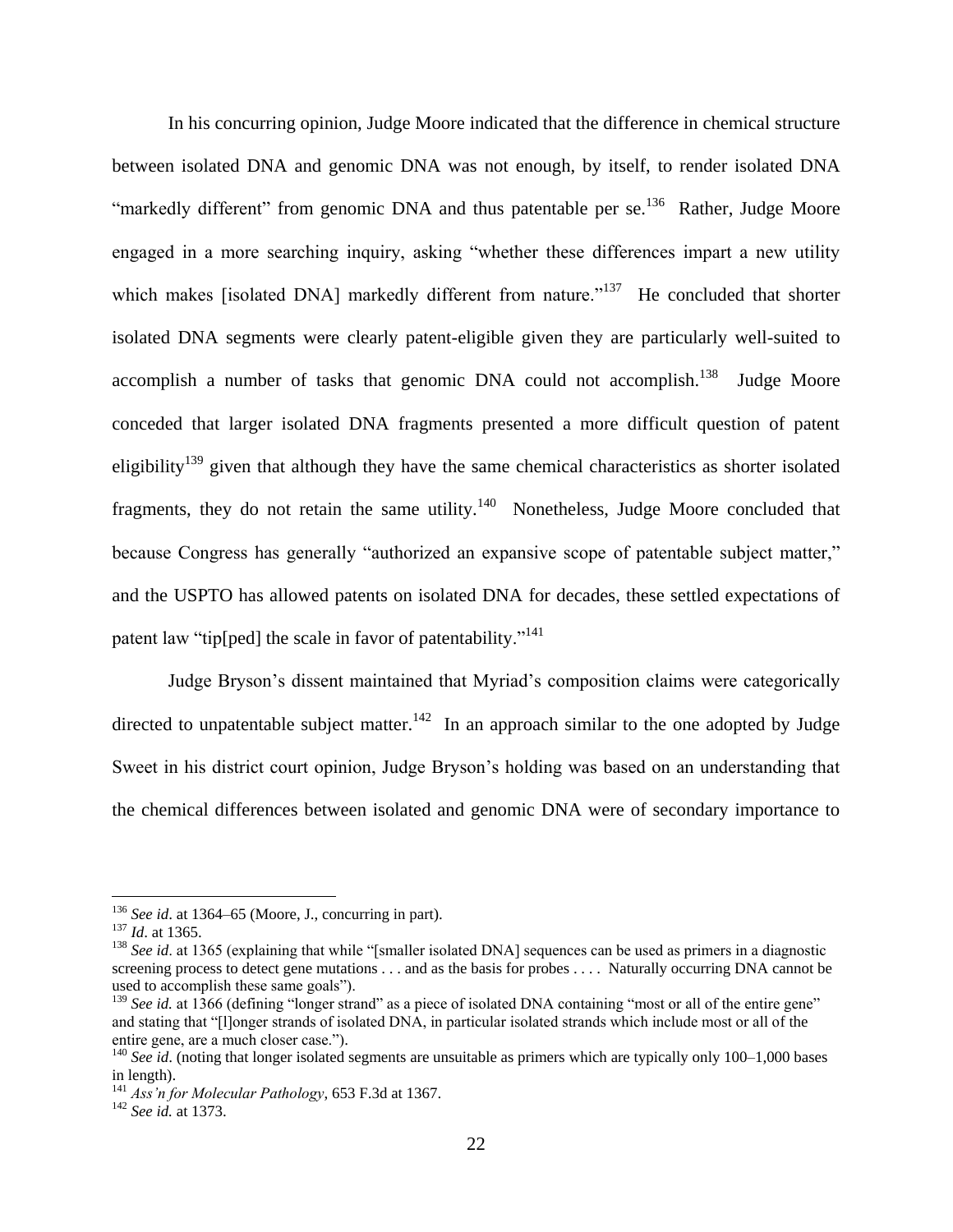the actual function of isolated and genomic DNA—which both operate to transfer information.<sup>143</sup> Judge Bryson rebutted the majority's reliance on USPTO precedent by pointing out that the USPTO's guidelines are not entitled to significant weight, as indicated by the Supreme Court's refusal to adhere to the guidelines—which stated that microorganisms were not patent-eligible at the time they decided *Chakrabarty* and given that the Department of Justice—which speaks for the executive branch, to which the USPTO belongs—filed a brief taking the position that Myriad's composition claims were not eligible for patenting.<sup>144</sup> Judge Bryson further raised policy arguments in support of his determination that isolated DNA should not be patenteligible—including concerns about the preemptive force of Myriad's broad claims on "the next generation of innovation in genetic medicine  $\dots$ <sup>145</sup>

The Federal Circuit's decision to uphold Myriad's composition claims directed to isolated human DNA marked a victory not only for Myriad, but also for the entire biotechnology industry. Following the court's decision, the ACLU petitioned the Federal Circuit to review the decision, arguing that the court "erred in failing to consider whether the DNA fragments claimed in these patents are products of nature."<sup>146</sup> When the Federal Circuit declined to accept the petition for a rehearing, the ACLU filed a petition for writ of certiorari.<sup>147</sup> Less than a week after its decision in *Mayo* was announced, the Supreme Court granted the pending petition for a writ

<sup>143</sup> *See id.* at 1378.

<sup>&</sup>lt;sup>144</sup> See id. at 1380–81; Brief for the United States as Amicus Curiae in Support of Neither Party, Ass'n for Molecular Pathology v. U.S. Patent & Trademark Office, 653 F.3d 1329 (Fed. Cir. 2011) (No. 2010-1406), (2010 WL 4853320, at \*10) ("[I]solated but otherwise unaltered genomic DNA is not patent-eligible subject matter under 35 U.S.C. § 101.").

<sup>145</sup> *Id.* at 1380.

<sup>146</sup> Plaintiffs-Appellees' Petition for Panel Rehearing at 1, Ass'n for Molecular Pathology v. U.S. Patent and Trademark Office, 653 F.3d 1329 (Fed. Cir. 2011) (No. 2010-1406), 2011 WL 5057016, at \*1.

<sup>&</sup>lt;sup>147</sup> Petition for Writ of Certiorari, Ass'n for Molecular Pathology v. Myriad Genetics Inc., No. 11-725, 2011 WL 6257250 (Dec. 7, 2011).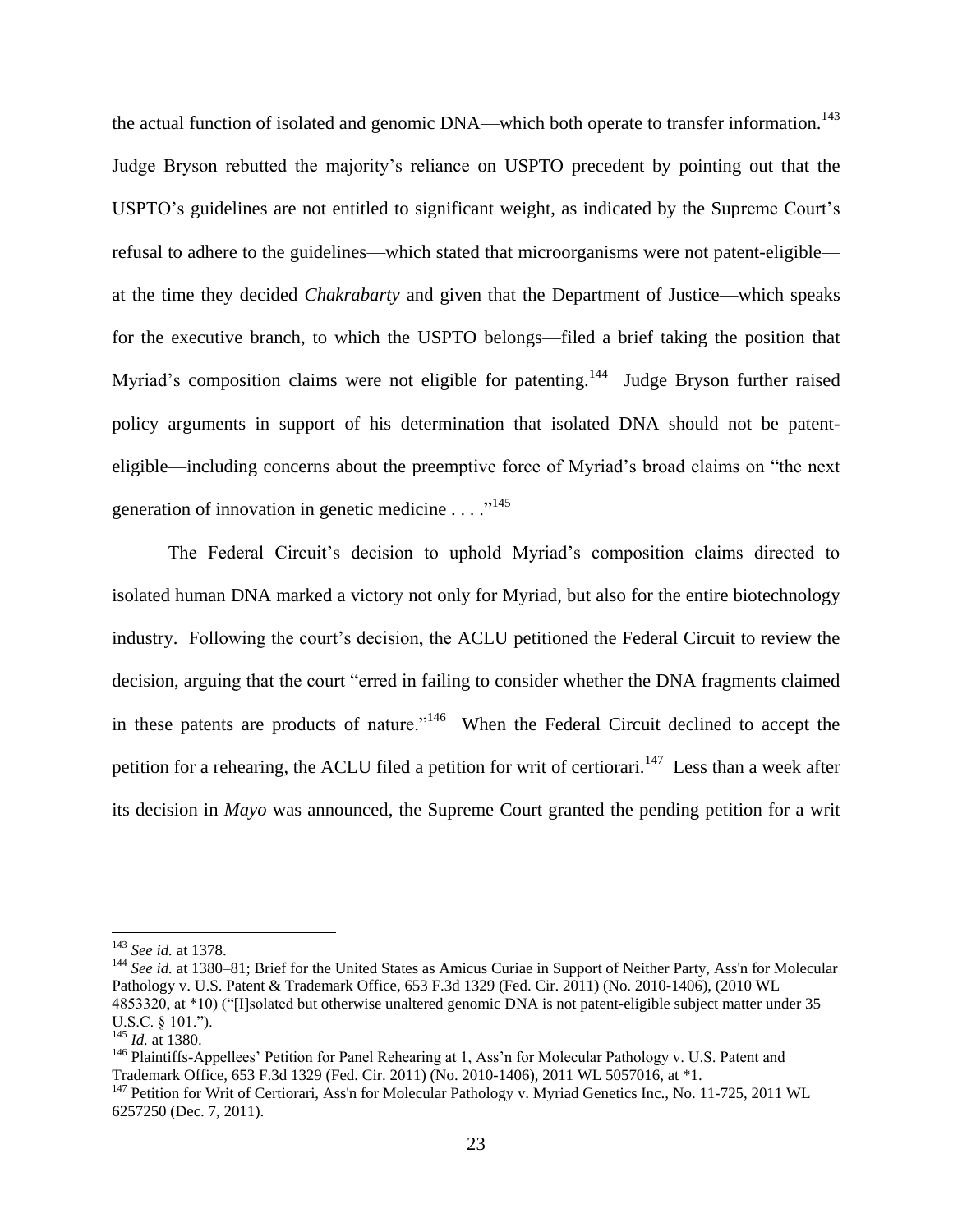of certiorari.<sup>148</sup> The Court vacated the Federal Circuit's judgment and remanded the case to that court for "further consideration in light of [*Mayo*]."<sup>149</sup>

Although the Federal Circuit's second *Association for Molecular Pathology* decision purports to evaluate the effect of *Mayo* on the patent eligibility of the isolated DNA at issue in *Association for Moleculabr Pathology*, <sup>150</sup> in fact, the Federal Circuit rather glancingly acknowledged the Supreme Court's *Mayo* decision. Ultimately, the Federal Circuit reaffirmed its holding that "the composition claims covering isolated DNA sequences associated with predisposition to breast and ovarian cancers were directed to patent-eligible subject matter."<sup>151</sup>

## IV. THE FEDERAL CIRCUIT FAILED TO INCORPORATE *MAYO* INTO *ASSOCIATION FOR MOLECULAR PATHOLOGY*

The Federal Circuit's primary rationale for its dismissive treatment of *Mayo* in evaluating the patent eligibility of Myriad's composition claims on remand was summed up by the court as follows: "[t]he principal claims of the patents before us on remand relate to isolated DNA molecules. *Mayo* does not control the question of patent-eligibility of such claims."<sup>152</sup> In other words, the Federal Circuit largely disregarded *Mayo* because *Mayo* dealt with the patent eligibility of *method* claims while the claims at issue in *Association for Molecular Pathology* were directed to *compositions* of matter. Notably, as discussed *infra*, neither Supreme Court nor Federal Circuit precedent supports the Federal Circuit's treatment of different types of claims as each having their own distinct set of concerns. In fact, the Court has indicated that, in the process of determining whether certain categories of claims are eligible for patenting, it is appropriate to draw upon concerns raised in dealing with one category of claim and consider

<sup>148</sup> *See* Ass'n for Molecular Pathology v. Myriad Genetics, Inc., 132 S. Ct. 1794 (2012). <sup>149</sup> *Id*.

<sup>150</sup> *See* Ass'n for Molecular Pathology v. U.S. Patent and Trademark Office, 689 F.3d 1303, 1308 (Fed. Cir. 2012) ("Our decision on remand . . . both decides the issues that were before us in the original appeal and evaluates the effect of *Mayo* on those issues.").

 $^{151}$  *Id.* 

<sup>152</sup> *Id*. at 1325.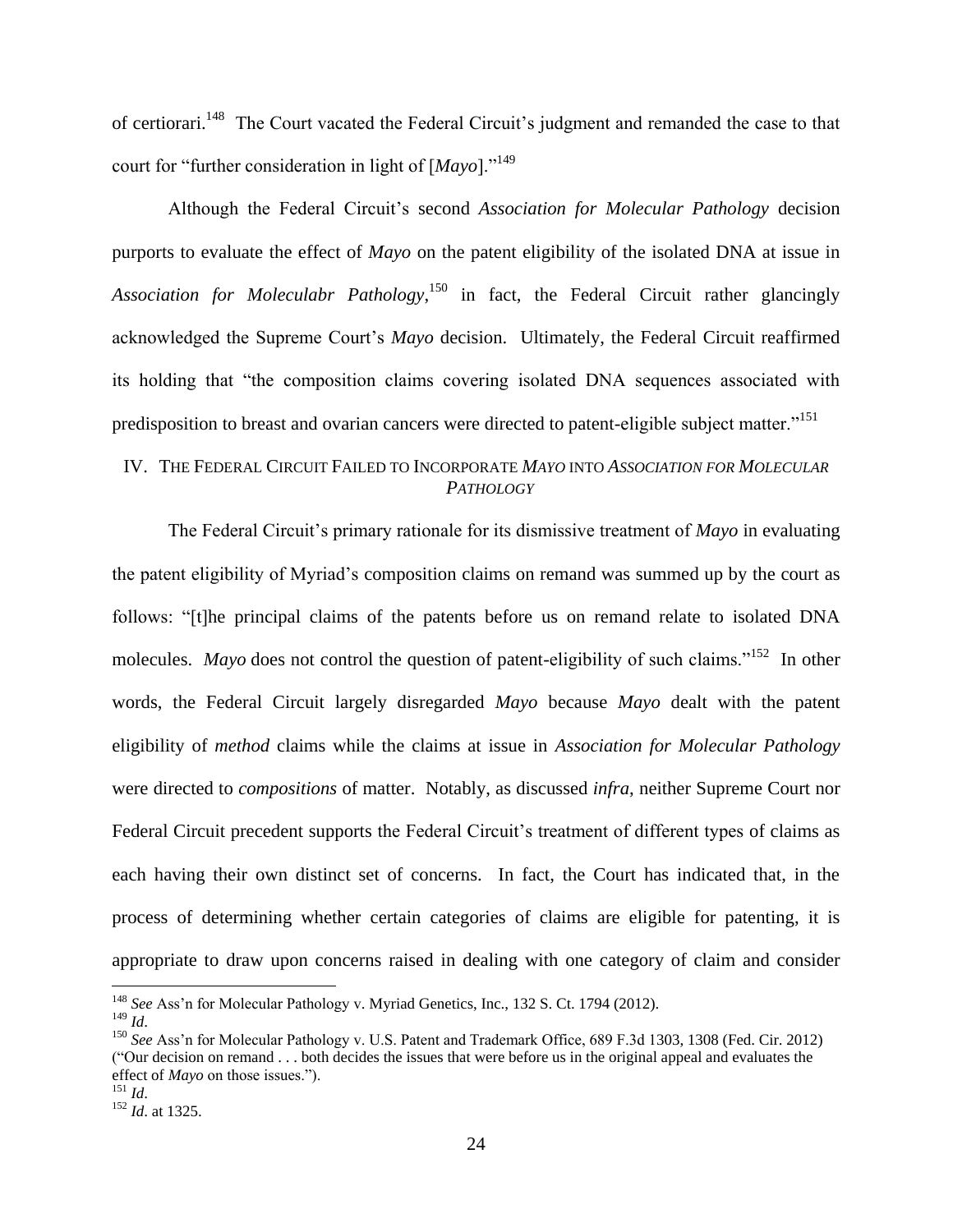their applicability in the context of another type of claim. The Supreme Court's decisions in *Gottschalk v. Benson* and *Bilski v. Kappos* are illustrative of the Court's practice of applying concerns across claim types.<sup>153</sup>

The claimed invention in *Benson* was a "method for converting binary coded decimal  $(BCD)$  numerals into pure binary numerals."<sup>154</sup> The claims professed to cover any use of the method in any apparatus or machine of any type.<sup>155</sup> While the claims were initially rejected by the USPTO—and then by the Board of Patent Appeals—they were upheld by the Court of Customs and Patent Appeals.<sup>156</sup> The Acting Commissioner of Patents then obtained certiorari.<sup>157</sup> In arriving at the conclusion that a computer program—without substantial practical application except in association with a computer—was not a patentable process, the Court repeated its frequently expressed concern that "phenomena of nature . . . mental processes, and abstract intellectual concepts are not patentable, as they are the basic tools of scientific and technological work." $^{158}$  The Court cautioned that "[upholding] the patent would wholly preempt the mathematical formula and in practical effect would be a patent on the algorithm itself."<sup>159</sup> The Court went on to quote its *Funk Bros.* decision stating, "[h]e who discovers a hitherto unknown phenomenon of nature has no claim to a monopoly of it which the law recognizes."<sup>160</sup> The Court continued, stating, "[w]e dealt [in *Funk Bros.*] with a product claim, while the present case deals with a process claim. But we think the same principle applies."<sup>161</sup>

<sup>153</sup> *See* Gottschalk v. Benson, 409 U.S. 63 (1972).

<sup>154</sup> *Id*. at 64.

<sup>155</sup> *See id.* 

<sup>156</sup> Application of Benson, 441 F.2d 682 (1971).

<sup>157</sup> *See Benson*, 409 U.S. at 63.

<sup>158</sup> *Id*. at 67.

<sup>159</sup> *Id*. at 72.

<sup>160</sup> *Id.* (quoting Funk Bros*.* Seed Co. v. Kalo Inoculant Co., 333 U.S. 127, 130 (1948)).

<sup>161</sup> *Id*. at 67–68.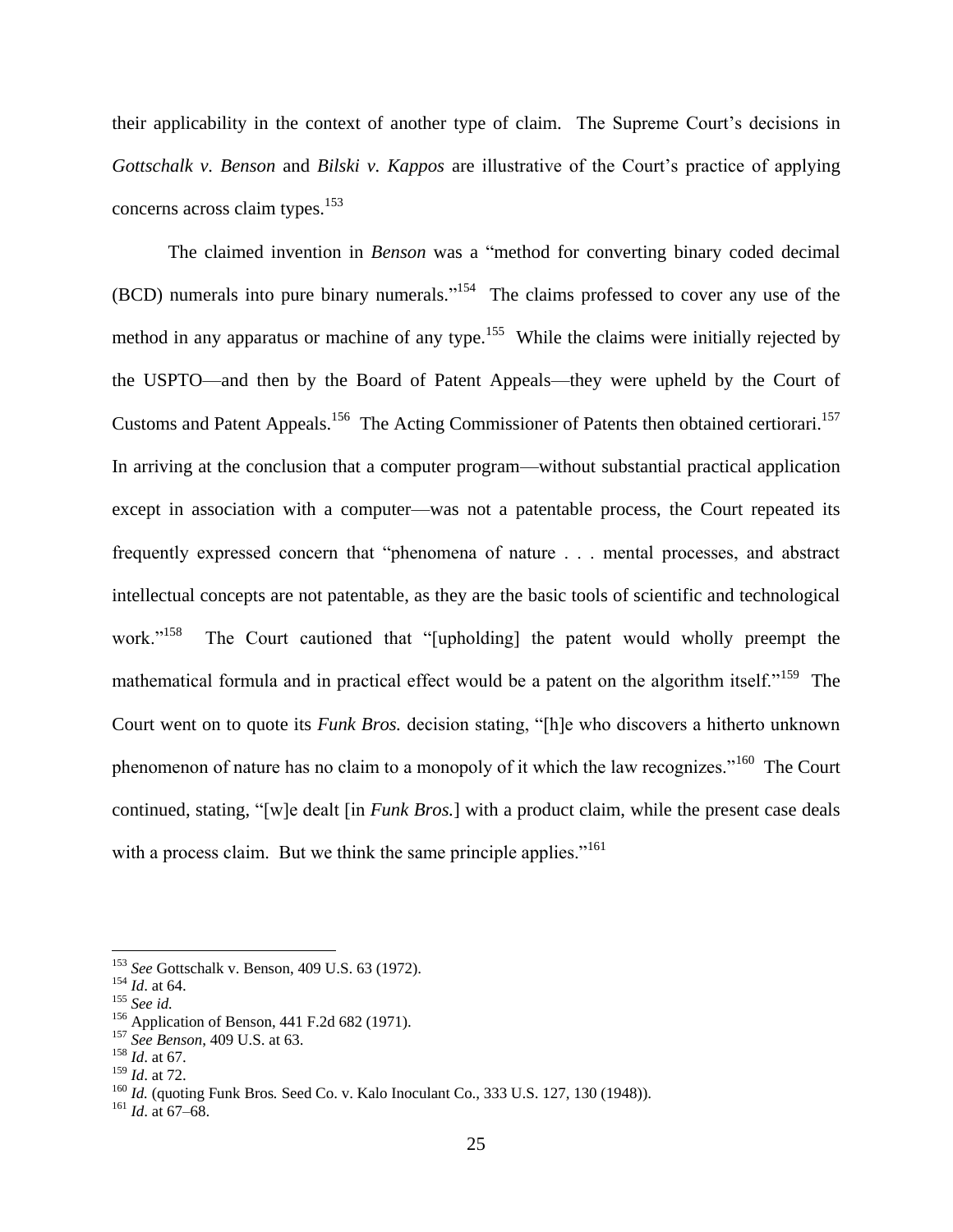The Court's reasoning regarding the preemptive effect on the mathematical formula that would result from upholding the patent in *Benson* is analogous to the preemptive effect on the genetic code that would result from upholding Myriad's composition claims. In the same way that upholding the patent on the mathematical formula in *Benson*—which "ha[d] no substantial practical application except in connection with a digital computer"—would have wholly preempted the use of the mathematical formula, upholding Myriad's composition claims directed to genes—the only physical embodiments of the genetic code—would effectively preempt the use of the genetic code.<sup>162</sup> Thus, *Benson* can be read to caution against upholding patents that would have broad preemptive effects in a field by allowing courts to impute concerns previously attributable only to a certain type of claim and to consider them in the context of different claim types.

*Bilski*, like *Benson*, illustrates the notion that concerns raised in the context of one type of claim are applicable to other claim types. In attempting to clarify the plurality opinion, Justice Stevens's concurrence highlighted a number of perceived deficiencies in the Court's analysis of subject matter eligibility.<sup>163</sup> Stevens placed the plurality's suggestion that "the [subject matter eligibility] analysis turns on the category of patent involved" among those deficiencies.<sup>164</sup> Stevens, instead, maintained that "we have never in the past suggested that the [patent eligible subject matter] inquiry varies by subject matter. $165$ 

Finally—despite its departure from this concept in its *Association for Molecular Pathology* opinion on remand—even the Federal Circuit has explicitly recognized that the scope

<sup>162</sup> *Id*. at 71.

<sup>163</sup> *See* Bilski v. Kappos, 130 S. Ct. 3218, 3234–36 (2010) (Stevens, J. concurring).

<sup>164</sup> *Id.* at 3236.

<sup>165</sup> *Id*.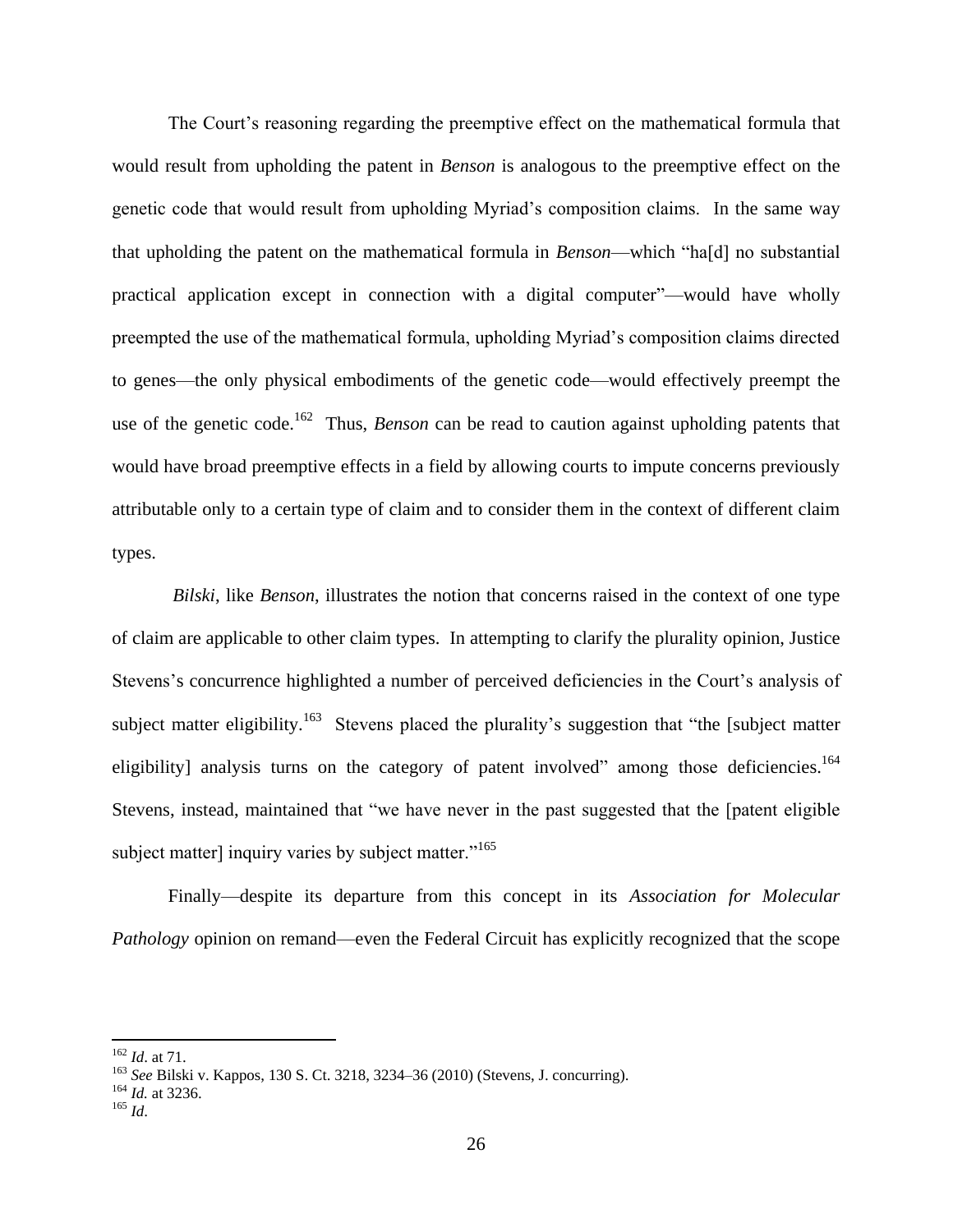of a 35 U.S.C. § 101 analysis should not be limited by the claim type. <sup>166</sup> In *AT&T Corp. v. Excel Communications, Inc., the court stated that "we consider the scope of § 101 to be the same* regardless of the form—machine or process—in which a particular claim is drafted."<sup>167</sup> The court acknowledged that "the Supreme Court's decisions in *Diehr*, *Benson*, and *Flook* all of which involved method (i.e., process) claims, have provided and supported the principles which we apply to both machine-and process- type claims."<sup>168</sup> The Federal Circuit went on to apply its reasoning from two cases dealing with composition claims to the method claims at issue in the case before it.  $169$ 

Therefore, *Benson*, *Bilski*, and *AT&T* can be read to contravene the Federal Circuit's primary rationale for its dismissive treatment of *Mayo*—that *Mayo* dealt with method claims while *Association for Molecular Pathology* deals with composition claims. These cases provide clear examples of instances where courts recognized the universal applicability of the concerns raised in the context of one type of claim and considered the implications of those concerns in the context of another type of claim. Instead of recognizing that the concerns the Court raised in *Mayo* in the context of method claims were applicable to composition claims, the Federal Circuit ignored this instruction from precedent and chose to consider different claim types in isolation.

In arriving at its conclusion that Myriad's isolated DNA molecules were patent-eligible, the Federal Circuit also erred in confining its analysis to *Funk Bros.* and *Chakrabarty*<sup>170</sup>—from which the court gleaned the "markedly different" test for determining the patent eligibility of

<sup>166</sup> *See* Ass'n for Molecular Pathology v. U.S. Patent and Trademark Office, 689 F.3d 1303, 1340 (Fed. Cir. 2012) (Judge Moore concurring) (acknowledging that "the *Prometheus* discussion of laws of nature (process claims) clearly ought to apply equally to manifestations of nature (composition claims). Myriad's argument that *Prometheus* is constrained to methods is an untenable position"). Notably, Judge Moore did not modify her analysis to reflect this statement on remand and joined Judge Lourie in upholding Myriad's patents. *Id*.

<sup>167</sup> AT&T Corp. v. Excel Commc'ns Inc., 172 F.3d 1352, 1358 (Fed. Cir. 1999).

<sup>168</sup> *See id*.

<sup>169</sup> *See id*.

<sup>170</sup> *See Ass'n for Molecular Pathology*, 689 F.3d at 1326 ("*Chakrabarty* and *Funk Brothers* set out the primary framework for deciding the patent eligibility of compositions of matter, including isolated DNA molecules.").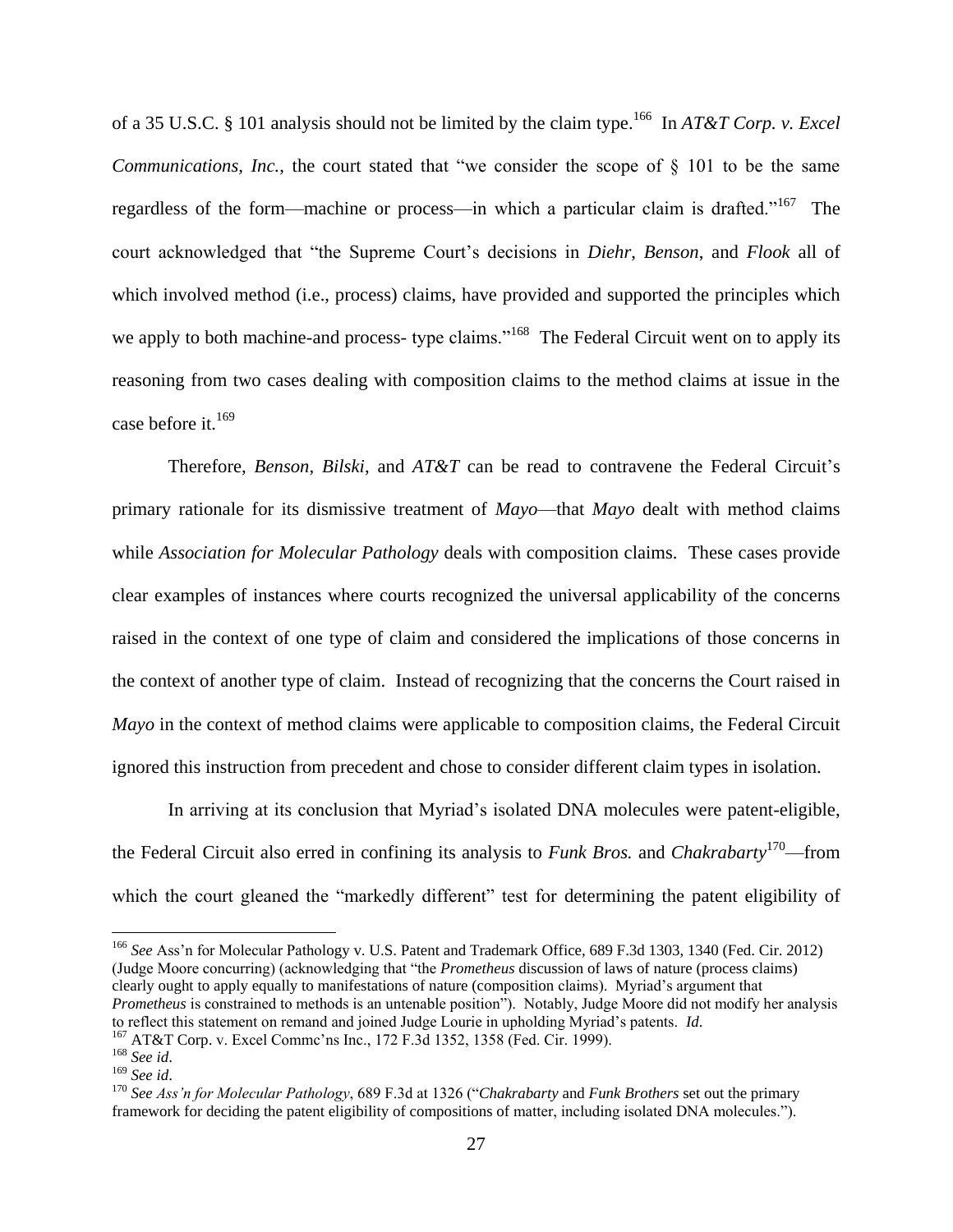compositions of matter.<sup>171</sup> This error becomes apparent upon considering the Supreme Court's repeated disinclination to adhere to rigid tests developed by the Federal Circuit in favor of more nuanced and holistic analyses. The dynamic between the Supreme Court and the Federal Circuit in two cases is indicative of the common approach employed by the Court when faced with a decision of whether or not to adhere to a mechanical test proffered by the Federal Circuit.

For instance, as discussed earlier, the Court chose not to adopt the Federal Circuit's exclusive application of the M or T test to determine whether the subject matter at issue in Prometheus's patents was eligible for patenting.<sup>172</sup> *KSR Intern. Co. v. Teleflex Inc.* is also representative of the Court's practice of declining to adhere to the rigid tests for deciding issues of patentablity as applied by the Federal Circuit.<sup>173</sup> Although the issue presented in *KSR*  concerned whether the claimed invention was obvious—another obstacle to patentability—the Federal Circuit has explicitly weighed considerations from the obviousness context into the calculus for determining patent eligiblity under 35 U.S.C.  $\S$  101.<sup>174</sup> In *KSR*, the Supreme Court held that the Federal Circuit's application of the teaching, suggestion, or motivation (TSM) test for obviousness was overly rigid, and the Court urged that any approach to deciding issues of obviousness be flexible.<sup>175</sup> As applied by the Federal Circuit, the TSM test was the principal mechanism for determining whether a claimed invention was obvious by looking for a teaching, suggestion, or motivation to combine certain existing inventions in a manner that yielded the

<sup>&</sup>lt;sup>171</sup> See Chakrabarty supra note [22](#page-6-0) and accompanying text.

<sup>172</sup> *See* sources cited *supra* notes [57–](#page-11-1)[103](#page-17-0) and accompanying text.

<sup>173</sup> *See* KSR Intern. Co. v. Teleflex Inc., 550 U.S. 398 (2007).

<sup>174</sup> *See* Ass'n for Molecular Pathology v. U.S. Patent and Trademark Office, 653 F.3d 1329, 1351 (Fed. Cir. 2011) (casting *Funk Bros.*—a case decided on obviousness—in terms of 35 U.S.C. § 101 to serve as a comparison to the subject matter at issue in *Chakrabarty*).

<sup>175</sup> *See KSR Intern. Co.*, 550 U.S. at 419.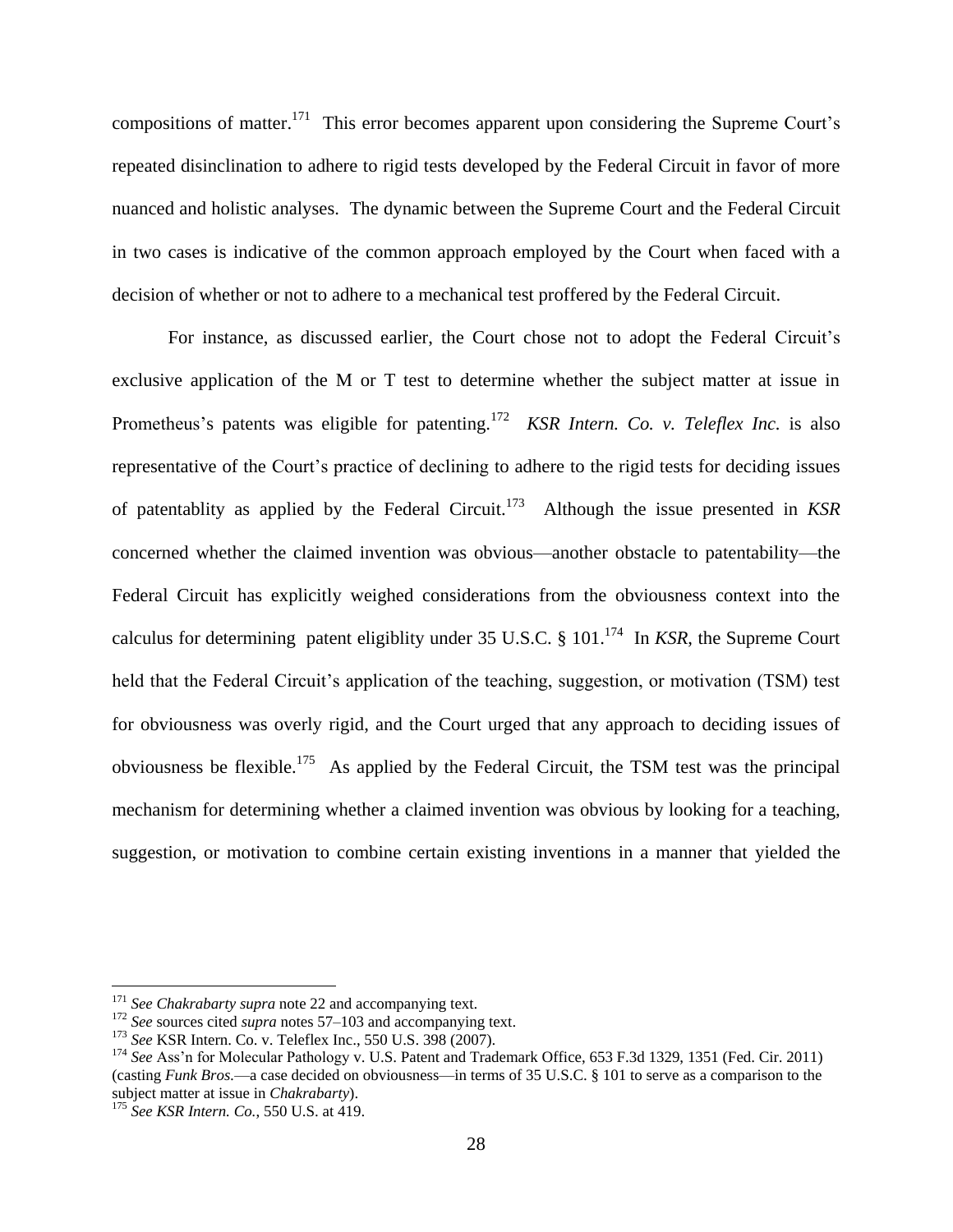claimed invention.<sup>176</sup> If such a teaching, suggestion, or motivation was found, the invention would be obvious.<sup>177</sup>

In holding that the Federal Circuit's rigid application of the TSM test in *KSR* was in error, the Supreme Court stated that the Court's precedent "set[s] forth an expansive and flexible approach [for determining obviousness that is] inconsistent with the way the [Federal Circuit] applied its TSM test here."<sup>178</sup> The Court further characterized the TSM test as a "helpful insight," but cautioned that "[h]elpful insights . . . need not become rigid and mandatory formulas."<sup>179</sup> The Court then stated that "when a court transforms [a] general principle into a rigid rule that limits the obviousness inquiry, as the [Federal Circuit] did here, it errs."<sup>180</sup>

Thus, *Mayo* and *KSR* demonstrate the Federal Circuit's commitment to advancing rigid frameworks and the Supreme Court's repeated insistence that the tests proffered by the Federal Circuit not be dispositive on the issues of patent eligibility under 35 U.S.C. § 101 and obviousness, but rather that they occupy a small portion of the calculus towards reaching a workable conclusion. The Federal Circuit's strict adherence to the "markedly different" test, which it gleaned from *Funk Bros.* and *Chakrabarty*, predictably provides the Supreme Court with yet another chance to reject the court's narrow analysis in favor of a much more nuanced and fact specific determination. For instance, neither *Funk Bros*. nor *Chakrabarty* analyzed the impact of issuing a patent to the claimed invention on the public or the risk of tying up the use of natural laws.

In *Association for Molecular Pathology*, the Federal Circuit went to great lengths to divorce its decision from policy considerations. Before engaging in an analysis of whether

<sup>176</sup> *See id*. at 418.

<sup>177</sup> *See id.* 

<sup>178</sup> *See id*. at 415.

<sup>179</sup> *Id*. at 419.

<sup>180</sup> *Id*.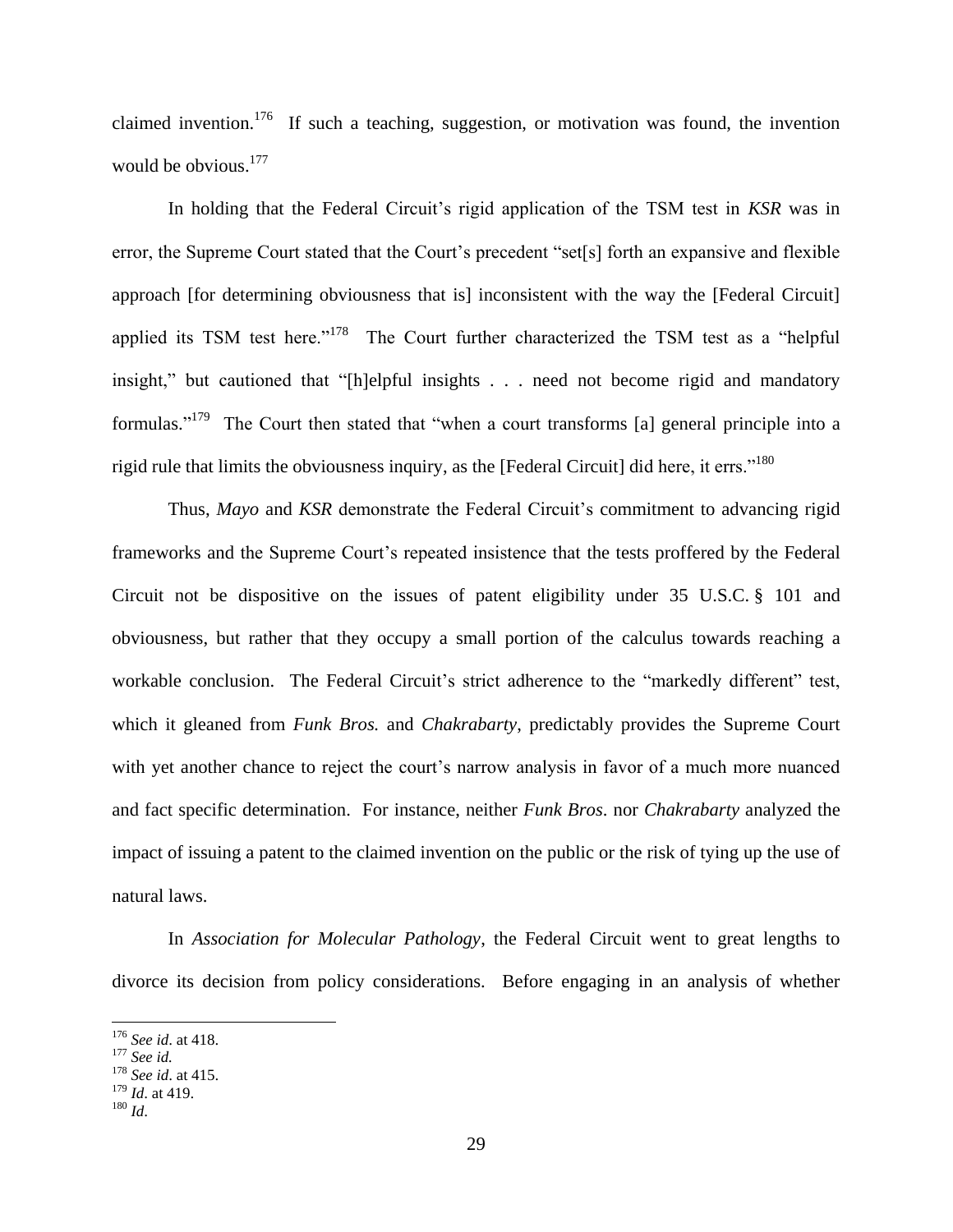Myriad's composition claims directed to isolated DNA were patent-eligible, the Federal Circuit cautioned that "it is important to state what this appeal is not about."<sup>181</sup> The Federal Circuit contended that the *Association for Molecular Pathology* case was "not about whether individuals suspected of having an increased risk of developing breast cancer are entitled to a second opinion."<sup>182</sup> Nor was the case about "whether the ... owner of the ... patents, or Myriad, the exclusive licensee . . . acted improperly in its licensing or enforcement policies with respect to the patents."<sup>183</sup> The court also contended that the appeal was not about "whether it is [sic] desirable for one company to hold a patent or license covering a test that may save people's lives  $\ldots$   $\frac{184}{184}$  But in *Mayo*—which the Supreme Court intended to guide the Federal Circuit's decision in *Association for Molecular Pathology* on remand—the Court did not consider the issue of patent eligibility in a vacuum. Rather, it examined the landscape of patent eligibility from a position that fully accounted for the policy implications of its decision, paying particular attention to its concern that awarding a patent may tie up the use of natural laws in an area.<sup>185</sup> This broad view of the question of subject matter eligibility was the essence of the Court's holding in *Mayo*, and this marriage of precedent with policy is disturbingly absent from the Federal Circuit's first and second *Association for Molecular Pathology* opinions.

Finally, the Federal Circuit's reliance on the statement form *Chakrabarty* in support of an extraordinarily broad scope of patent-eligible subject matter—which indicates that, "[t]he Committee Reports accompanying the 1952 [Patent] Act inform us that Congress intended statutory subject matter to 'include anything under the sun that is made by man'"—is

<sup>181</sup> *See* Ass'n for Molecular Pathology v. U.S. Patent and Trademark Office, 689 F.3d 1303, 1324 (Fed. Cir. 2012). <sup>182</sup> *Id*.

<sup>183</sup> *Id.* 

<sup>184</sup> *Id.* 

<sup>&</sup>lt;sup>185</sup> *See supra* note[s 100](#page-17-1)[–103](#page-17-0) and accompanying text.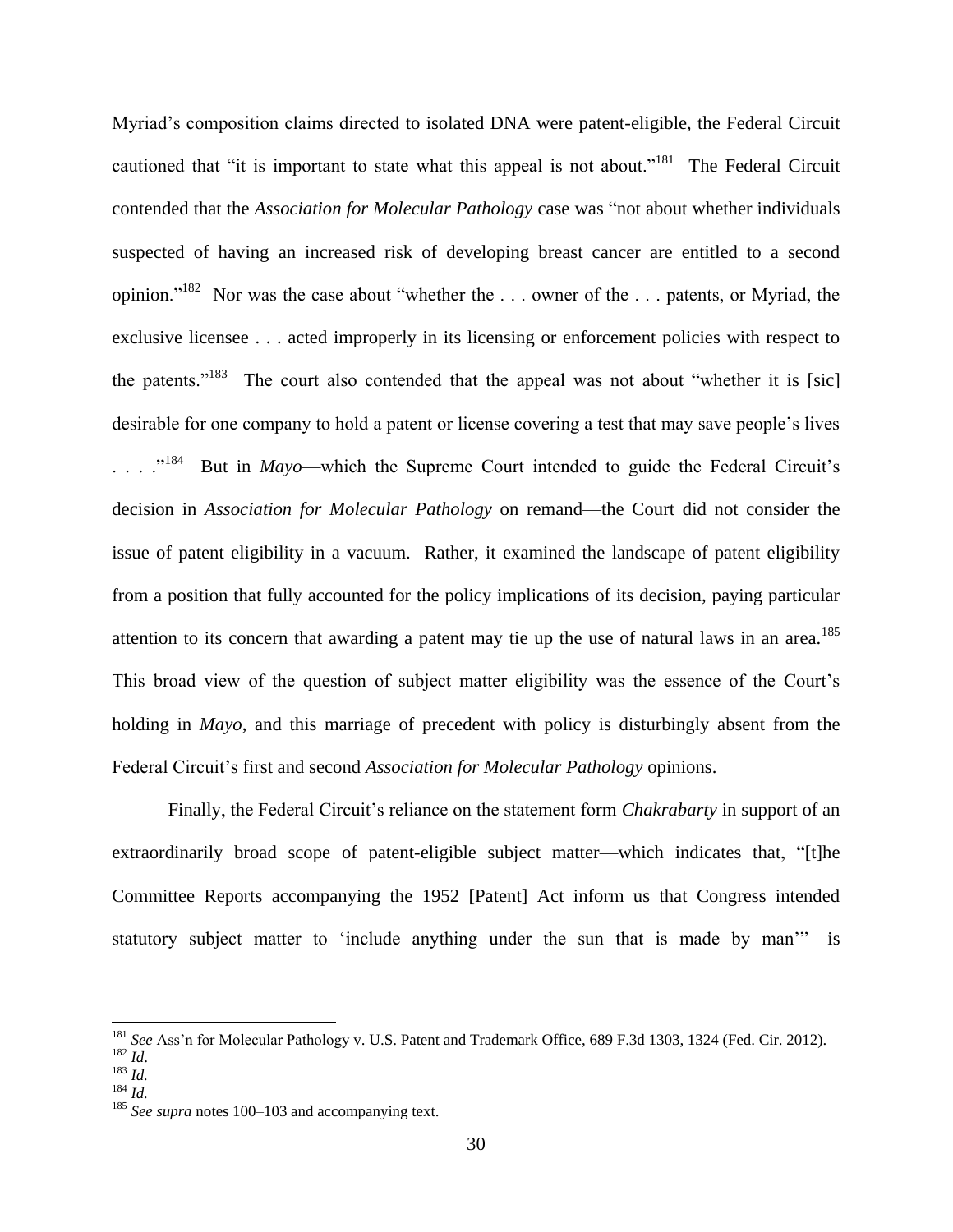<span id="page-31-0"></span>misplaced.<sup>186</sup> The full quote from the Committee Reports teaches a far more limited understanding of the scope of patentable subject matter. The full quote instructs that, "[a] person may have 'invented' a machine or a manufacture, which *may* include anything under the sun that is made by man, but it is not necessarily patentable under section 101 unless the conditions of [this] title are fulfilled."<sup>187</sup> As the Supreme Court cautioned when it heard *Chakrabarty*, "[t]his [quote] is not to suggest that  $\S$  101 has no limits or that it embraces every discovery.<sup>"188</sup>

Had the Federal Circuit not dismissed the concerns the Supreme Court expressed in *Mayo*  as applicable only to method claims, and instead accounted for the implications of tying up the use of the natural laws in the calculus for determining patent eligibility, they would likely have concluded that Myriad's claims to isolated DNA were not patent-eligible. The Federal Circuit would have had to look no further than to the district court's *Association for Molecular Pathology* opinion to get a sense of the dramatic impact that awarding patents on the isolated DNA had among patients, researchers, and other groups.<sup>189</sup>

<span id="page-31-1"></span>Research has shown that gene patents have "persistent negative effects on subsequent scientific research."<sup>190</sup> The possibility of obtaining patent protection for discoveries related to genetic research largely does not motivate scientists to conduct research and as a result, "patents

<sup>186</sup> Diamond v. Chakrabarty, 447 U.S. 303, 309 (1980) (quoting S. REP. NO. 1979, 82d Cong., 2d Sess., 5 (1952); H.R. REP. NO. 1923, 82d Cong., 2d Sess., 6 (1952).

<sup>187</sup> *See* Bilski v. Kappos*,* 130 S. Ct 3218, 3249 (2010) (quoting S. REP. 1979, at 5; H.R. REP. 1923, at 6) (emphasis added).

<sup>188</sup> *Chakrabarty*, 447 U.S. at 309.

<sup>&</sup>lt;sup>189</sup> See Ass'n for Molecular Pathology v. U.S. Patent and Trademark Office, 702 F. Supp. 2d. 181, 186 (S.D.N.Y. 2010) (describing the effects of Myriad's gene patents on researchers who stopped BRCA1/2 testing upon receiving cease-and-desist letters regarding the patents in suit, doctors who are unable to disseminate the results of patients' BRCA1/2 tests, genetic counselors who are unable to send patient samples to laboratories other than Myriad for testing, and patients who are unable to pay the full the cost of BRCA1/2 tests out of pocket if the tests are not covered by insurance).

<sup>190</sup> *See id*. (quoting Heidi L. Williams, *Intellectual Property Rights and Innovation: Evidence from the Human Genome*, 27 Nat'l Bureay of Econ. Research, Working Paper No. 16213, (2010)).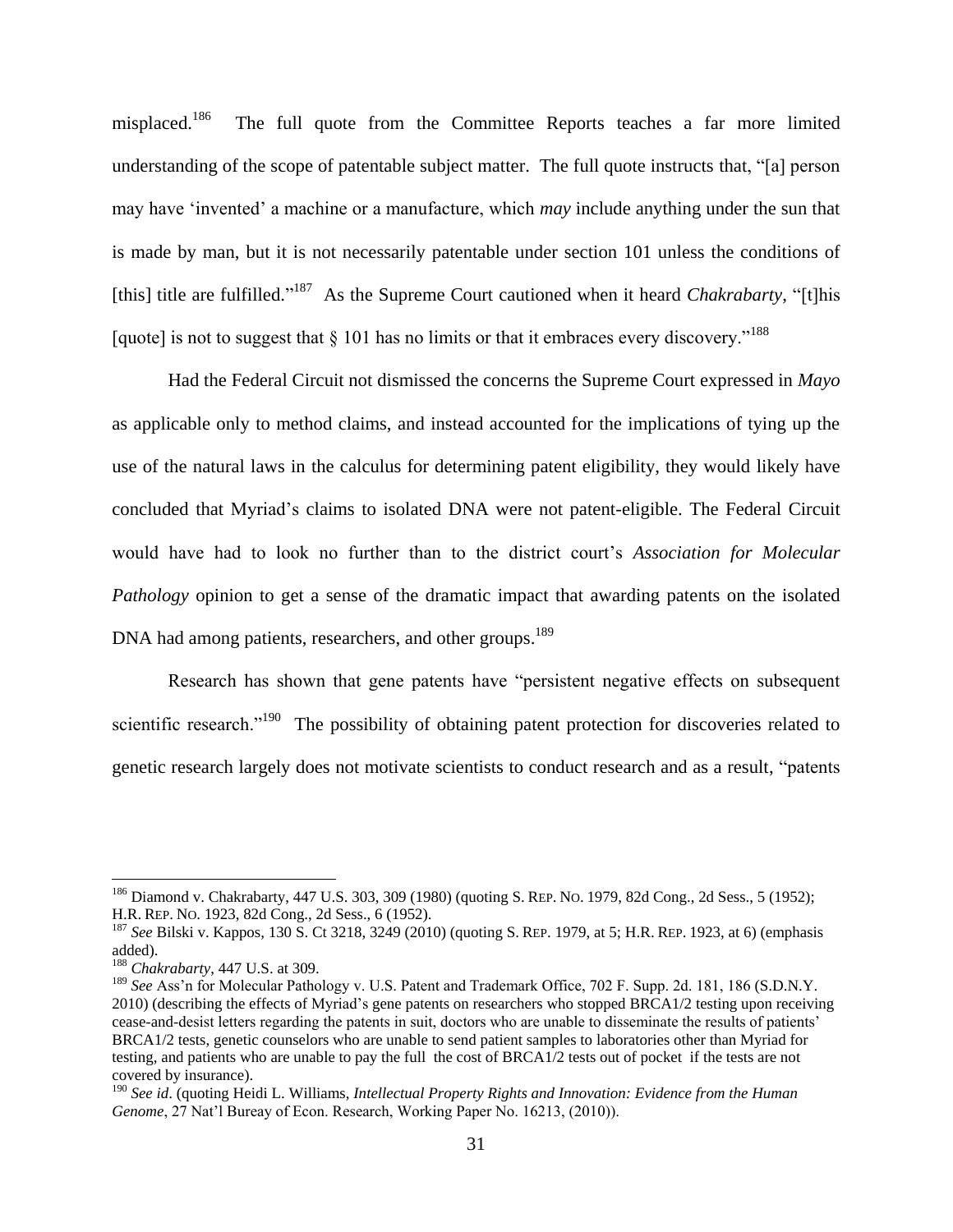are not needed for much of U.S.-based genetic research to occur."<sup>191</sup> One of the primary purposes of the U.S. patent system—full disclosure of a claimed invention—is already accomplished by "the norms of academic science" which encourage full disclosure of research results in peer reviewed journals.<sup>192</sup> As much as forty six percent of labs conducting genetic research feel that gene patents either delayed or limited their research.<sup>193</sup> The exclusive rights conferred by gene patents do not result in faster genetic test development nor are they necessary for the development of genetic tests to detect rare genetic diseases.<sup>194</sup> In fact, the discovery of the BRCA1/2 genes was made possible by substantial funding from the National Institutes of Health and through the use of well-known sequencing techniques by teams of scientists—some of whom were resolutely opposed to patenting the BRCA1/2 genes.<sup>195</sup> Some researchers have characterized DNA patents as "difficult, if not impossible, to circumvent"<sup>196</sup> because the patents often foreclose research on both the effects of the DNA sequence and the naturally occurring gene.<sup>197</sup>

Regarding the effects of gene patents on patients seeking patented therapies, research has indicated that "where patents and licensing practices have created a sole-provider of a genetic test, patient access to those tests has suffered in a number of ways."<sup>198</sup> First, when a sole-

<sup>191</sup> *See* U.S. DEP'T. OF HEALTH & HUMAN SERVS., *Gene Patents and Licensing Practices and Their Impact on Patient Access to Genetic Tests: Report of the Secretary's Advisory Committee on Genetics, Health, and Society* (2010), available at http://oba.od.nih.gov/oba/sacghs/reports/SACGHS\_patents\_report\_2010.pdf. <sup>192</sup> *Id*.

<sup>193</sup> *See* Supplemental Brief for Appellees, Ass'n for Molecular Pathology v. U.S. Patent and Trademark Office, 689 F.3d 1303 (Fed. Cir. 2012) (No. 2010-1406), 2012 WL 2215682, at \*10–11.

<sup>194</sup> U.S. DEP'T. OF HEALTH & HUMAN SERVS., *supra* note 190.

<sup>&</sup>lt;sup>195</sup> See Corrected Brief of Amici Curiae, Information Society Project at Yale Law School Scholars in Support of Plaintiffs-Appellees, Ass'n for Molecular Pathology v. U.S. Patent and Trademark Office, 689 F.3d 1303 (Fed. Cir. 2012) (No. 2010-1406), 2012 WL 2885885, at \*5–6.

<sup>196</sup> Isabelle Huys, et. al., *Legal Uncertainty in the Area of Genetic Diagnostic Testing*, 27 Nature Biotechnology 903, 907 (2009).

<sup>&</sup>lt;sup>197</sup> See Brief for Knowledge Ecology International and Universities Allied for Essential Medicines as Amici Curiae in Support of Plaintiffs-Appellees, Supporting Affirmance, Ass'n for Molecular Pathology v. U.S. Patent and Trademark Office, 689 F.3d 1303 (Fed. Cir. 2012) (No. 2010-1406), 2012 WL 2885874, at \*7. <sup>198</sup> *Id*. at 3.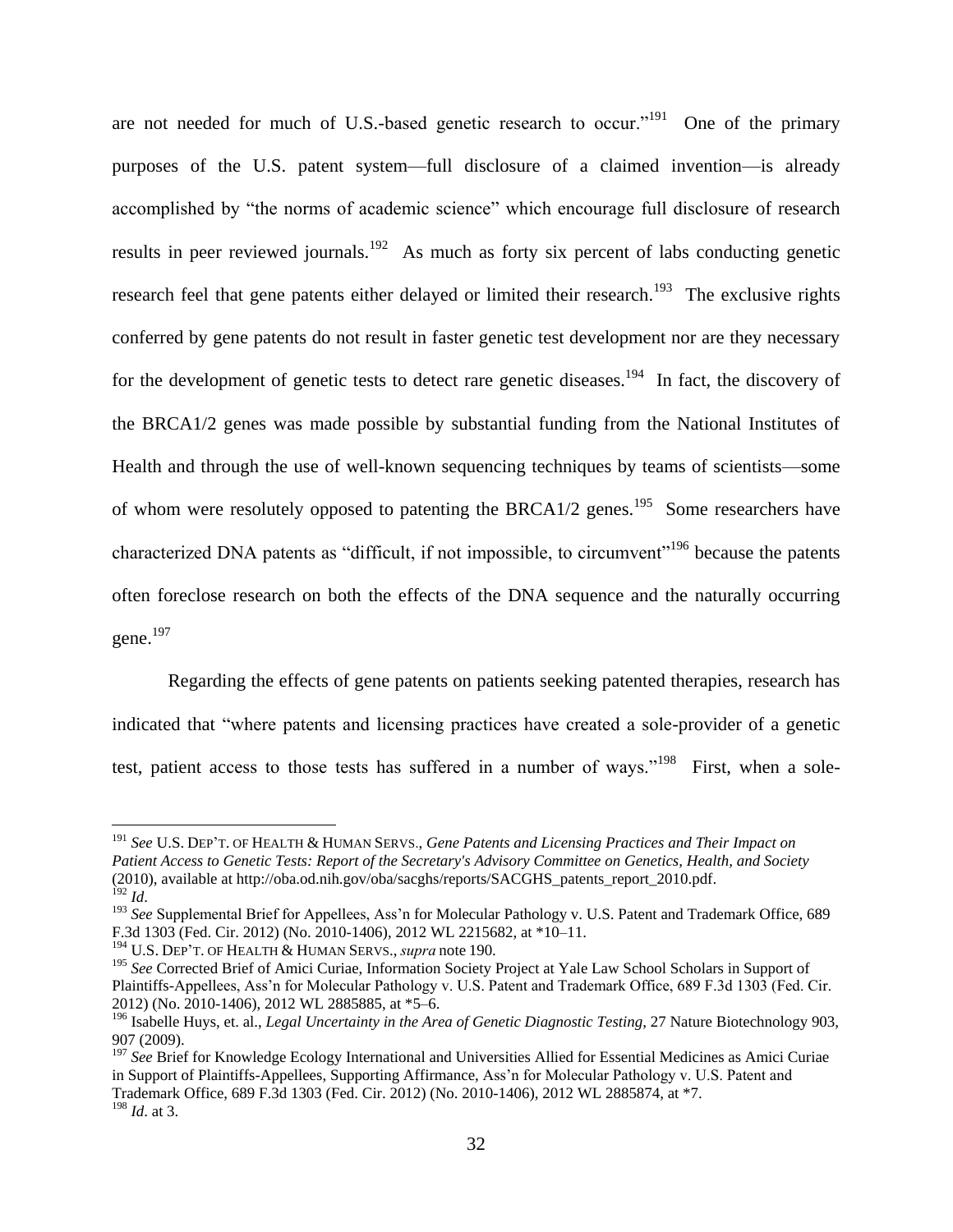provider of a genetic test does not accept a patient's insurance, the cost of obtaining the test often proves prohibitive for large numbers of patients.<sup>199</sup> Second, in situations where gene patents have created a sole-provider, patients are unable to obtain an independent second opinion on test results.<sup>200</sup> It has been recognized that "[c]onfirmatory testing by another laboratory is the laboratory equivalent to the time-honored practice of obtaining a second opinion from a clinician."<sup>201</sup> Sole-providers of genetic tests that aggressively enforce their patents could cause additional access problems for patients.<sup>202</sup> In one instance, patients with familial long QT syndrome—a life-threatening condition—were unable to receive testing for the condition for an eighteen month period because the patent holder had not yet developed a commercial genetic test but sought to exclude others from infringing on its patent by providing a similar test.<sup>203</sup> Although scientists identified targeted cancer therapies effective in treating those with BRCA mutations years ago, evidence suggests that BRCA1/2 gene patents have hindered the availability of treatments.<sup>204</sup>

<sup>199</sup> *See id*.

<sup>&</sup>lt;sup>200</sup> See id. at 44 (explaining that "[t]he legal complaint filed against Myriad names one plaintiff who would have liked a second opinion on her BRCA1/BRCA2 genetic test results but instead had to make major medical decisions based on the Myriad test results alone.").

<sup>&</sup>lt;sup>201</sup> Brief for AARP as Amicus Curiae in Support of Plaintiffs-Appellees and Arguing for Affirmance, Ass'n for Molecular Pathology v. U.S. Patent and Trademark Office, 689 F.3d 1303 (Fed. Cir. 2012) (No. 2010-1406), 2011 WL 585711, at  $*7$  (describing one of the plaintiffs in *Ass'n for Molecular Pathology* who was unable to obtain a second opinion on the results of her BRCA1/2 tests results and was forced to make major medical decisions—such as whether to pursue the treatment options of a mastectomy or oophorectomy (ovary removal)—based on the results of a single test).

<sup>202</sup> *See* U.S. DEP'T. OF HEALTH & HUMAN SERVS., *supra* note 190.

<sup>&</sup>lt;sup>203</sup> *Id.* at 3–4, 40 (describing other instances where exclusive rights have been enforced as a means for preventing clinical laboratories from offering genetic testing including Myriad's enforcement of its exclusive rights to BRCA1/2 genes to prevent other labs from conducting genetic testing for breast cancer, Athena Diagnostics' use of its exclusive rights to hearing loss and Alzheimer's genes to reduce the number of alternative providers, and Miami Children's Hospital's use of its patent on the Canavan disease gene to either prevent other labs from performing testing or require a royalty fee in order to continue testing).

<sup>204</sup> *See* Supplemental Brief for Appellees, Ass'n for Molecular Pathology v. U.S. Patent and Trademark Office, 689 F.3d 1303 (Fed. Cir. 2012) (No. 2010-1406), 2012 WL 2215682, at \*10 (quoting Susan M. Domcheck et al., *Challenges to the Development of New Agents for Molecularly Defined Patient Subsets: Lessons from BRCA1/2 – Associated Breast Cancer*, 29 J. ON CLINICAL ONCOLOGY 4224 (2011)).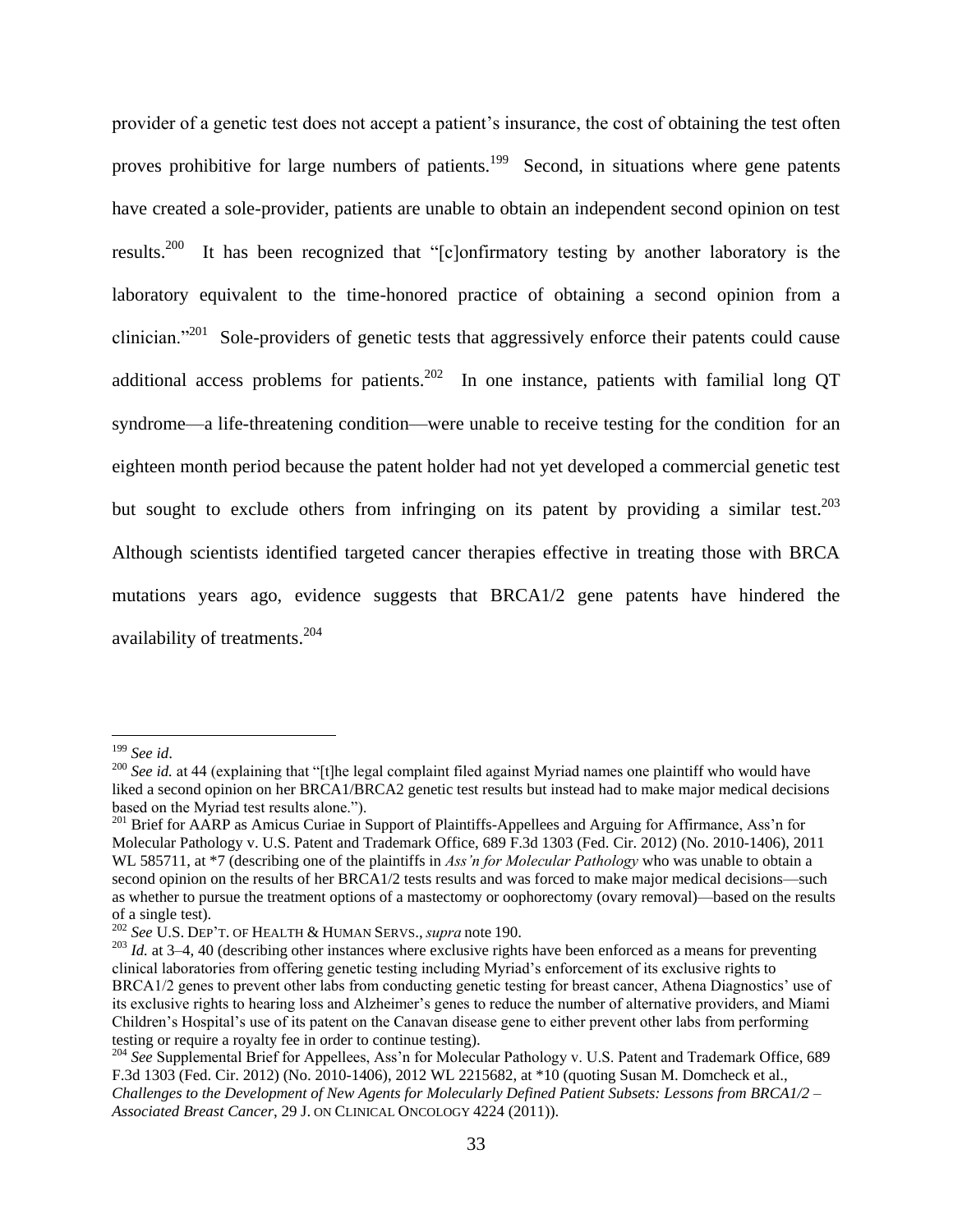Finally, gene patents often have deteriorative effects on genetic test quality.<sup>205</sup> A researcher opined that "[t]he most robust method for assuring quality in laboratory testing is through comparison of results obtained on samples shared between different labs."<sup>206</sup> Competition among multiple laboratories offering genetic testing for the same indication often acts as a catalyst for improvements in test quality and for the development of more thorough testing techniques.<sup>207</sup> Sample sharing and competition often do not occur in environments where a sole-provider of a genetic test prevents others from providing testing.<sup>208</sup> A 2006 study of 300 individuals who received negative test results from Myriad's BRAC test, despite coming from families comprised of individuals with four or more members that had breast or ovarian cancer, concluded that "genetic testing does not provide all available information to women at risk . . . [since] 12% of those from high risk families with breast/ovarian cancer and with negative . . . commercial test results for [BRCA1/2] nonetheless carry cancer predisposing [mutations] in one of these genes."<sup>209</sup> The study went on to note that because of the expense and invasiveness of corrective procedures—such as a mastectomy—inaccurate BRCA1/2 test results coupled with a patient's inability to secure a second opinion can have particularly negative consequences.<sup>210</sup>

#### <span id="page-34-0"></span>V. ESTABLISHING A WAY FORWARD

On November 30, 2012, the Supreme Court elected to grant certiorari in *Association for Molecular Pathology*, following the Federal Circuit's cursory review of the impact of *Mayo* on

<sup>205</sup> *See id.* at 4, 46.

<sup>206</sup> *Id*. at 4.

<sup>207</sup> *See id*.

<sup>208</sup> *Id.*

<sup>&</sup>lt;sup>209</sup> Brief for AARP as Amicus Curiae in Support of Plaintiffs-Appellees and Arguing for Affirmance, Ass'n for Molecular Pathology v. U.S. Patent and Trademark Office, 689 F.3d 1303 (Fed. Cir. 2012) (No. 2010-1406), 2011 WL 585711, at \*7 (quoting Tom Walsh et. al., *Spectrum of Mutations in BRCA1, BRCA2 CHEK2, and TP53 in Families at High Risk of Breast Cancer*, 295 J. AM. MED. ASS'N 1379 (2006). <sup>210</sup> *See id*. at 6.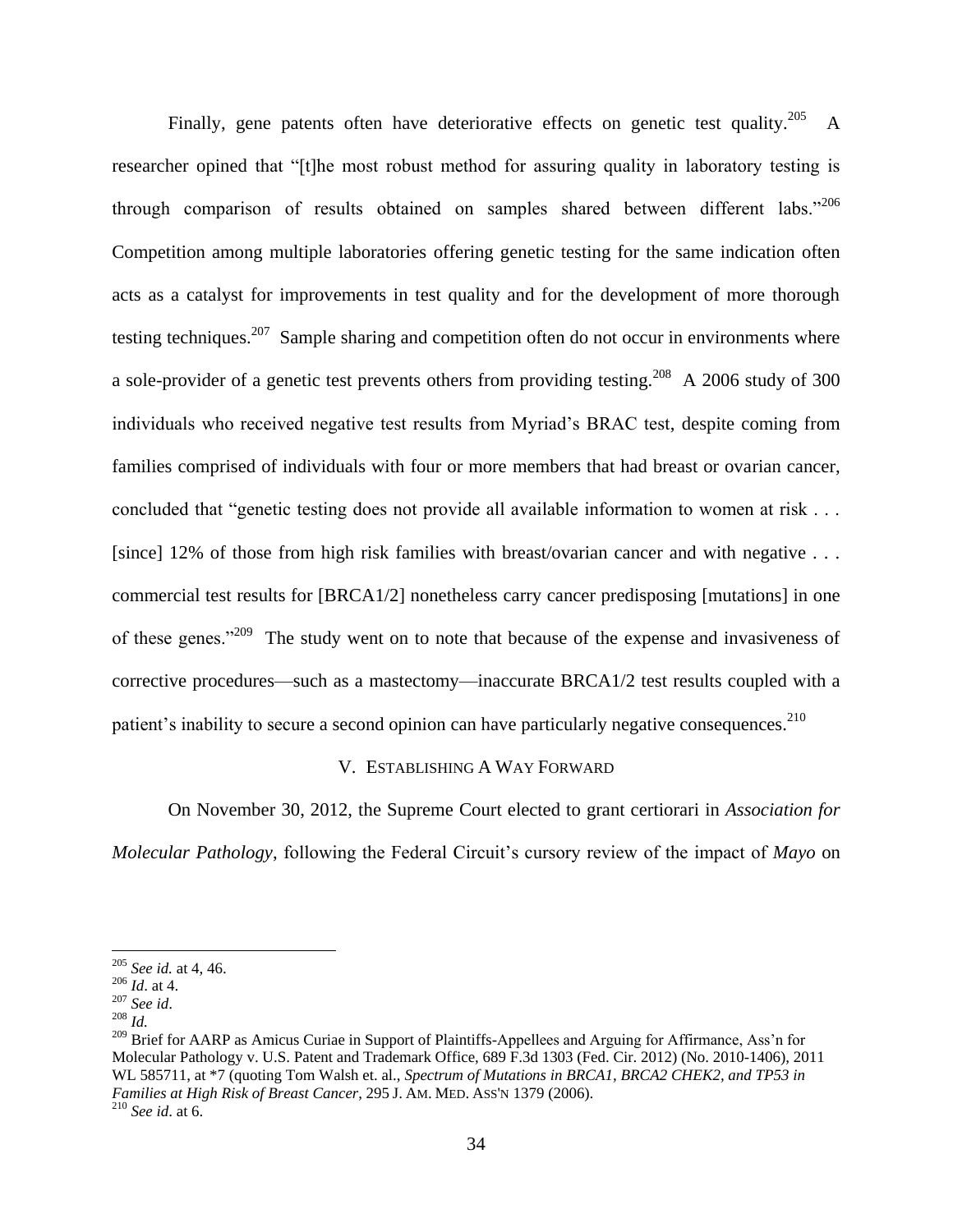the issues presented in *Association for Molecular Pathology*. 211 In agreeing to hear the case, however, the Court chose not to review whether the Federal Circuit erred in finding *Mayo* and *Association for Molecular Pathology* irreconcilable, nor did the Court confine itself to addressing the issue of whether the petitioners lacked standing to challenge the validity of Myriad's patents.<sup>212</sup> Rather, the Court elected to review the broadest of the three questions raised by the petitioner, namely, "[a]re human genes patentable?"<sup>213</sup> The fact that the question is before the Court suggests that the answer cannot be gleaned merely from the text of § 101. As such, the process of developing an answer to the extraordinarily broad question of whether human genes are patentable will likely entail an extra-statutory analysis of the issues. Happily, such an analysis should be fresh in the Court's mind after its decision in *Mayo*—where, as discussed *supra*, the Court carefully entertained a traditional § 101 analysis while simultaneously stepping away from the statute to account for the policy implications of its decision—and concluded that the Prometheus patents were not directed to patent-eligible subject matter.

Of particular concern to a unanimous Court in *Mayo* was the inhibitory effect that upholding the Prometheus patents would have on subsequent developments in the field of thiopurine administration.<sup>214</sup> The Court noted that the patents "threaten[ed] to inhibit the development of more refined treatment recommendations . . . that combine Prometheus's correlations with later discovered features of metabolites, human physiology or individual patient characteristics." This concern applies with equal or greater force to Myriad's BRCA1/2 patents because while the Court emphasized that Prometheus's patents *threatened* to inhibit the

<sup>211</sup> *See* Ass'n for Molecular Pathology v. Myriad Genetics, Inc., 133 S. Ct. 694 (2012).

<sup>&</sup>lt;sup>212</sup> Petition for a Writ of Certiorari, Ass'n for Molecular Pathology v. Myriad Genetics, Inc., (No. 12-398), 2012 WL 4502947.

<sup>213</sup> *See* Ass'n for Molecular Pathology v. Myriad Genetics, Inc., 133 S. Ct. 694 (2012); Petition for a Writ of

Certiorari, Ass'n for Molecular Pathology v. Myriad Genetics, Inc., (No. 12-398), 2012 WL 4502947.

<sup>214</sup> *See* Mayo Collaborative Servs. v. Prometheus Laboratories, Inc., 132 S. Ct 1289, 1302 (2012).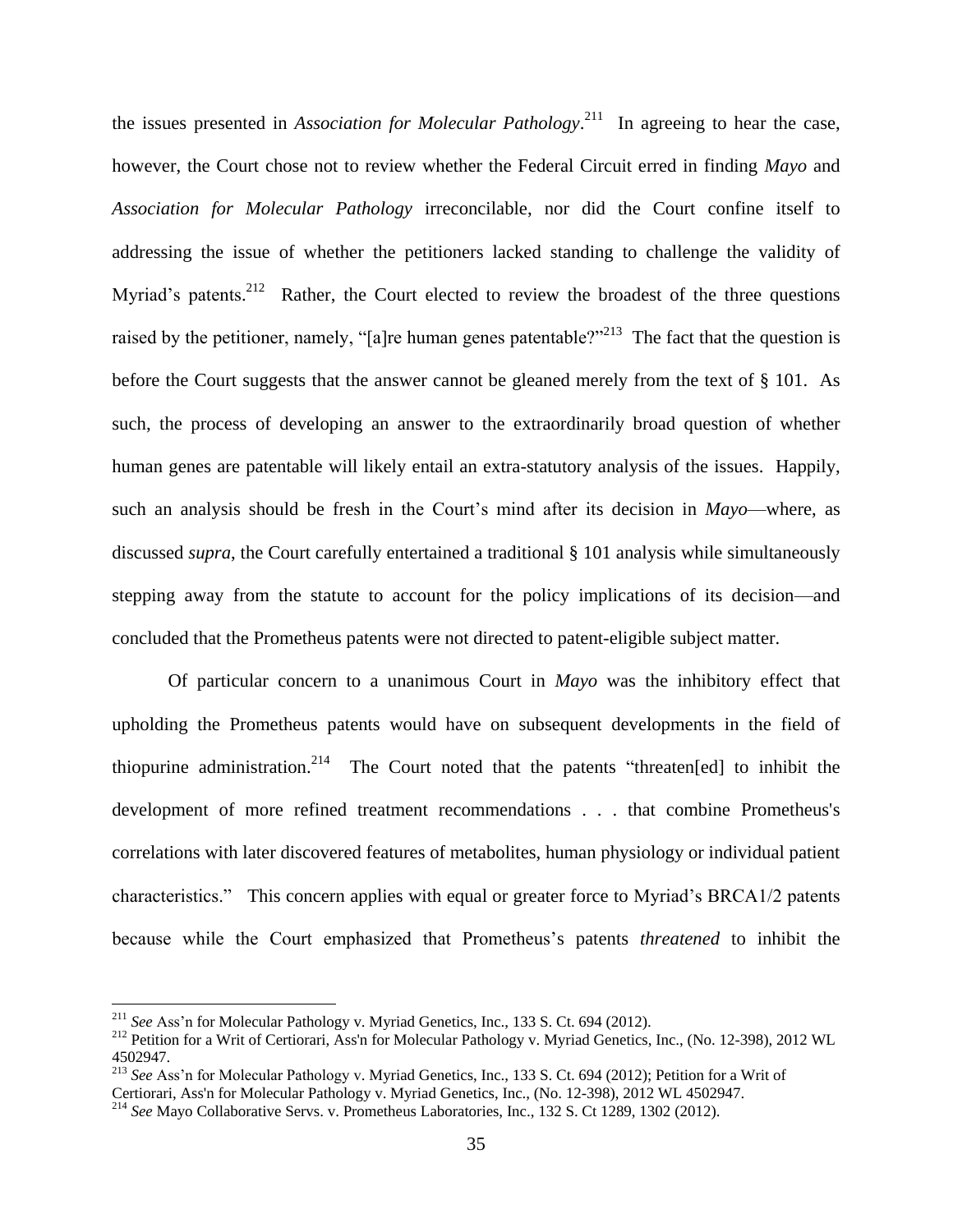development of subsequent treatments, Myriad's patents have already had a substantial preemptive effect on further genetic research, genetic test development, and patient access to testing. 215

Of course, in order to use *Mayo* as authority permitting an extra-statutory analysis of whether certain subject matter is patent-eligible, the Court must be satisfied that the considerations it advanced in *Mayo* are not limited to method claims. Although the claims at issue in *Mayo* were directed to a method of administering thiopurines, the Court made no representations that the concerns it raised in *Mayo* were limited to the method claim context contrary to the Federal Circuit's argument in *Association for Molecular Pathology* on remand.<sup>216</sup> Instead, it is likely that the Court's reasoning in *Mayo* resulted from a recognition that questions of subject matter eligibility are often extremely complex and in some cases, a more in depth consideration of the varied effects of upholding patents on certain subject matter is warranted. The Court—relying primarily on *Benson*, *Bilski*, and *AT&T*, which all support the notion that concerns raised in the context of one type of claim are applicable in the context of another—will likely find *Mayo* is particularly applicable to the issues in *Association for Molecular Pathology.*  Such a finding will enable the Court to weigh the significant policy implications of affording human genes patent protection—including the substantial preemptive effect such protection would have on future studies of patented human genes—and will lead the Court to conclude that human genes are not patent-eligible.

<sup>215</sup> *See* sources cited *supra* notes [189–](#page-31-1)[210](#page-34-0) and accompanying text.

<sup>&</sup>lt;sup>216</sup> See Ass'n for Molecular Pathology v. U.S. Patent and Trademark Office, 689 F.3d 1303, 1325 (Fed. Cir. 2012).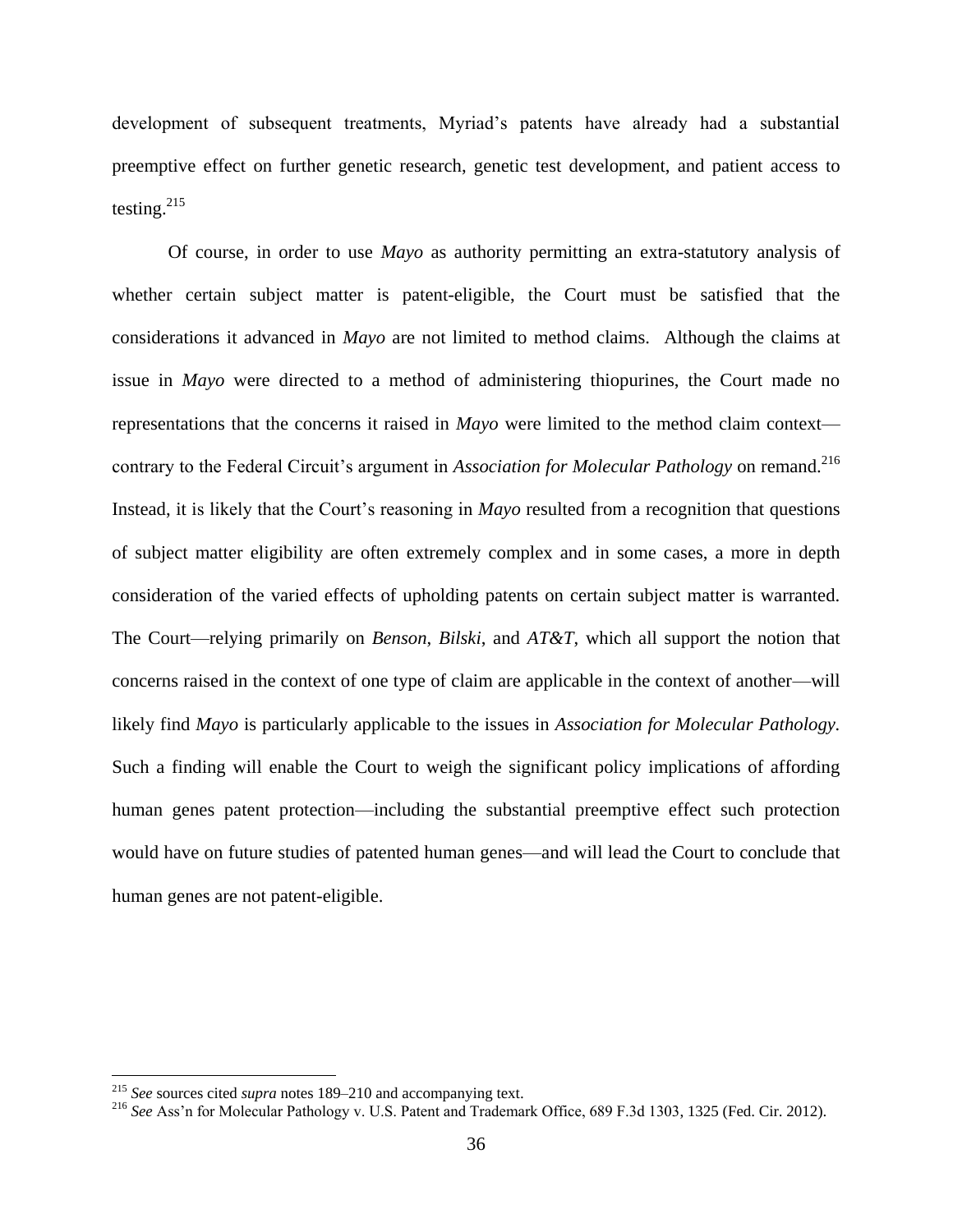## VI. ORAL ARGUMENT PROVIDES MORE ANALOGIES THAN ANSWERS

On April 13, 2013, the Supreme Court heard oral arguments in *Association for Molecular Pathology*.<sup>217</sup> Notably, the Justices struggled to determine just how far removed from nature certain subject matter has to be before it can be considered patent-eligible, using analogies to gold made into jewelry, drugs isolated from plants in the Amazon, baseball bats carved from trees, and eggs, flower, and salt used to make a cookie.<sup>218</sup> These analogies underscore the complexity of the issue before the Court.

Justices Scalia, Kennedy, Alito, and Kagan expressed some concern over whether companies like Myriad would have sufficient incentive to develop innovative new therapies without the possibility of securing patents on products isolated from nature.<sup>219</sup> Christopher Hansen, arguing on behalf of the ACLU, pointed to the "enormous recognition" that companies and innovators would receive for their discoveries.<sup>220</sup> While Justices Scalia quipped "[w]ell, that's lovely" at Hanson's rationale, Justice Kagan indicated that she hoped Hanson was going to point to the possibility of securing method patents or use patents on technology incorporating unpatentable natural products as sufficient incentive to encourage continued innovation.<sup>221</sup>

Some Justices indicated that they might be hesitant to reach the broad question of whether human genes constitute patent-eligible subject matter at all. Chief Justice Roberts observed that the Court might be asking the wrong patent question altogether and suggested that perhaps the issue was one of obviousness—whether Myriad's patents should fail because the method of extracting human genes would have been obvious to any trained scientist in the

<sup>217</sup> Transcript of Oral Argument, Ass'n for Molecular Pathology v. Myriad Genetics, Inc., (No. 12-398), *available at*  http://www.supremecourt.gov/oral\_arguments/argument\_transcripts/12-398-amc7.pdf.

<sup>218</sup> *Id*. at 4–5, 41, 7, 35.  $^{219}$  *Id.* at 11–16.

<sup>220</sup> *Id*. at 15.

<sup>221</sup> *Id*. at 13, 15.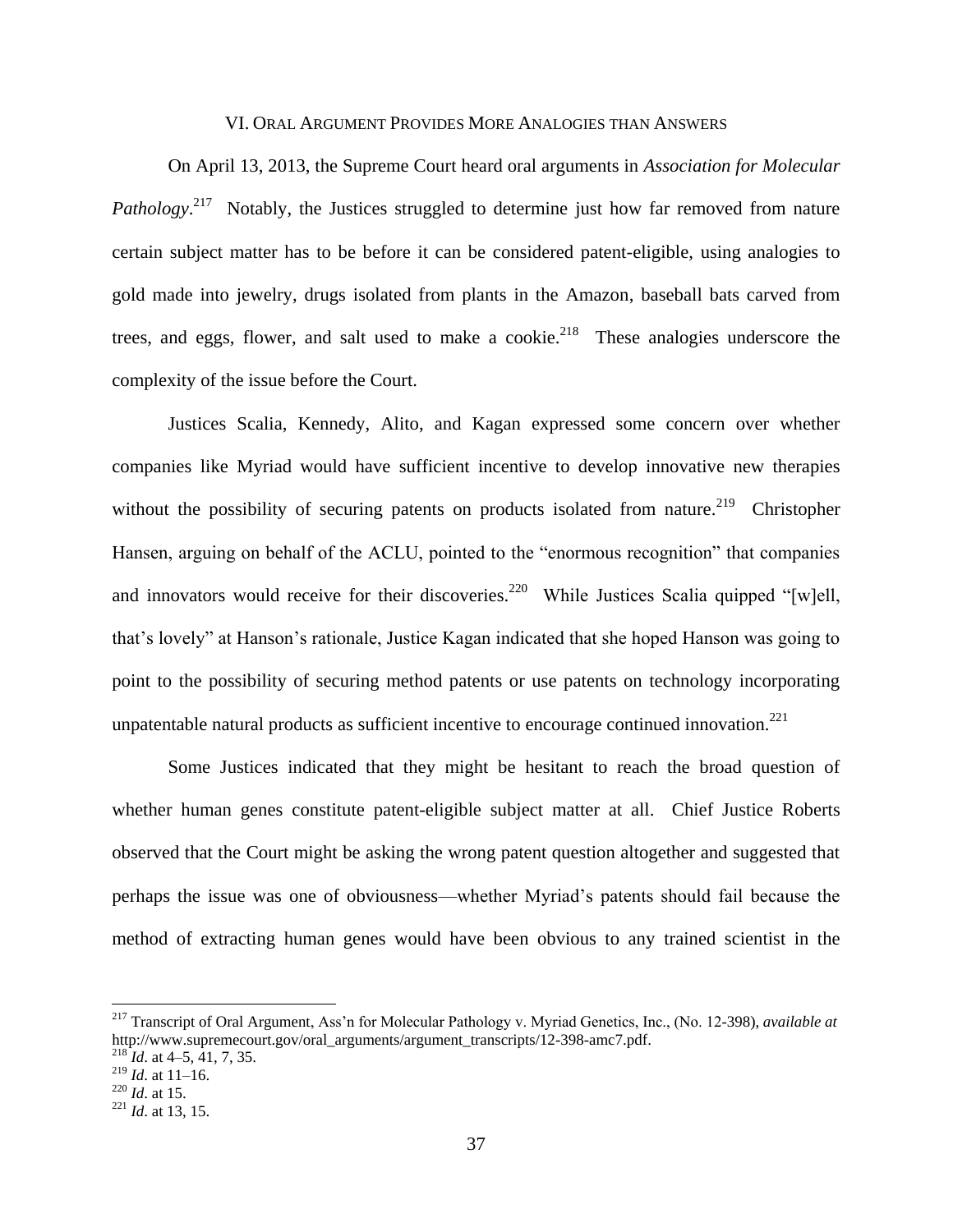field. $^{222}$  Similarly, Justice Alito, expressing reservations about attempting to decide the broad question of when manipulating a product of nature can transform that product into an item of human invention, asked "why should we jump in and decide the broadest possible question?"<sup>223</sup>

Encouragingly, the Justices seemed not to be convinced by Gregory Castanias's suggestion on behalf of Myriad that the product of nature doctrine—which excludes products of nature from the scope of patentable subject matter—has lost its utility in modern science.<sup>224</sup> Castanias argued that one of the goals of personalized medicine is to more closely replicate the natural actions of an individual's body and that the product of nature doctrine, if read too broadly, threatens to impede progress in this developing area of medicine.<sup>225</sup> Justice Kennedy indicated that merely isolating DNA does not impart additional utility into that segment absent the addition of chemicals and tags to make it a probe and only as a probe does isolated DNA become useful. $^{226}$ 

Understanding that the Court's questioning during oral argument is not always a reliable indication of how the Court will ultimately rule, the general tenor of the oral argument left the impression that the Justices may be hesitant to grant patent protection to isolated human genes. The Court's decision is expected by the end of June  $2013$ <sup>227</sup>

 $\overline{a}$ 

<sup>223</sup> Transcript of Oral Argument at 28, Ass'n for Molecular Pathology v. Myriad Genetics, Inc., (No. 12-398), *available at* http://www.supremecourt.gov/oral\_arguments/argument\_transcripts/12-398-amc7.pdf. <sup>224</sup> Lyle Denniston, *Argument recap: Analogies to the rescue*, SCOTUSBLOG (Apr. 15, 2013, 1:17 PM),

<sup>222</sup> *Id*. at 26.

http://www.scotusblog.com/2013/04/argument-recap-analogies-to-the-rescue/.

<sup>&</sup>lt;sup>225</sup> Transcript of Oral Argument at 46, Ass'n for Molecular Pathology v. Myriad Genetics, Inc., (No. 12-398), *available at* http://www.supremecourt.gov/oral\_arguments/argument\_transcripts/12-398-amc7.pdf. <sup>226</sup> *Id*.

<sup>227</sup> Mark A. Hearron, James J. Mullen, Matthew I. Kreeger, *After "Myriad" Oral Argument, Supreme Court Set to Decide Patentability of Isolated Human DNA Molecules*, MONDAQ (Apr. 22, 2013),

http://www.mondaq.com/unitedstates/x/234882/Patent/After+Myriad+Oral+Argument+Supreme+Court+Set+To+D ecide+Patentability+Of+Isolated+Human+DNA+Molecules.